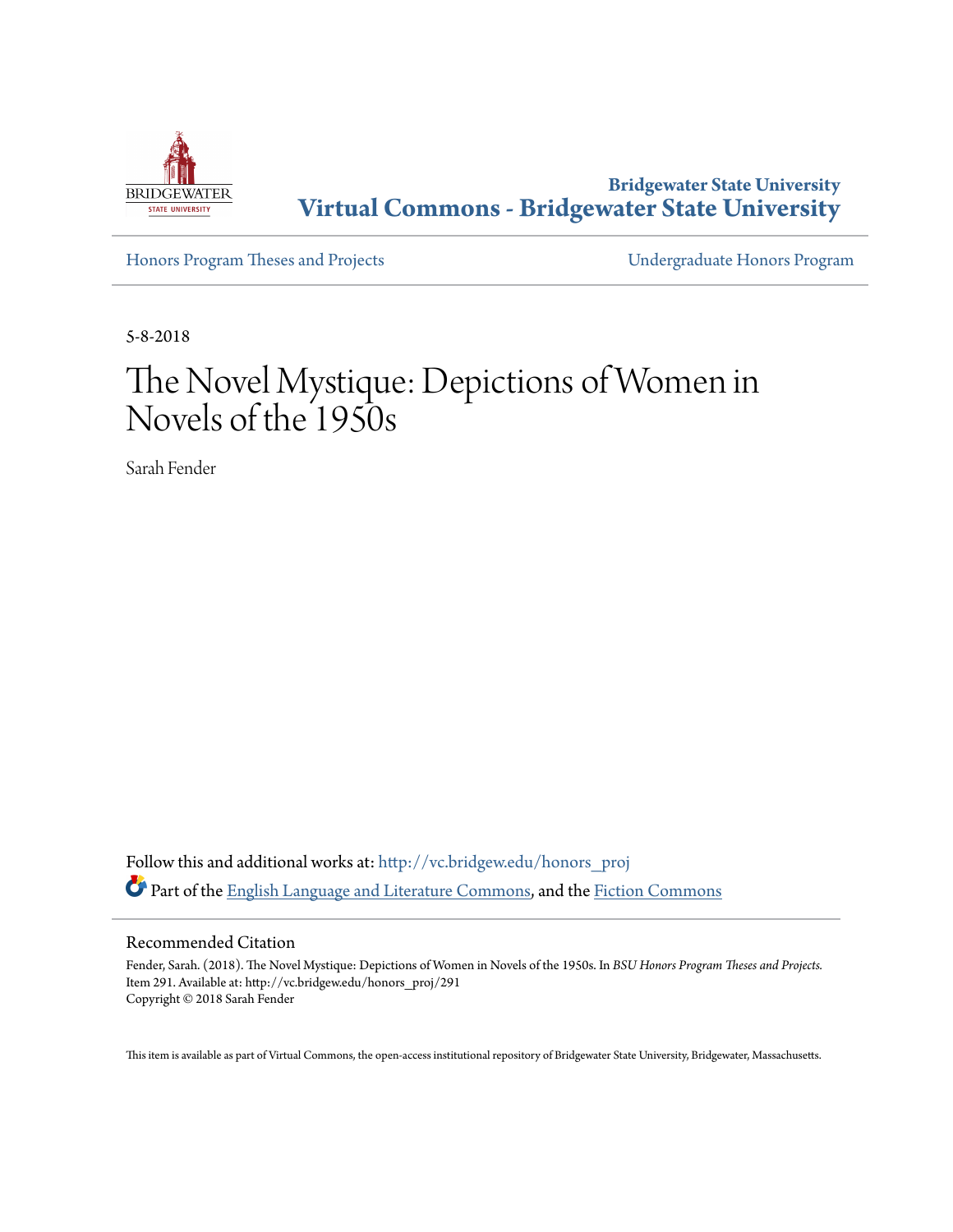The Novel Mystique: Depictions of Women in Novels of the 1950s

Sarah Fender

Submitted in Partial Completion of the Requirements for Commonwealth Honors in English

Bridgewater State University

May 8, 2018

Dr. Heidi Bean, Thesis Advisor Dr. Matthew Bell, Committee Member Dr. Sarah Wiggins, Committee Member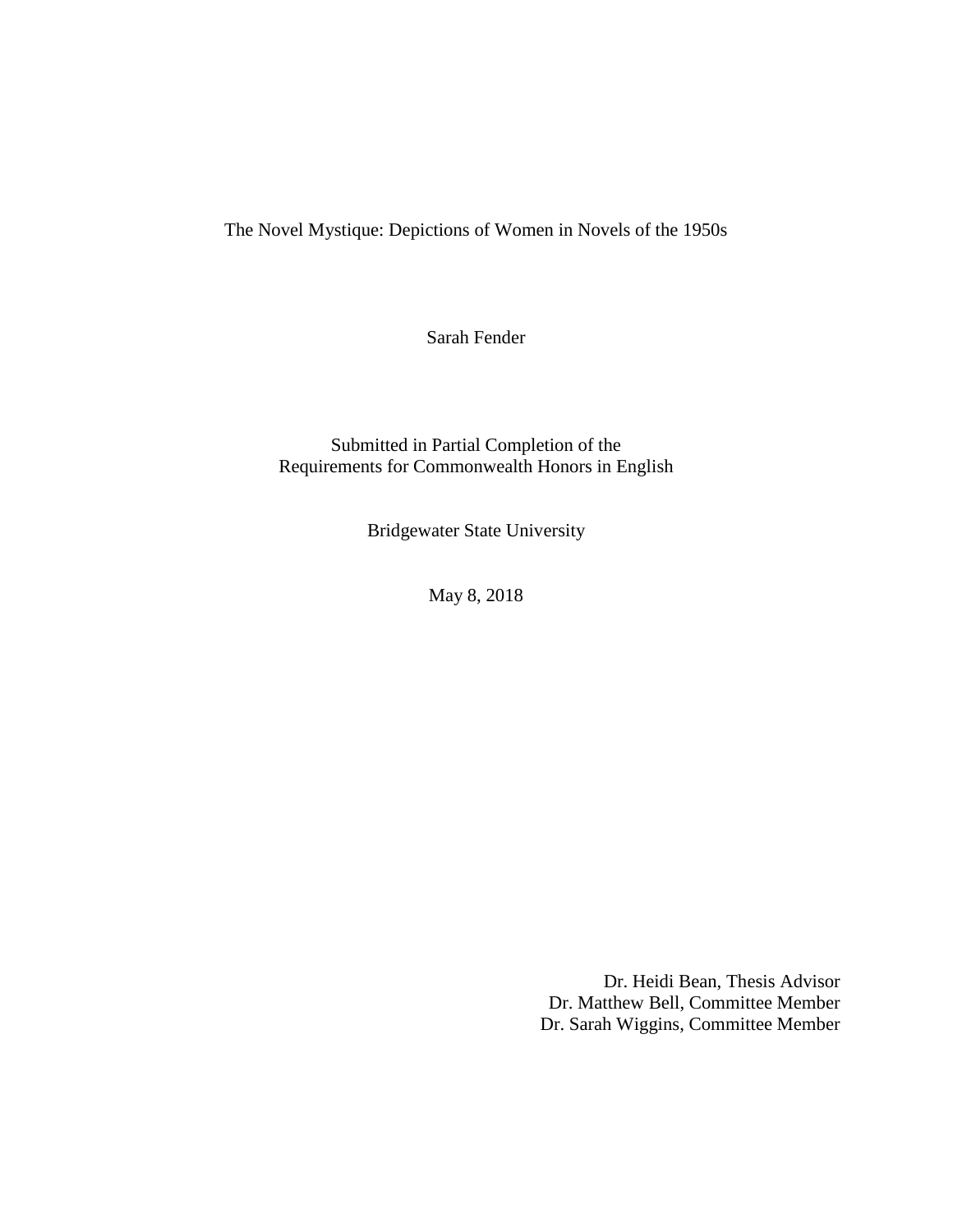## **The Novel Mystique: Depictions of Women in Novels of the 1950s**

Throughout history, novels have consistently been scrutinized over the images they portray (Cameron 18-25). For some readers, the concern is that scandalous scenes in dirty books will corrupt the young and the feeble-minded. Others worry that representations of certain groups will disrespect and stereotype oppressed peoples. Clearly, novels are not only entertainment or means for escape; they can have moral and political implications. Popular ones especially reveal a great deal about the culture and time in which they were read. This essay examines the images of women popular novels were offering during the 1950s, an era in which the term "career woman" first became a dirty word (Friedan 32). The small sample of novels analyzed here reveal that a great portion of Americans did indeed consider independent women indecent, but a smaller fraction of society was working hard to dismantle that maxim. The first half of this essay looks primarily at the relative independence the female characters in these novels exercised whereas the second half outlines a link that was understood in the contemporary mindset between economics and sexuality. Both pieces work together to further understanding about constructions of the female identity in the postwar period.

Immediately following World War II, Americans were insecure about the state of world affairs. The world was a terrifying place filled with war, genocide, and weapons of mass destruction. Where could Americans feel safe? According to Betty Friedan's 1963 groundbreaking book *The Feminine Mystique*, "After the loneliness of war and the unspeakableness of the bomb, against the frightening uncertainty, the cold immensity of the changing world, women as well as men sought the comforting reality of home and children" (213). In this era, Americans began marrying and having children at younger and younger ages. During the war, women had worked outside the home at record breaking numbers, but employers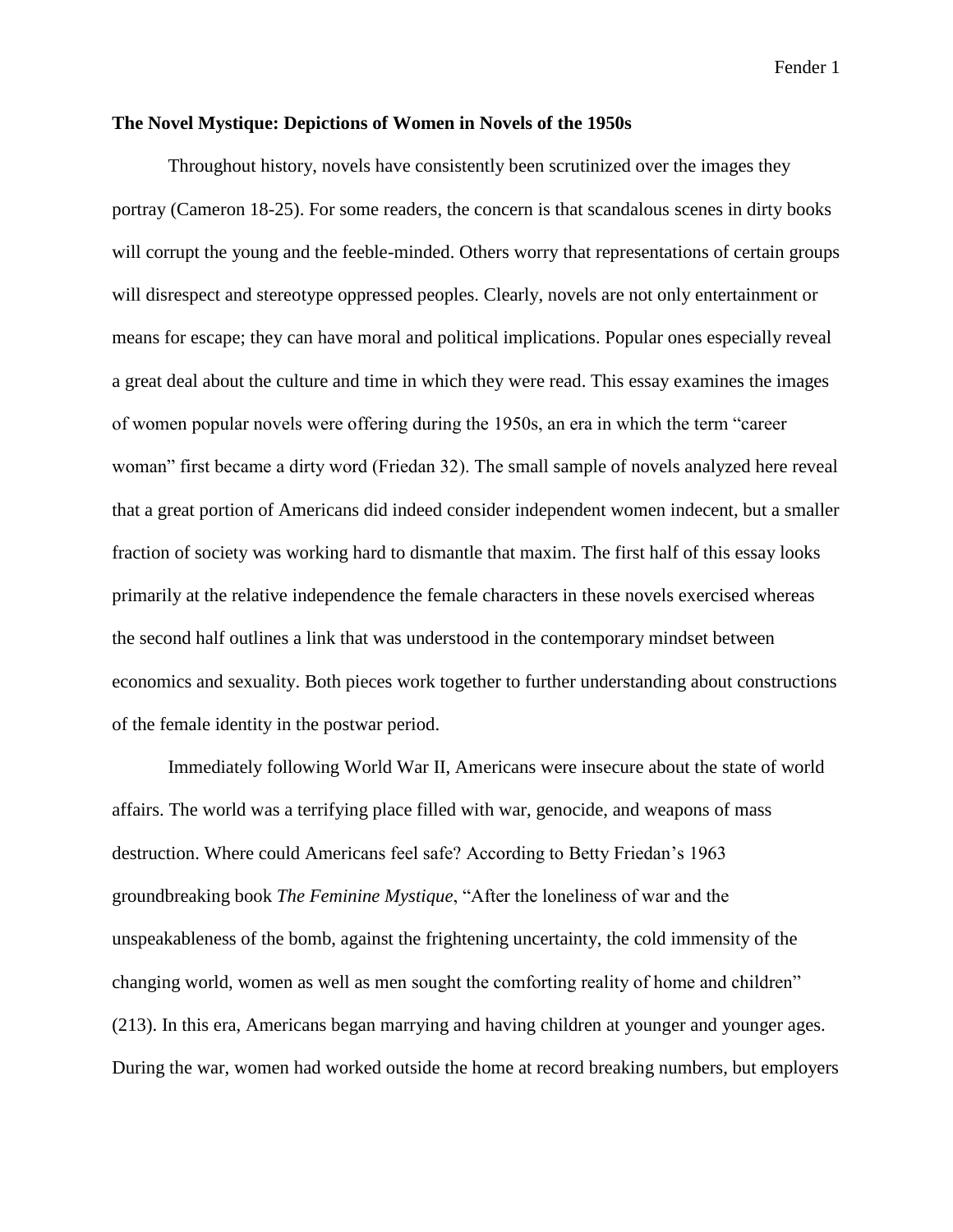and the government alike wanted to assure that veterans returning from war could find work. As such, women were quickly pushed out of the workforce through decreasing salaries and propaganda campaigns painting domestic life as women's patriotic duty (May 67).

In her book *Homeward Bound*, historian Elaine Tyler May figures that this is why images of women as housewives emerged overwhelmingly in American culture during the 1940s and 50s. Rosie the Riveter quickly became a petite young housewife enjoying her new washing machine. This image, what Friedan termed "the feminine mystique," is the focus of her 1963 study of popular women's magazines. Friedan claims, "The new mystique makes the house-wife mothers, who never had a chance to be anything else, the model for all women" (36). The mystique was this strange paradox wherein contemporary women were doing everything they were told to do that would make them happy—housekeeping, raising children, and catering to their husbands—and yet, American women's rate of depression, alcoholism, and suicide skyrocketed at this time (Friedan 22). Friedan thus set out to understand this phenomenon by interviewing housewives, studying the education of women, unpacking psychological teachings at the time, and analyzing portrayals of women in popular women's magazines.

As a former editor of a women's magazine, Friedan had an inkling that the topics discussed, and the stories told in these mediums had evolved over the course of her career. Thus, in her research for *The Feminine Mystique*, she collected magazines ranging from the 1930s to the late 1950s in order to better understand this evolution. In the notes that she took at this time, located at the Schlesinger Library at the Radcliffe Institute at Harvard University, Friedan tallied the number of short stories featuring "independent" women, "housewives," and "career" women in *Ladies' Home Journal* editions for 1939, 1949, and 1959. She found that before and during World War II, independent career women were often the protagonists in magazine fiction stories;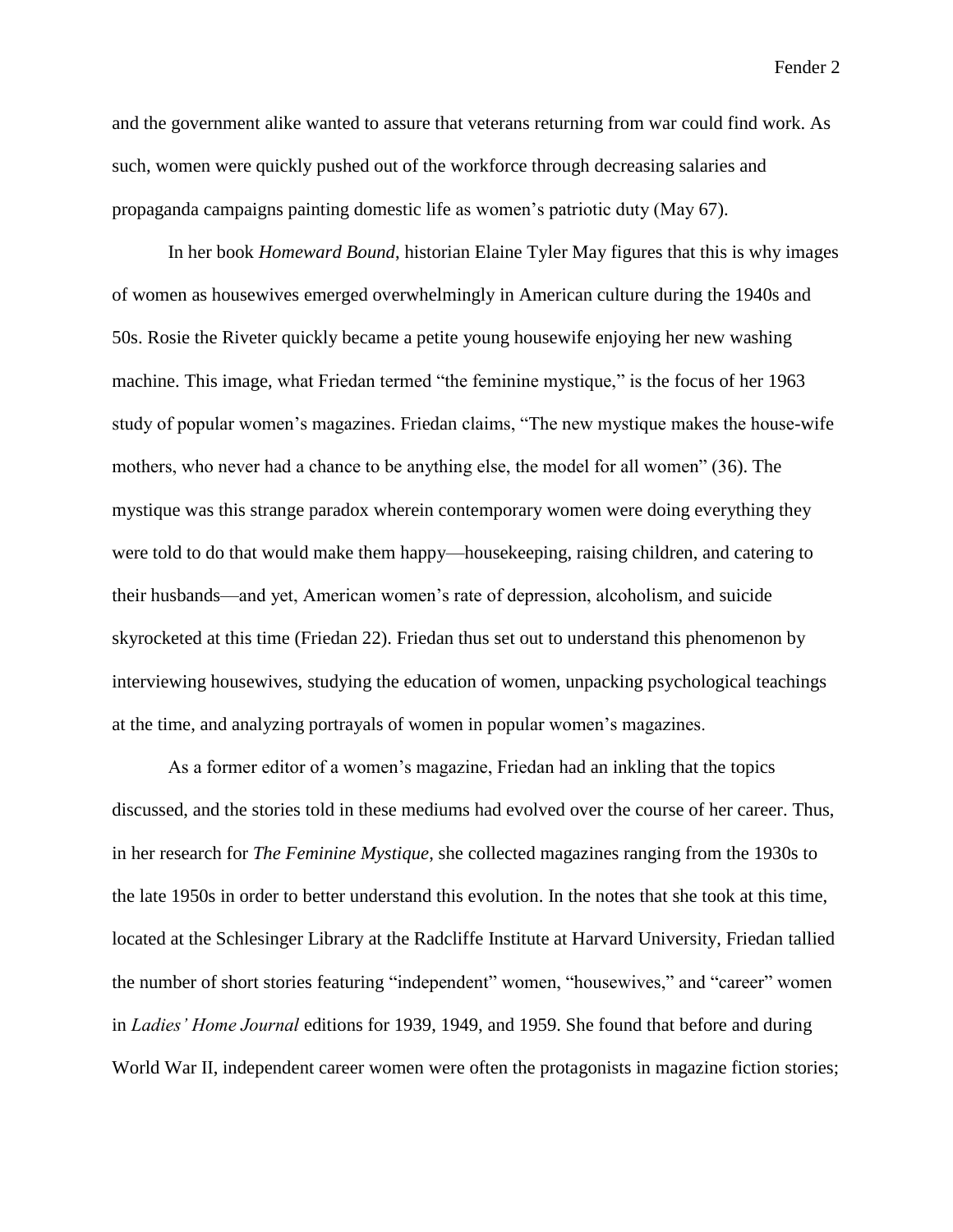she documented eleven independent female characters, three feminist characters, and only six housewives in 1939. Eventually, the independent women and feminists faded away, replaced with almost exclusively housewives by 1959. That year, she tallied two single women, whose stories focused solely on the pursuit of husbands, eleven housewives, and two career women, one of whom was a housewife who temporarily sold sandwiches in order to save money and buy dresses.

Ultimately, Friedan's book shows how this mystique invaded a myriad of different realms of American culture, but as comprehensive as her study is, Friedan does not include in depth analyses of contemporary novels. Instead, she points to scandalous novels superficially, using them as evidence that women were increasingly portrayed as "sex-seekers." Yet, the crux of her book is based on how women were searching for an escape from the dullness of housewifery. Are novels not one of the greatest mediums through which to escape reality? Scholar Ardis Cameron, in her book *Unbuttoning America*, asserts they are, asking in reference to women of the 1950s, "where, if not in novel form, could the female reader find herself an actor in a world where women's actions mattered?" (25). Surely, they were not major players in history books at the time, but novels with significant female characters could seriously influence and inspire female readers, a growing market at this time as an explosion in cheap dime novels made literature available to women and men of all economic classes (Cameron 86).

This project analyzes a total of seven novels that were all published at different periods throughout the 1950s, were on the *New York Times* Best Seller List, have central female characters, and have contemporary settings. In the first four, *Star Money* by Kathleen Winsor (1950), *Marjorie Morningstar* by Herman Wouk (1955), *The Man in the Gray Flannel Suit* by Sloan Wilson (1955), and *Peyton Place* by Grace Metalious (1956), I attempt to measure the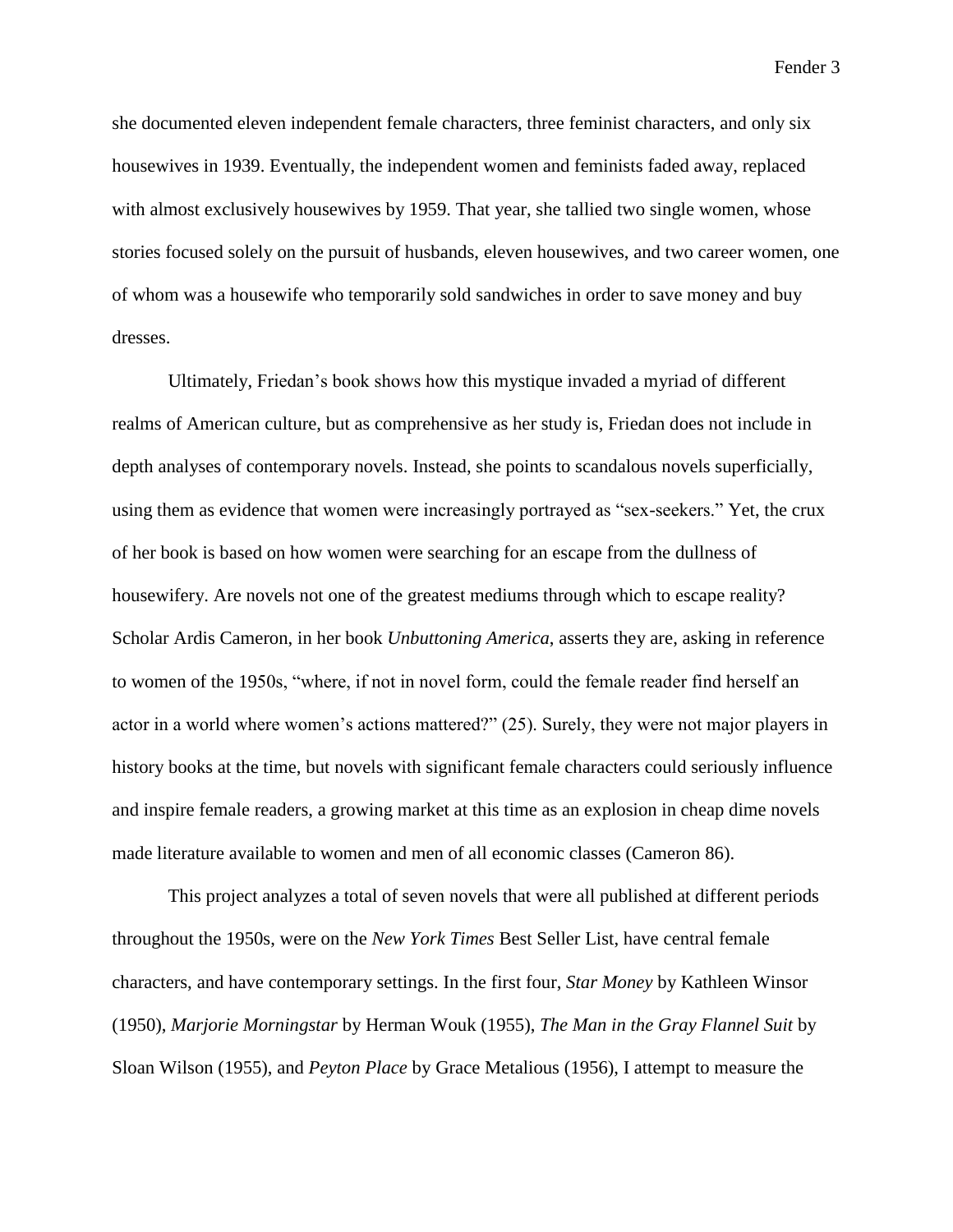relative independence of the female characters. This sample suggests that popular 1950s novels indeed reflected the American societal "problem with no name"— the feminine mystique—as each, in one way or another, acknowledges that ideally women were to be obedient housewifemothers. Winsor's novel rejects this ideal, Wouk's and Wilson's embrace it, and Metalious's complicates it. Not surprisingly, novels that most promoted the feminine mystique were those written by male authors; the female characters in these novels were happiest when married, dependent on men, and taking care of children. Female authors, in contrast, depicted female characters with other passions; these women were actually happy working and being autonomous.

Reading these novels revealed to me that a theme existed in discourse surrounding female autonomy which connected economic independence and sexual freedom. Two of the novels I analyzed, *The Man in the Gray Flannel Suit* and *Marjorie Morningstar* depict female sexuality as appropriate contained within the confines of marriage, but I wanted to understand how different types of sexuality were being portrayed in novels of this time. In the second half of this essay, I analyze novels with female characters who participate in sexual behaviors outside of marriage: *Melville Goodwin, U.S.A.* (1951) by John P. Marquand, *Sweet Thursday* (1954) by John Steinbeck, and *Odd Girl Out* (1957) by Ann Bannon. These novels demonstrate that economic independence, indeed, was seen as increasing women's sexual freedom. Additionally, they suggest that the reason "deviant" female sexualities were understood as dangerous to the fabric of United States culture is due to a contemporary fear of "race suicide."

## *Star Money*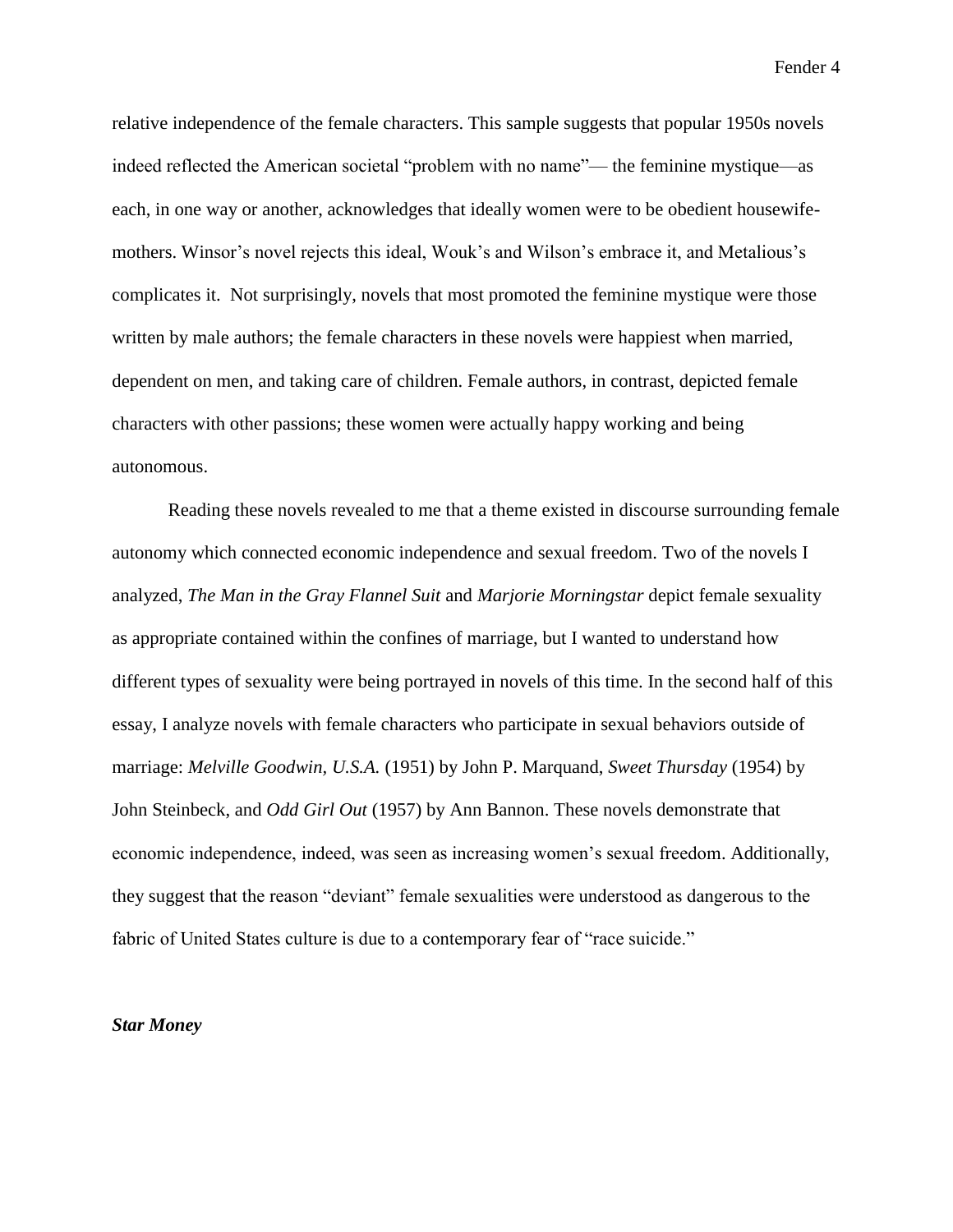Kathleen Winsor's *Star Money* features Shireen Delaney, a young woman who begins her career wanting fame, fortune, and respect. When her husband Ed leaves to fight in World War II, she sets out to gain this kind of celebrity through the publication of a novel she had worked on for years. Navigating her new way of life, Delaney better understands herself as well as American patriarchal society.

Published in 1950, *Star Money* embraces a dying narrative. This narrative was, according to Betty Friedan, that of "the New Woman" who was "independent and determined to find a new life of her own" (30). Shireen represents exactly that. After Ed's departure, her feelings of loneliness and uselessness work as catalysts for her career. Once finished with it, she sends her manuscript to an agency in New York City, and soon she moves there and starts the process of publishing her book.

Shireen quickly begins earning money for her hard work, and this financial autonomy reaps rewards of all kinds, including a sense of sexual independence. With Ed away and Shireen no longer reliant on him for finances, she feels less obliged to be faithful to him. In New York, she then begins a series of affairs that teach her a great deal about men. The relationship between Shireen's economic independence and her sexuality interestingly parallel contemporary fears of female monetary power of the time, described by May as "a scientific formula, that social freedom and employment for women would cause sexual laxity, moral decay, and the destruction of the family" (68).

Admittedly, Shireen's wealth does ultimately destroy her relationship with Ed, as the novel ends with their plans for divorce. According to our heroine, however, the end of their relationship has less to do with her power than it does with Ed's insecurity over the matter. Ed is disgruntled by Shireen being the breadwinner which apparently made, according to her male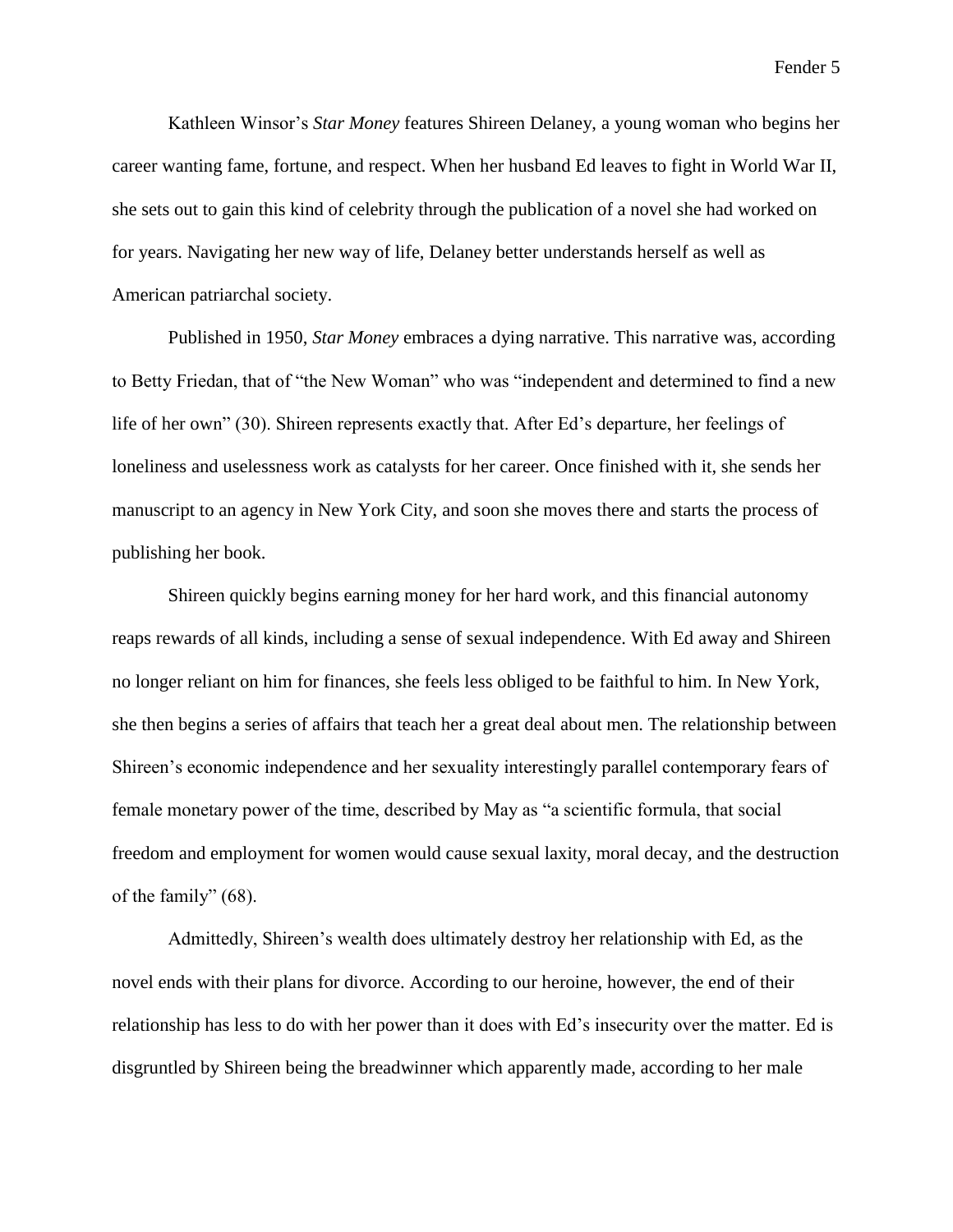acquaintance, "The whole pattern of marriage [turn] upside down" (Winsor 403). Instead of Shireen becoming despondent about their lost love, however, their ill-fated marriage causes her to make one of many realizations about men. In this case it is that they tend to believe

that women have no business being cleverer or making more money than men. Because whatever will the poor dears do then? They're not used to it, because it's their normal part in life to dominate and give women what they think she deserves—a house and clothes and whatever fragments of affection they have handy. And if that power is taken from them then they're nervous and upset and begin walking on eggs! And isn't it pitiful! I suppose if a woman happens to have some kind of ability she should be thoughtful enough not to use it, because she might do better than her husband and that would make him unhappy! (403)

Shireen's understanding of men's attitudes underscores May's claim that because the Great Depression, World War II, and corporate jobs—that many men took after the war disempowered middleclass men, both the media and the government pushed the idea that men should find their power as the head of their households. Accordingly, a home with an obedient wife was a place in which men "could see tangible results of their efforts and receive a measure of respect"  $(86)$ .

Professionally successful women like Shireen threatened the dynamic. This is likely why the men she spent time with made sure to assert their dominance over her in a multitude of ways. Some men attempted to maintain their superiority by attacking the young woman's femininity. For instance, one of her close male friends, Dallas, asks her, "What made you decide you didn't want to be a woman?" because, apparently, "Children are certainly part of any woman's life" (312). Here Dallas attempts to force onto Shireen a lifestyle of motherhood, projecting what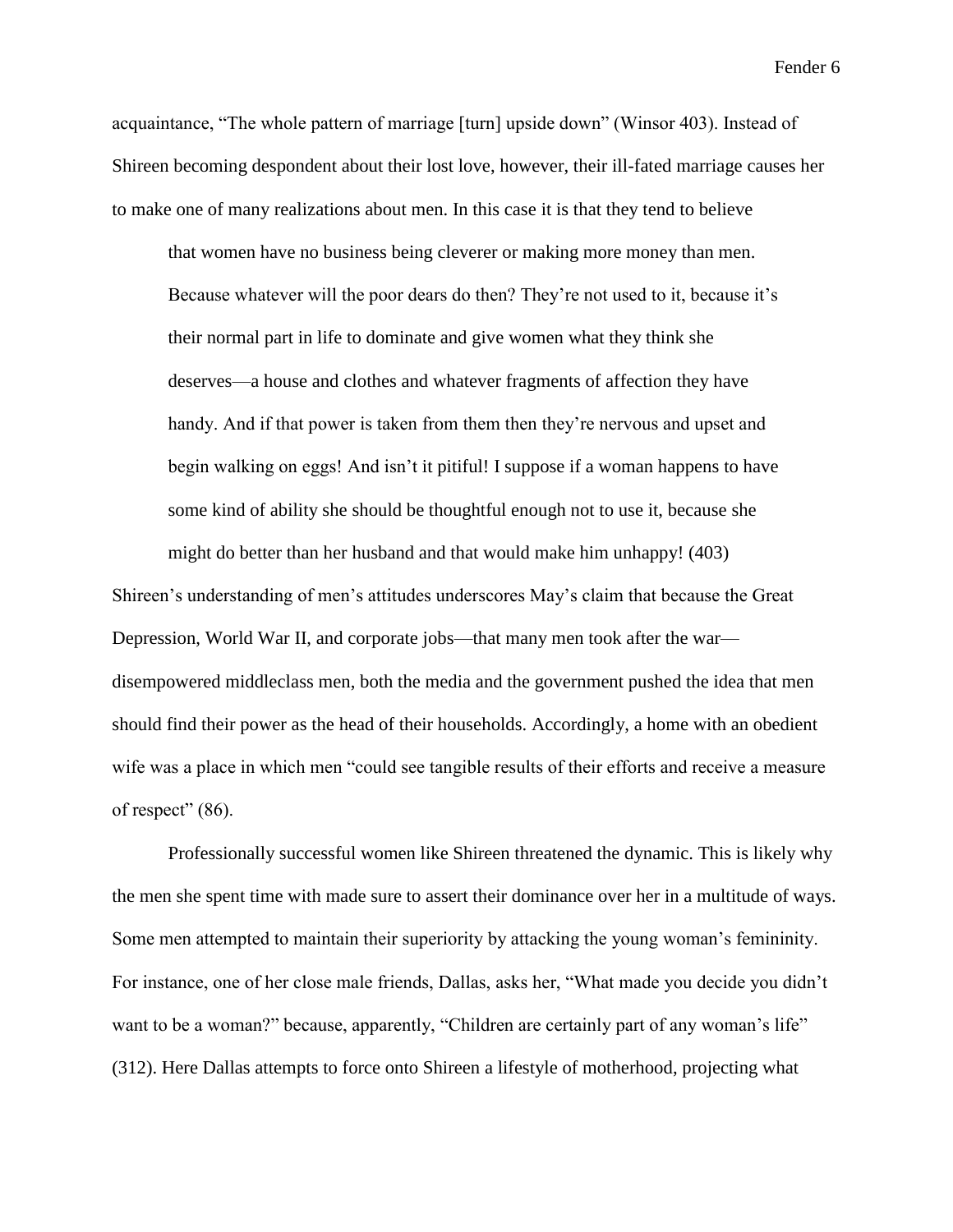Betty Friedan called "a religion, a pattern by which all women must now live or else deny their femininity" (36). In making himself the authority over who is to be considered a true woman, Dallas proves, at least to himself, that he is superior to the object of his ridicule: Shireen.

Men in Shireen's life not only made themselves feel bigger in the presence of this strong woman by rejecting her femininity, however. Another tactic was to subject her to their opinions about what they found attractive in women. Ed does this when he is clearly insecure about his place within the household and tells Shireen she is not nearly as beautiful without makeup, momentarily destroying her confidence. Many men, however, do it simply by encouraging only certain kinds of behaviors in her. One man, she realizes, loved her most:

When she suddenly betrayed herself as a child. Not when she was being a siren, dangerous to men, not as a calculating successful and independent woman, not even when she became very serious and talked… philosophically. Just when she returned for a moment to her childhood and he knew that he was older and wiser than she and had nothing to be afraid of. (329)

Only when she is being child-like and unsure of herself do men really treasure her. Otherwise, she often makes them feel anxious and fearful of their place in the patriarchal, social hierarchy. Shireen's consistent distaste for the men's attitudes, and her ultimate success and happiness without them, show that the novel by and large rejects the traditional maxim that women ought to accept their supposed dependence on men.

Despite this constant insistence from her lovers that Shireen should conform to men's desires, the novel ends with her resolving to never again be dependent on a man either emotionally or financially. In her search for happiness our heroine concludes, "The solution would be found in writing—her own private and reliable world" (372). Like female protagonists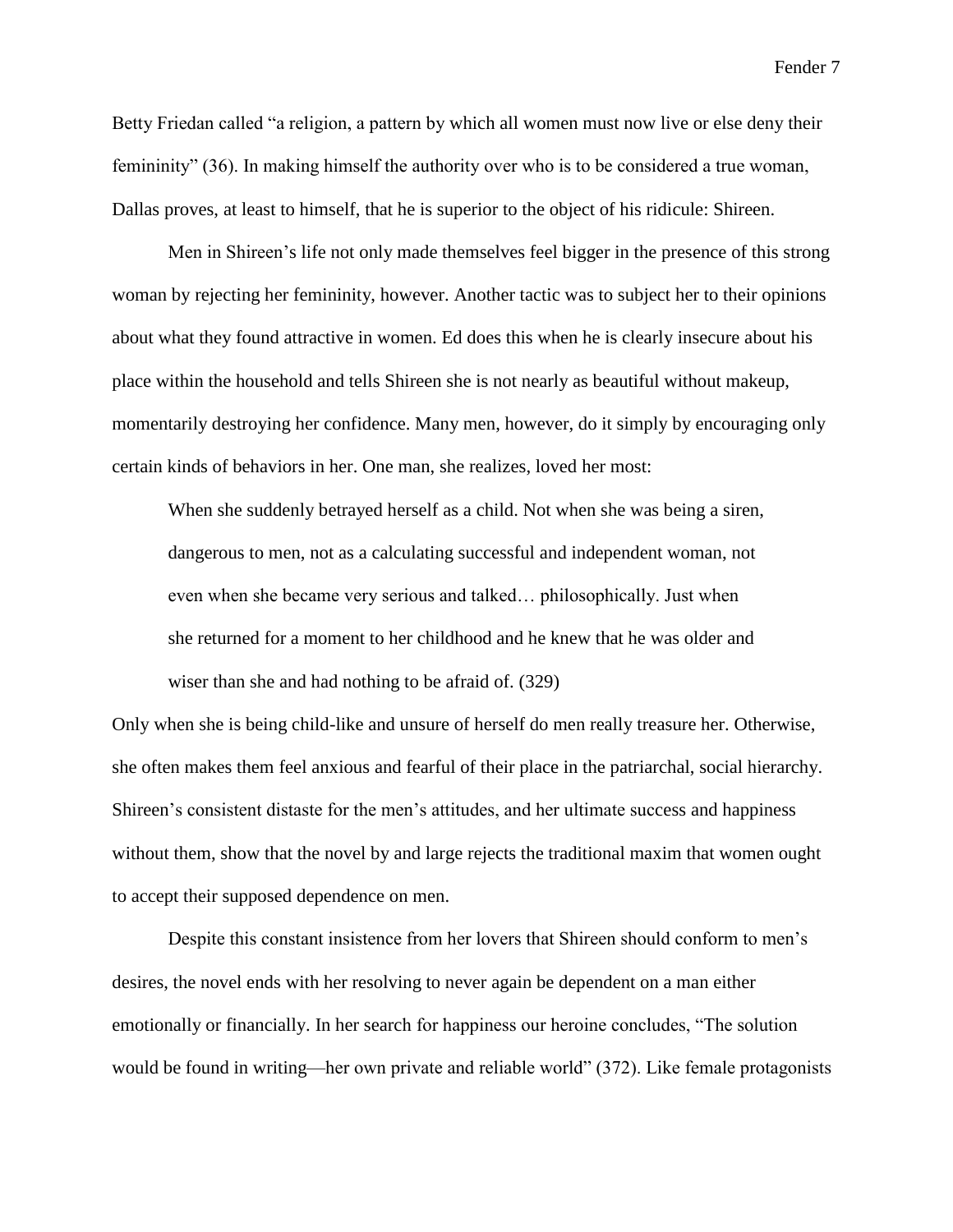of the 30s and early 40s, Shireen immerses herself in her passion, finding a sense of security not in the arms of a man but in the embrace of a career. For both Shireen and the fictional heroines featured in women's magazines before the feminine mystique swept over American culture, a "career [means] more than job. It [means] doing something, being somebody yourself, not just existing in and through others" (Friedan, 32).

Perhaps this is why a contemporary critic of Kathleen Winsor's novel called the main character "without a doubt the dullest, silliest, and generally most objectionable young beauty in contemporary fiction" (*The Atlantic* 88). As both Friedan and May indicate, American culture was not accepting of such bold imagery of female autonomy. In fact, "Single women… became targets of government-sponsored campaigns urging women back into their domestic roles" (May 70). The mainstream critics easily fell in line by denouncing her book. Meanwhile, libraries across the nation did their part to reject depictions of female independence by deeming her novels pornography and refusing to carry them (Fowler).

In spite of these dismissals, both this book and her 1944 novel *Forever Amber* achieved great notoriety and became *New York Times* best sellers. Their content was perceived by reviewers as vulgar while readers were enticed. Regardless, critics refused to take the author seriously. Perhaps it was her surprising success as a beautiful, young, divorced female author that caused them to dismiss Winsor's novels so easily (Fowler). After years of independence during World War II, the culture of conservatism was bent on chasing women back into the domestic sphere. Thus, a successful, independent woman like Winsor whose texts addressed issues such as female autonomy and sexuality was the perfect target for scorn.

Ultimately, considering its content, *Star Money*'s success signals that while both the government and the media disparaged female autonomy in all its many forms, American readers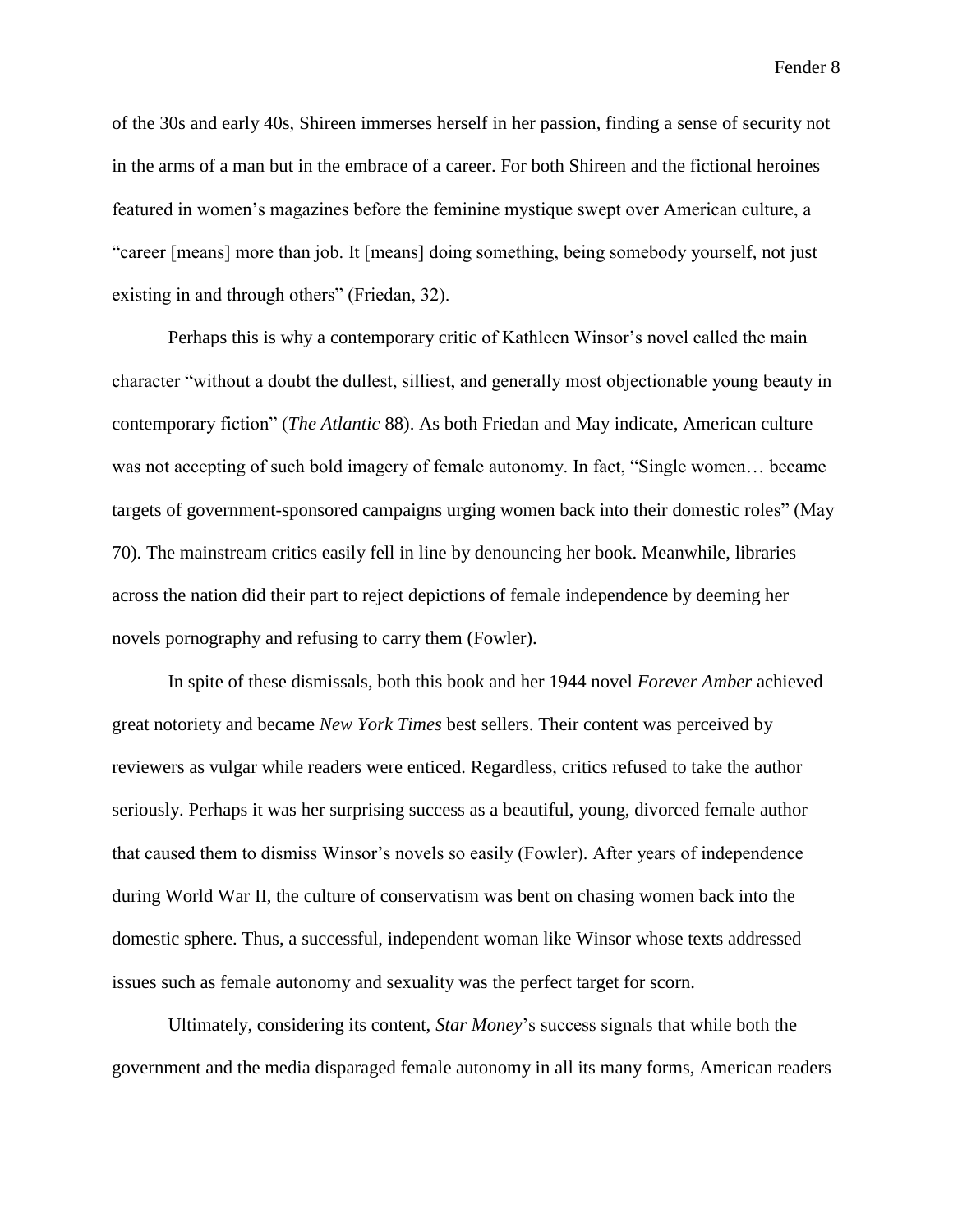were at least curious enough about such a topic as to elevate Winsor's novels to best-seller status. While *The Atlantic* claimed *Star Money* "achieves a really high standard of pointlessness" clearly American readers got the point (88). They read this novel about a woman pursuing her dreams, succeeding, living luxuriously, and having affairs with multiple men, and they devoured it. Throughout the 50s, however, readers would be subject largely to images of women as happiest as housewives and mothers.

## *Marjorie Morningstar*

Herman Wouk's 1955 *Marjorie Morningstar* follows a similar storyline as *Star Money* but with important, dramatic differences. While Kathleen Winsor's novel idolizes the independent woman, Wouk's denounces her, essentially deeming any young woman's interests in autonomy as a mere phase in her life. Moreover, whereas *Star Money* rejects the supposed feminine duty of pleasing men and boosting their egos, *Marjorie Morningstar* espouses it.

The young heroine of Wouk's novel is Marjorie Morgenstern, a young Jewish girl living in New York City with her family in the 1930s. Early on, she takes on the pseudonym Morningstar in her pursuit of an acting career. Much like Shireen, Marjorie from a young age expresses disdain toward housewifery: "It was during this time of her life that she worked up a number of bright arguments against marriage, made fun of sex, and declared that instead of becoming some man's dishwasher and cook she was going to be a career woman" (24). Both the narrator as well as the other characters of the novel treat the young woman's passion as silly, not necessarily because acting is a difficult field to succeed in but for the simple fact that it is a career at all.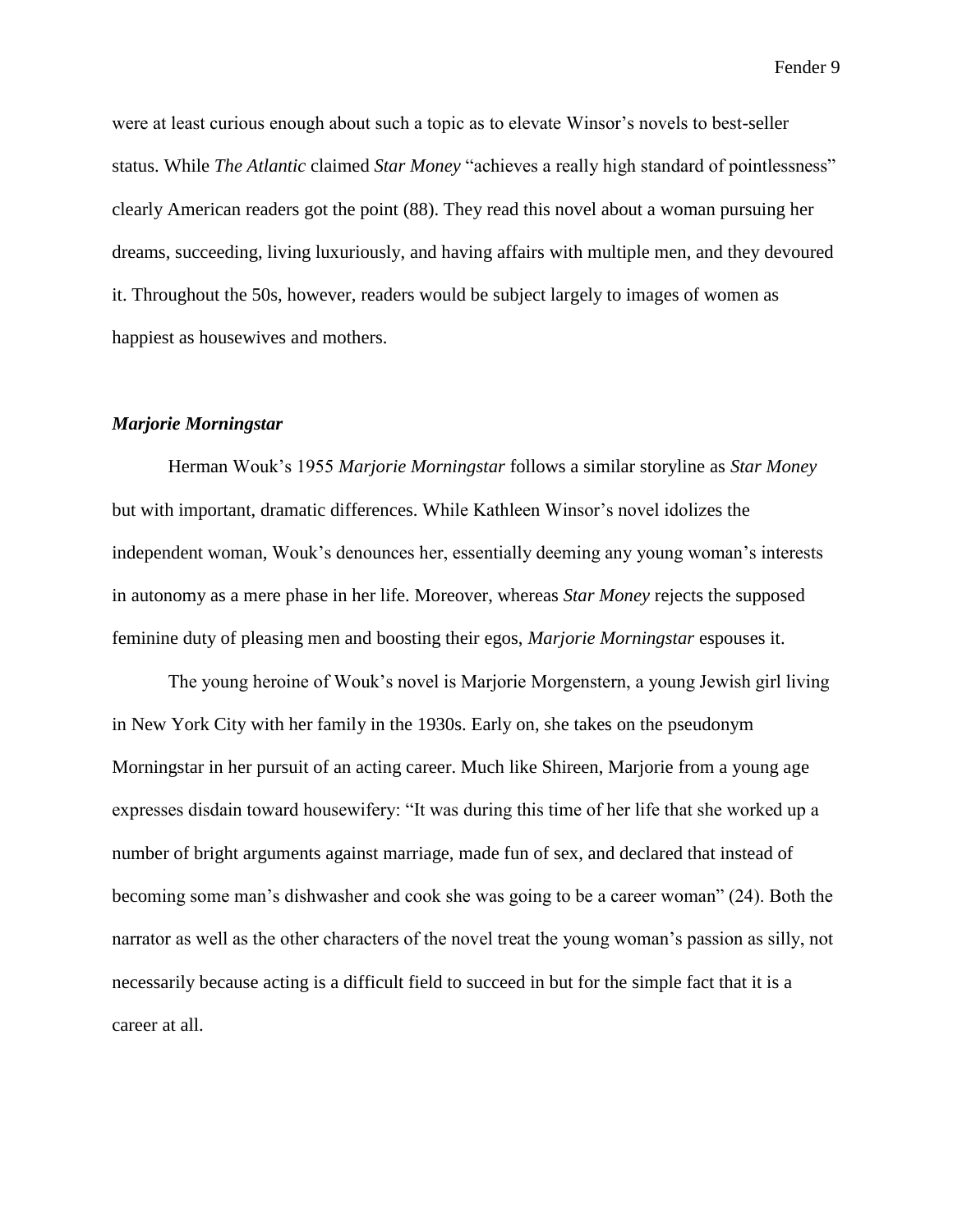Early in the novel Marjorie's mother, for instance, has an argument with her daughter about marriage prospects and Marjorie's dream of being an actress. Mrs. Morgenstern simply "[mutters] that Marjorie could probably be cured of any career by actually trying to work at it" (47). But, unlike Shireen Delaney, who faces doubts about her passion and counters those doubts by proving her abilities, Marjorie does in fact fail at every attempt at work she makes. She not only fails to become an actress, but she despises doing any kind of professional work, quitting every part time job she acquires. Over the course of a few years she finds that her mother was right in claiming, "A good husband and children is what you'll want in a year or two, darling, once you've had a taste of dragging like a tramp around Broadway" (153).

Rather than engaging in affairs with men, learning about their expectations, and rejecting them, Marjorie learns about men's assumptions through her one and only lover, other than her eventual husband. Noel writes her a letter explicitly telling her what her role as a woman should be, and she eventually follows suit. Her first love writes:

All girls, including you, are too goddamn emancipated nowadays. You get the idea from all the silly magazines and movies you're bathed in from infancy, and then from all the talk in high school and college that you've got to *be* somebody and *do* something. Bloody nonsense. A woman should *be* some man's woman and *do* what women are born and built to do—sleep with some man, rear his kids, and keep him reasonably happy while he does his fragment of the world's work.

They're not really happy doing anything else. (436)

Interestingly, the magazines Noel mentions here are those of the 1930s which Friedan claims did in fact encourage female independence. Regardless of these images though, Marjorie ultimately proves Noel's point when she marries a conservative Jewish lawyer and becomes Mrs. Shwartz.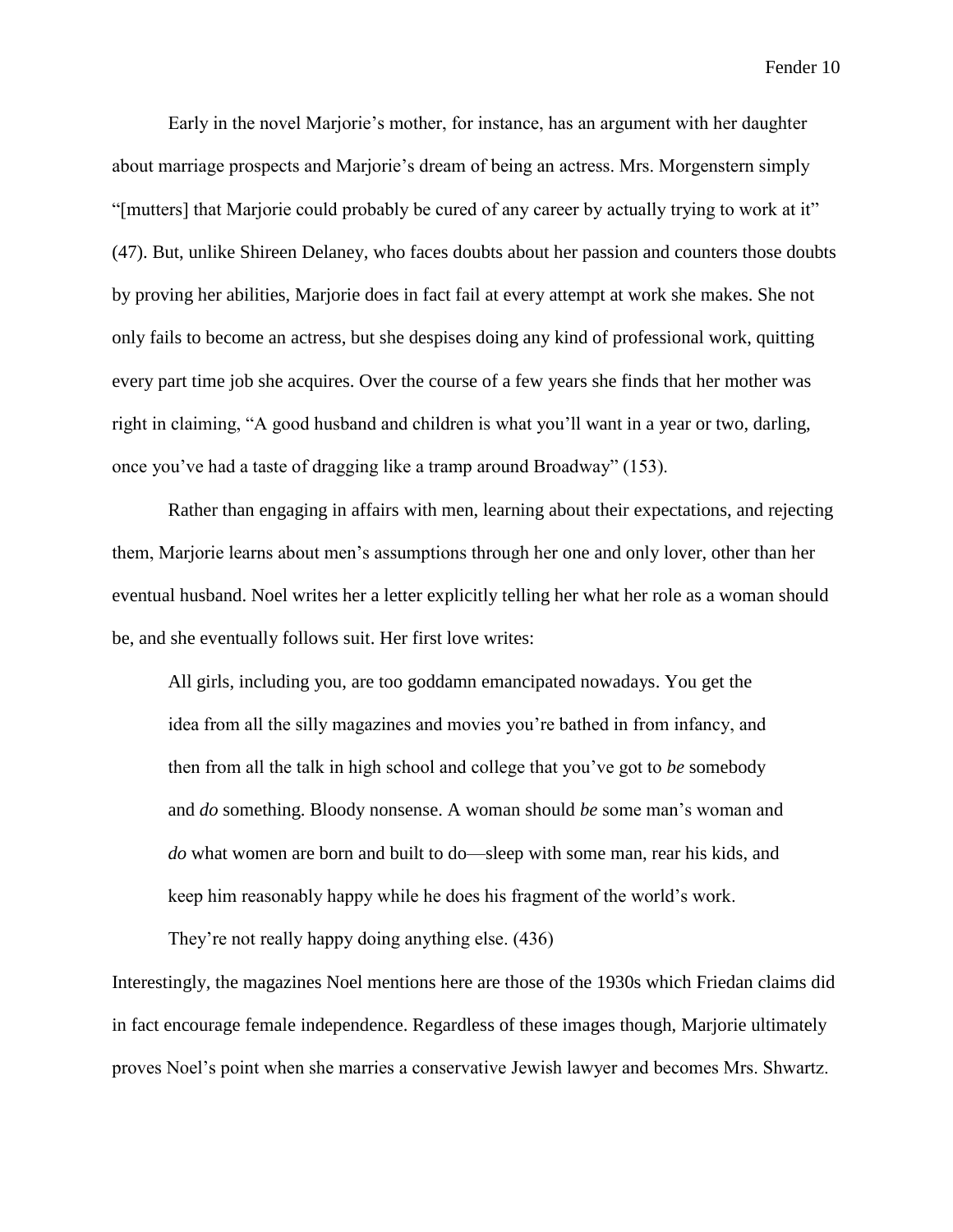They move to the suburbs and have four children. The young writer Wally Wonken who had fallen in love with her at South Wind acting camp visits her in 1954. According to Wonken, "Contented, she obviously is. There was no mistaking the look she gave her husband when he came in with their two boys from a father-and-son softball game, in old clothes, all sweaty and dirty; nor the real kiss, nor the way she rubbed her face for a second against his shoulder" (559). The young woman who dreaded a suburban lifestyle as a housewife and was absolutely determined to be a star on Broadway now was "only remarkable" for the mere fact that "she ever hoped to be remarkable, that she ever dreamed of being Marjorie Morningstar. She couldn't be a more run-of-the-mill wife and mother" (564).

Marjorie's submission and her choice of lifestyle prove not only Noel's assertion that women are happiest when they take on their traditional gender role, but, along with her rejection of a career comes too his claim that in order to be truly happy, she must also work to make her man "reasonably happy" (436). Unlike *Star Money*, Wouk's text clearly supports the prevailing belief of the time that women were made to please men and be happy, dutiful housewives. This sentiment of ultimate gender traditionalism holds true for all young women like Marjorie in the text. During her time at South Wind acting camp, she sees her fellow actresses and, rather than seeing them as passionate, ambitious young women, "she thought that they were exactly like herself, youngsters snatching at fun while they chased the dream of happy marriage" (208).

Apparently, Wouk's reinforcement of conformity was true in much of his fiction. According to scholar Ardis Cameron, another of Wouk's novels, *The Caine Mutiny*, was one of many novels interpreted by contemporary sociologist William H. Whyte in his study *The Organization Man* as being a part of a phenomenon wherein "popular novels in the postwar period greatly distorted the realities of American life, often avoiding conflict and increasingly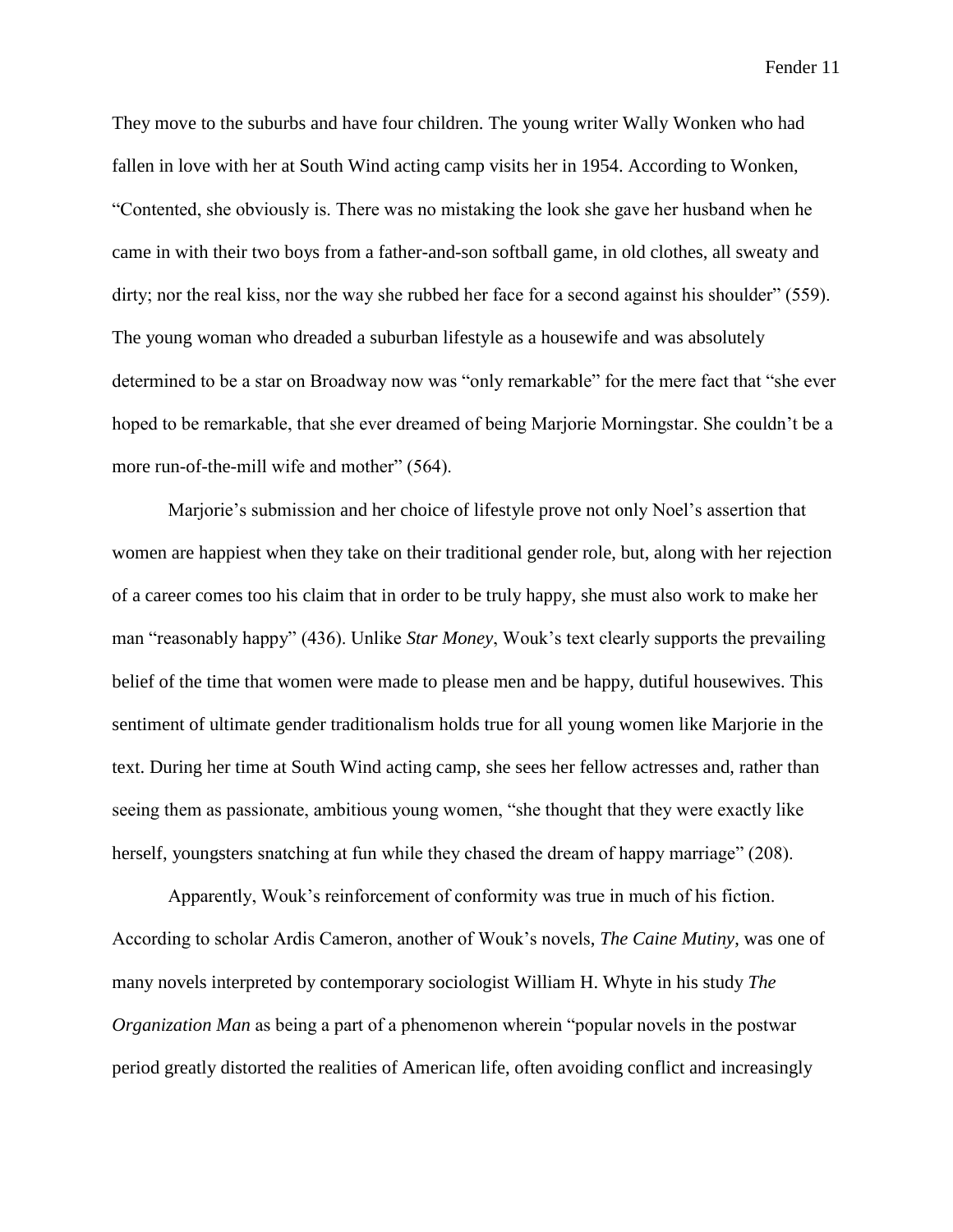advising readers to 'adjust to the system"' (34). Accomplishing this same goal, *Marjorie Morningstar* certainly encouraged contentment with traditional gender roles. The novel especially prescribes motherhood, housewifery, and subservience as cure-alls for young women seeking a purpose in life.

Of course, Marjorie's purpose is more nuanced given her Jewish heritage. As May suggests, "The view of childbearing as a duty was painfully true for Jewish parents, after six million of their kin were snuffed out in Europe" (26). In fact, Marjorie's exposure to the atrocities of the Holocaust on a trip to Europe becomes one of the motivating factors that causes her to reject her flamboyant, secular lover that, at least at times supported her career, and instead marry a conservative Jewish man and rear his four children.

In this way, Wouk's novel espouses the feminine ideal Friedan found major fault with by making the satisfaction of men the centerpiece of good women's lives. Yet *Marjorie Morningstar* also sheds light on the significant role that World War II played in reaffirming women's proper roles in society. Wartime gave women the opportunity to leave the domestic sphere and enter the workforce as it did for Shireen Delaney, but, for many women, the pressure to fulfill domestic duties and focus solely on supporting husbands and children after such a horrendous war won out over the pursuit of meaningful careers which were few and far between for most women.

## *The Man in the Gray Flannel Suit*

In its own way, Sloan Wilson's 1955 *The Man in the Gray Flannel Suit*, like *Marjorie Morningstar*, encourages conformity; specifically, it gives readers an example of a strong female character who sacrifices her desires and natural ambitious tendencies in order to make her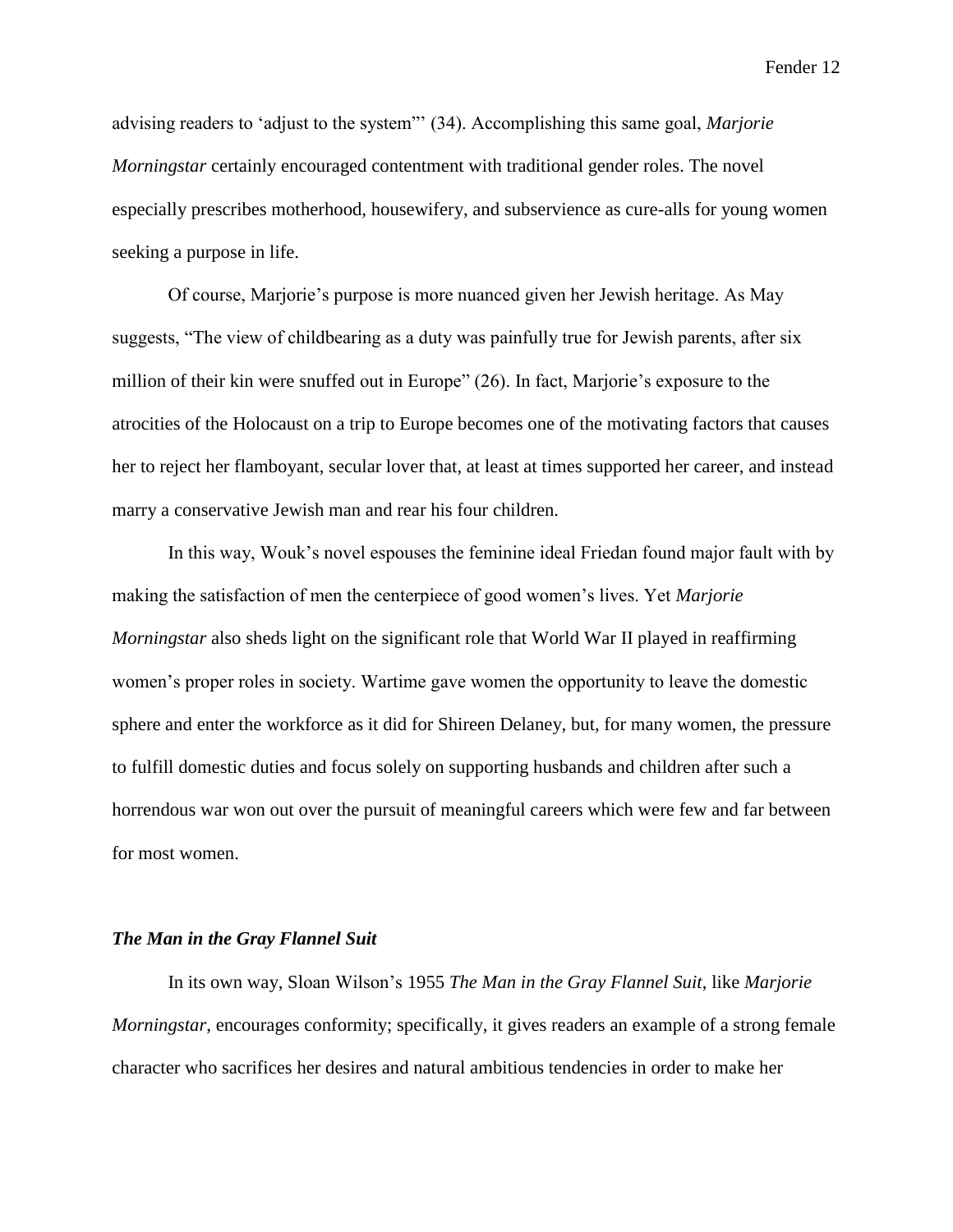husband feel more powerful. This novel focuses mainly on the father of the Rath household, Tom Rath, and it highlights the pressures men faced as breadwinners as they tried to balance family life with demanding careers. There are almost no career women of any kind in this novel. Two of the few mentioned are described superficially as "one chosen for looks, apparently, and one for utility" (9). Tom's wife Betsy, however, does play a key role in influencing her husband's choices. At the start of the novel, Tom is not ambitious at all, and it is Betsy that motivates him and presses him to do more at work and at home.

True, given her drive and prudence, she is not *exactly* like the happy housewife heroines Friedan found in women's magazines, but the resolution at the end of the novel diminishes her power within her marriage, making Tom more dominant and Betsy more dependent, a common trope of 50s literature. In the second chapter, the narrator acknowledges that Betsy is confident enough that "she was perhaps the only woman in the world who didn't like... compliments" about her looks (5). She is not only confident, but she is competent and pragmatic. Late at night while trying to unravel the unhappiness she knows both she and her husband have been experiencing of late, she comes to the conclusion that "People rely too much on explanation these days, and not enough on courage and action" (112). From there forward she seeks to solve the problems in their marriage by altering their everyday routine, taking the matter into her own hands and pursuing a resolution enthusiastically.

Both Betsy's energy and confidence actually turn out to be a point of tension in the Rath household that by the end of the novel is resolved. First, though, Betsy learns that Tom had a love affair and fathered a child while away at war. She is so upset she takes the family car and goes for a drive late at night, but, for the first time over the course of the entire novel, she finds herself a damsel in distress when her car breaks down and police pick her up. When her husband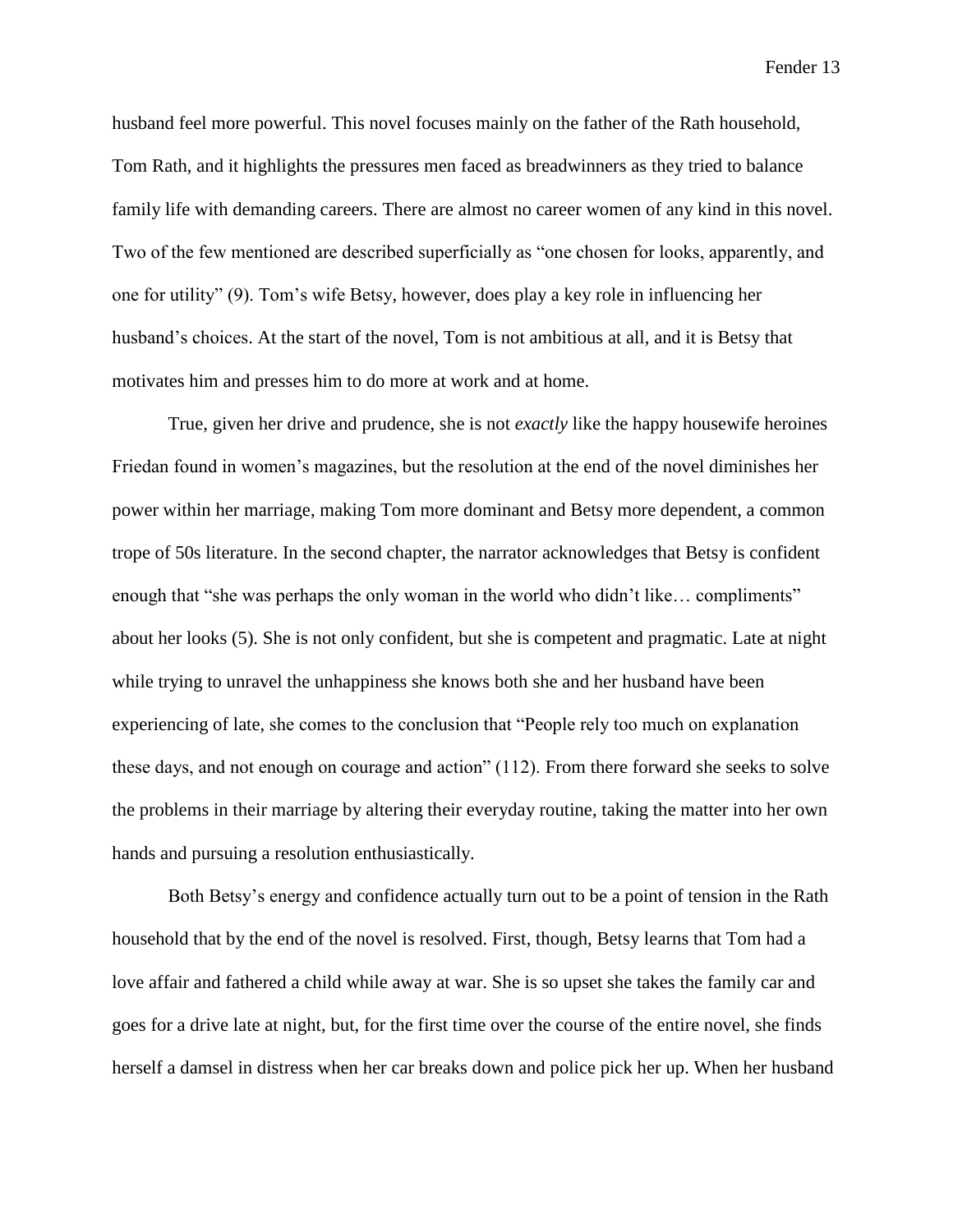saves her, she urgently tells him that he ought to send alimony to his child in Italy, insists they stop worrying so much about money, and suggests he talk to her about his time at war—all things Tom had been hoping for all along. She then apologizes for "[acting] like a child"; all of this Tom just repeatedly responds to with "I love you" (271).

Not only that, but she resolves to help him and boost his ego in one final way. A way that his poor, vulnerable Italian lover always did by asking him, "Do you think I'm beautiful?" (177). For this young woman Maria, it was true that "physical love was the only form of reassurance she knew, and that she was completely happy and sure of him only when she was caressing him and giving him pleasure… it was chiefly this that caused her constantly to entice him" (176). Clearly, Tom is attracted to women who need his approval. Betsy finally realizes this, humbles herself, and thus asks her husband after they have made up, "Do you like the way I look?... I want to hear it now. Often. Tell me again I'm beautiful" (273). For a woman like Shireen Delaney in *Star Money,* men's ability to determine her value by focusing solely on her looks is irksome and disempowering. But in *The Man in the Gray Flannel Suit*, Betsy's newfound dependence on Tom and her desire to please him is treated as a sort of skill she has learned to strengthen their relationship. In fact, in the final line of the aforementioned scene, Tom muses "all's right in the world" (274).

This lesson Betsy learns works to alter her behavior in a way that literature of the 1950s promoted across the board. For instance, one short story Friedan highlights in her chapter "Happy Housewife Heroine" involves a wife whose husband has cheated on her with a clingy, innocent, needy young woman; a friend of the protagonist points this out and encourages similar behavior in the wife in order to win him back. She does, and her problems are thus so easily resolved. The lesson the story teaches mirrors that of an article titled "Do Foreign Women Make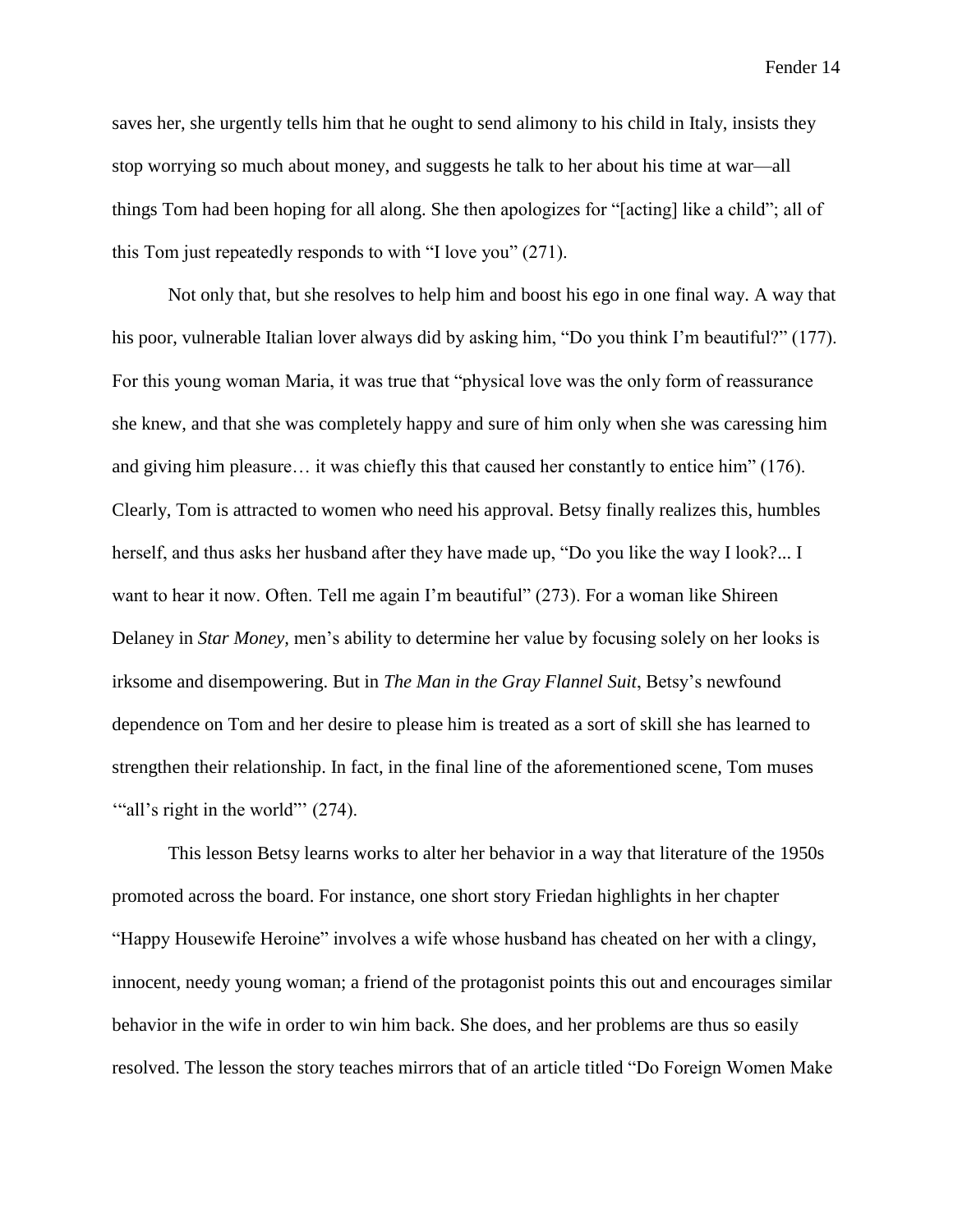Better Wives?" that Friedan studied in her research for her book. According to the article, the answer is yes. Why? Ultimately the author of the article concurs with an army chaplain who is quoted as saying that "European girls have been brought up feeling a traditional dependence on men—and that makes them more attractive" (30). Tom's affair with his Italian mistress works in much the same way that this article does, reminding American women of their vulnerability, and the fact that they ought to act properly according to the feminine mystique because they are replaceable.

The U.S. in the 1950s was a world in which women's career prospects were severely restricted, their average pay equaled half of men's, and the mere act of pursuing careers often made them suspects of communism in this red scare era. Thus, marriage to a man was their only really viable option for economic stability. Messages identifying what was attractive to men consequently promised to seriously influence women's behavior (May 85). *The Man in the Gray Flannel Suit* much like *Marjorie Morningstar*, reinforced problematic gender roles and contributed to a culture of limiting women's autonomy by subverting the agency they had discovered during wartime and redefining feminine patriotism as service to one's husband and children exclusively. For Betsy, her patriotism is expressed through making her veteran husband's happiness her priority. Just as May proposed, after World War II, "Much of the healing process [fell onto] women" (64). So too did it for Betsy Rath.

## *Peyton Place*

While the three other novels this project analyzes either accept or reject ideas about gender role conformity, the 1956 "blockbuster novel" *Peyton Place* offers more raw, honest, nuanced depictions of female life that complicate the discussion. For example, every female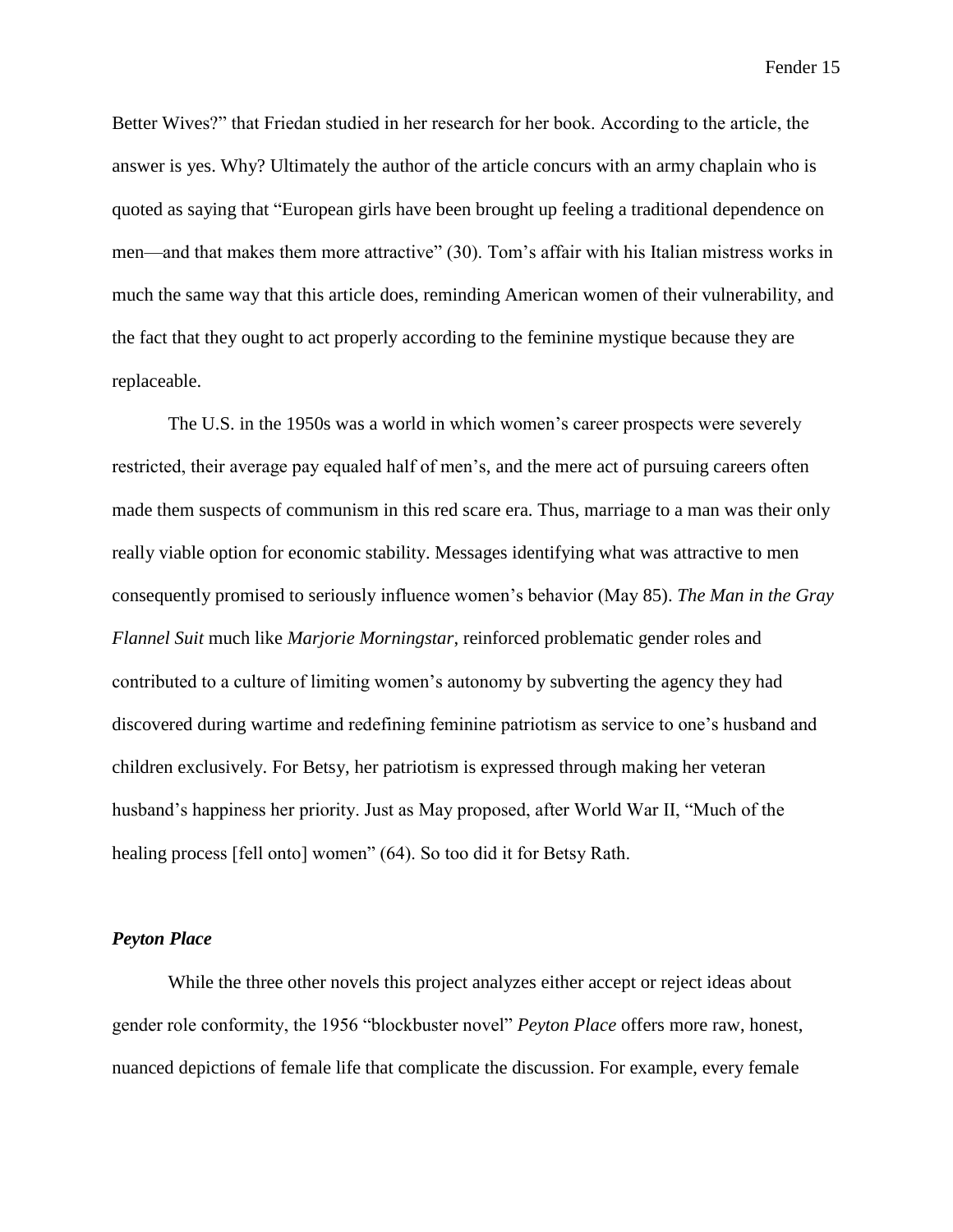character *Peyton Place* focuses on has a job, not because they desire to be strong, independent women, but by pure necessity. Nellie Cross's husband Lucas is a drunk and spends his money irrationally on booze, so in order to keep their family afloat, Nellie works as a housekeeper. Constance MacKenzie is a single mother and owner of a clothing store in town. Nellie's daughter Selena started working for Connie in high school when she decided she wanted to have spending money. Allison MacKenzie, Constance's daughter, is the only woman for whom having a job is a choice. She chooses to write for her local newspaper and then move to New York City writing short stories for women's magazines because, for her, writing is both a passion as well as an escape.

At fifteen, Allison thinks much like the young women of *Star Money* and *Marjorie Morningstar*. When discussing her future with a friend, Allison declares: "I am going to be a brilliant authoress. Absolutely brilliant. And I shall never marry. I just hate boys!" (91). But, while Allison has a seemingly typical attitude toward men that the young women of the other novels have also espoused, the other women of this novel have different kinds of skepticism toward men. Rather than disliking them generally for the way they tended to demean women verbally as Shireen Delaney did, these women of *Peyton Place* are cynical about men because men in their lives had seriously injured them in some way or another.

Constance is always wary of men until she meets her eventual husband Tom Makris because she had been impregnated by a man who already had a family, and when he died she was left with little money and social stains she had to constantly lie about to cover up. Nellie, on the other hand, was terribly abused by her husband, physically, emotionally, and sexually, leaving her so disoriented, depressed, and mentally ill that before committing suicide, "Nellie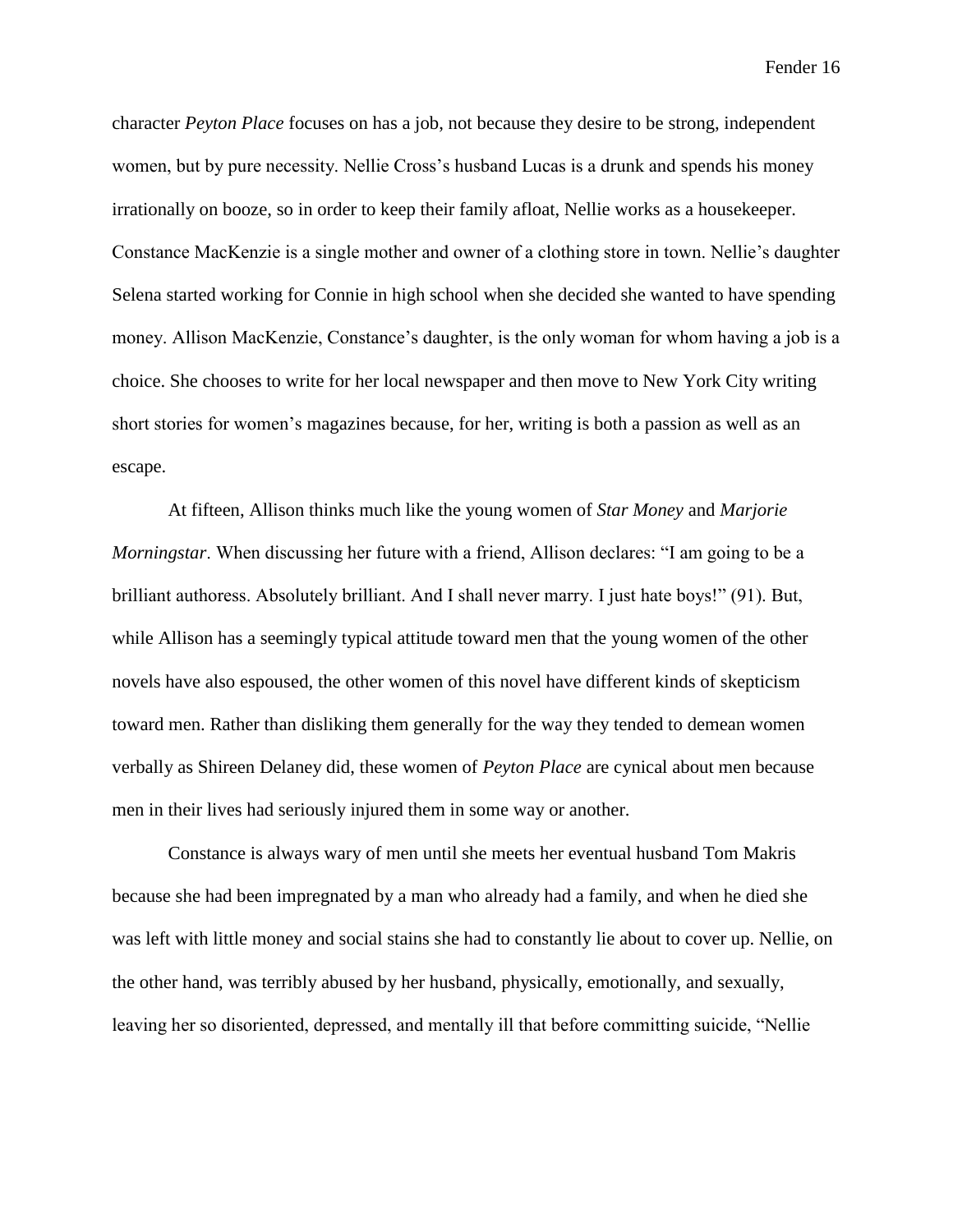had gone from cursing [her husband] Lucas and all other men to believing that she was afflicted with a strange disease" (186).

Worse still, Selena Cross's experience with her stepfather causes her once to contemplate telling her friend Allison that "[Your father, h]e's dead—and you're better off for it, kid" (40). Selena's step father, also Nellie's husband, is so cruel, he physically abuses the girl at a young age, rapes, and impregnates her too. Her pregnancy causes not only her, but the local physician to grapple with the luxury of holding such conventional moral beliefs in the face of such horrific circumstances. For, how could he follow traditional morality by denying the child an abortion and thus sentence her both to motherhood as well as social leprosy?

The text poses a myriad of questions about contemporary morality, especially gendered morality. If it is good and moral for women to obey men's desires, what does a woman do when a man wants to have unprotected, premarital sex? What does she do when her stepfather forces himself on her? If she is supposed to be the homemaker, and her husband the breadwinner, what does she do when her husband does not earn an income that allows for such a lifestyle? What about when the man dies? Metalious raises these questions simply by writing about the reality that she and millions of other women experienced on a daily basis. As Cameron shows, "Allison MacKenzie [is] like her creator, restless, eager for success, hungry for something else… A smalltown girl without a father but whose mother carries on in arch solitude, protecting her past by keeping a social and emotional distance from others" (71).

The experiences of the women of Peyton Place are not only reflective of the author's experience as a woman: catalogued in Cameron's book *Unbuttoning America* is further affirmation of the events that take place in Metalious's novel. Cameron shows that the experiences of women in Peyton Place seriously resonated with readers. The American Studies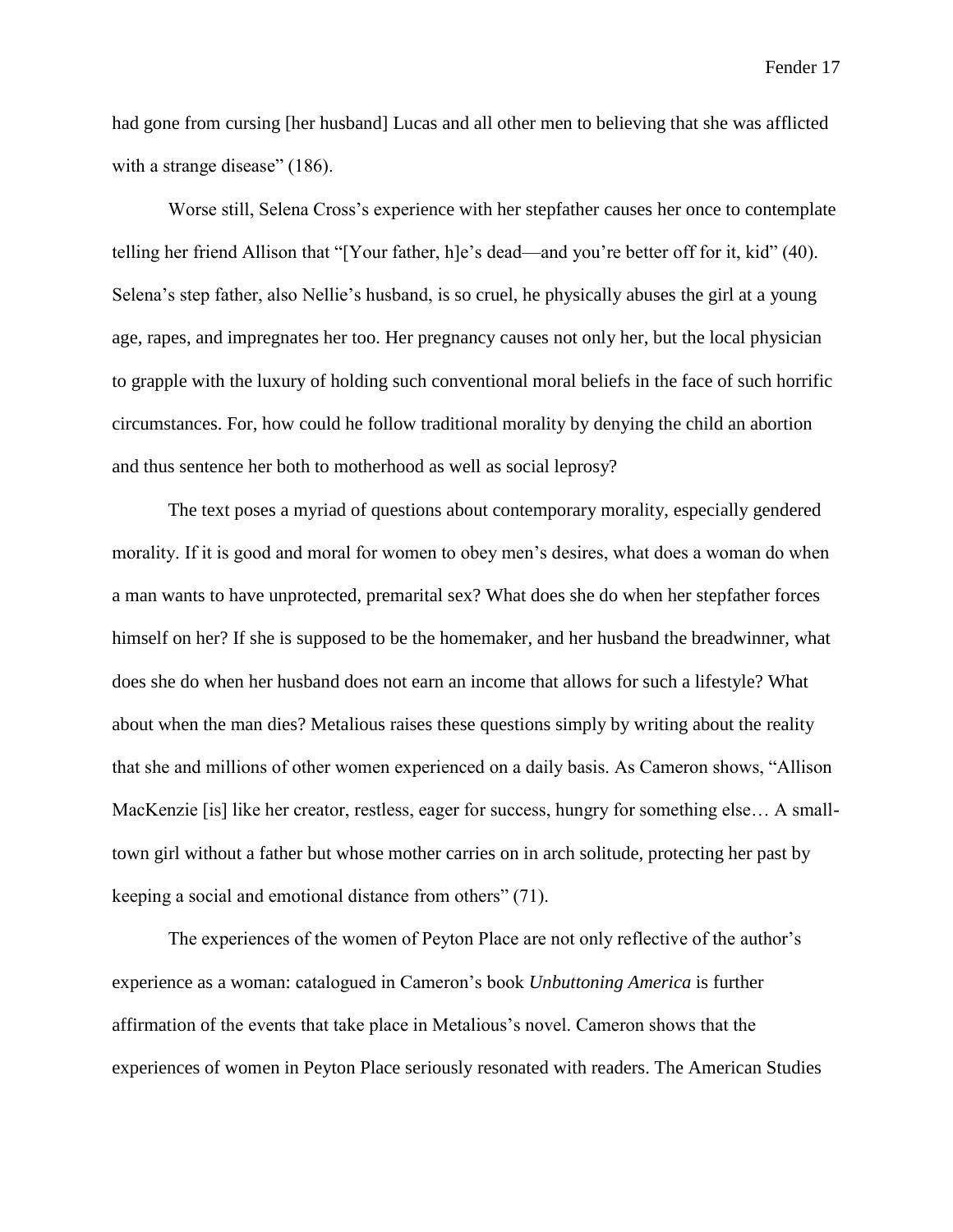scholar documents letters written to Metalious by fans after the publication of *Peyton Place* and finds that the novel "represented a radical leap in its conception of women characters, encouraging readers to recognize themselves or one of their neighbors in its pages" (117). Moreover, she asserts "the women of *Peyton Place* touched a national nerve, their true-to-life stories simultaneously well known and silenced, the subject of clandestine gossip and will-tonot-know" (117). Accordingly, fans again and again wrote to Metalious, "I live in Peyton Place"  $(117)$ .

Part of that familiarity was not just the recognition of how gossip spreads in towns, and how gender role ideals were unobtainable for many women, but it was also their unfortunate ability to relate to the hardships the female characters of the novel faced dealing with the men. As Cameron points out in reference to Selena Cross's traumatic experience, "The home remains today… 'the most dangerous place for children'; their most likely [sexual and physical] assailant is… their father" (48). So, while United States leaders of both government and media, as well as a number of novelists, spent their time urging women to humble themselves and make the satisfaction of men the focus of their lives, a great many women and children were already subject to men's violent, brutal desires.

Fortunately, women not only related to the traumas of the women of *Peyton Place*, but also recognized these women's attempts to seize control of their own lives. As *Star Money* displayed, financial independence often gave women some degree of sexual independence. The same is true in *Peyton Place*. While, "Husbands, the academic experts and health professionals agreed, should assume not only just economic but sexual dominance," both the promiscuous women of *Peyton Place* as well as the notorious 1953 Kinsey Report reveal that women can be sexually assertive and desiring, not just submissive and desirable (128).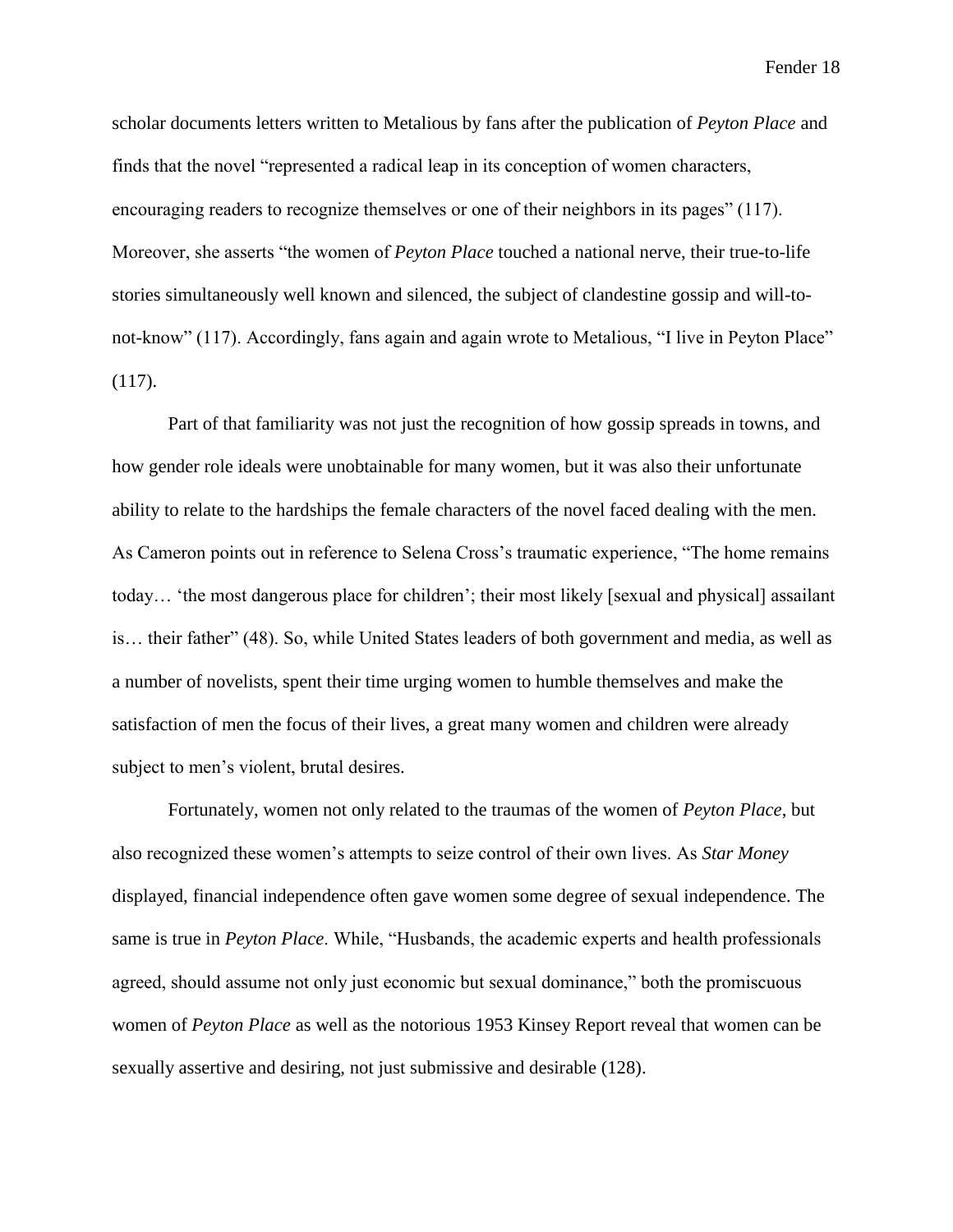While *Star Money* glamourizes the rarely experienced life of a successful female author, *Marjorie Morningstar* rejects such dreams as silly and insists on the contentment women acquire from adherence to traditional gender roles, and *The Man in the Gray Flannel Suit* proposes families are happiest when wives are submissive, *Peyton Place* represents something far closer to reality. Regardless of their desires, women often *were* dominated by men, poor ones were forced to take jobs, but those jobs were likely under-paid and gendered. But mostly, they did have personal desires that deviated from the supposed norm; they often sought escapes from female oppression through activities including but not limited to reading, writing, sex, and working.

Interestingly, one young woman of *Peyton Place* who possesses a notable passion which she uses as an escape from the social ostracism she faces in high school and beyond is Allison MacKenzie. She is the only woman of the text privileged enough to pursue the kind of lifestyle Betty Friedan prescribed to the women of the United States—that of a career woman. Allison ends up working in New York City, "carry[ing] out the formulas," as Friedan put it, of "happy housewife heroine" short story writing (49). Her story published in *McCall*'s mirrors well those that Friedan described: "It's about a girl who works in an advertising agency in New York… She is a career girl who wants her boss's job. This boss of hers is young and handsome and the girl can't help herself. She falls in love with him. In the end she marries him, after deciding she loves him more than her career" (272). Having been fortunate enough to escape Peyton Place, Allison finds herself restricted to doing the uncreative, fruitless work of carrying out formulas of women's magazine fiction. The resolution to the novel suggests that despite the limited opportunities women had in finding creative, fulfilling work in writing, there was hope. Readers are left with Allison back in Peyton Place, happy and planning on pursuing the publication of a novel.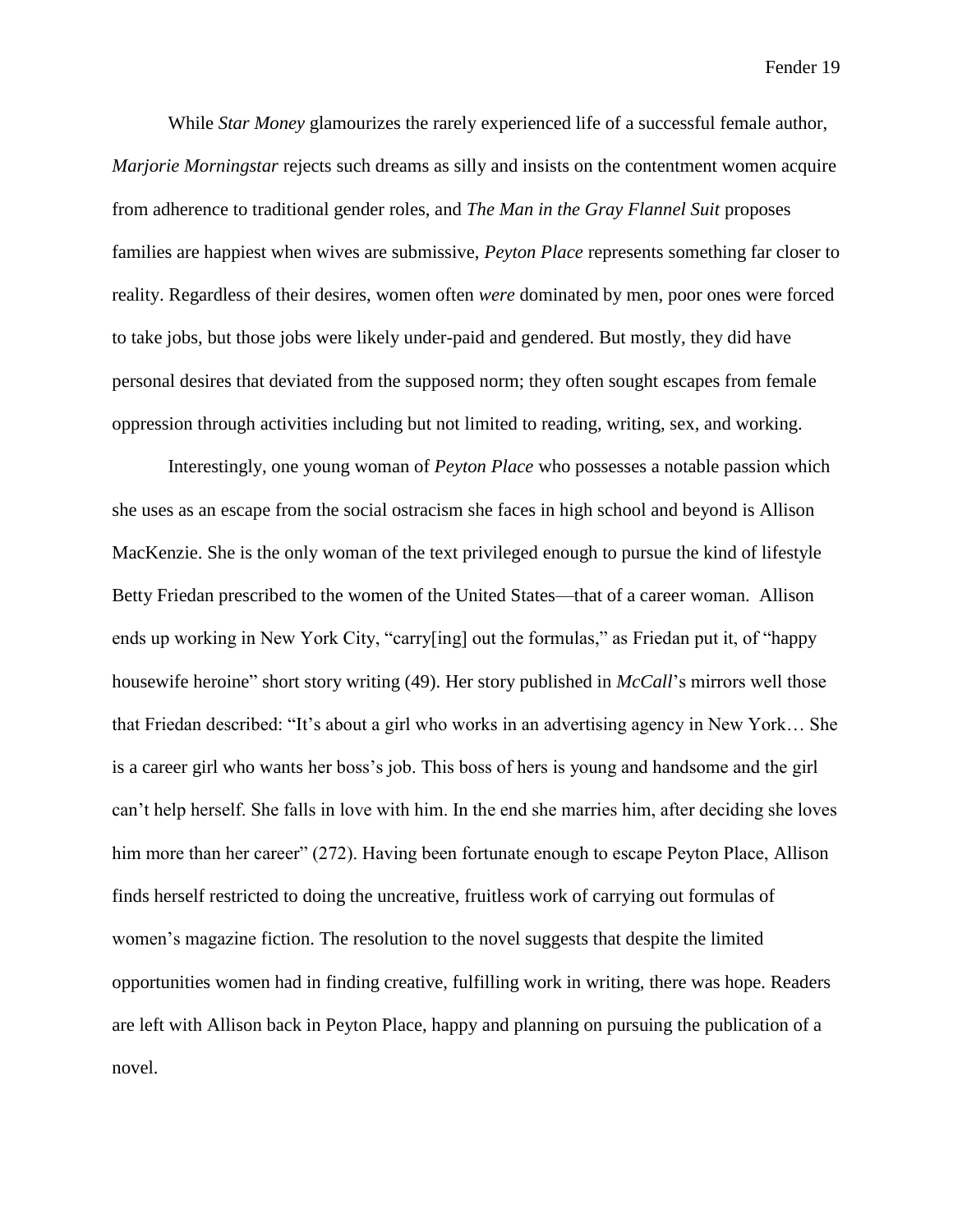Both Shireen Delaney and Allison MacKenzie found that their only route to a career that could be rewarding both intellectually and monetarily was novel writing. This speaks volumes about the career opportunities for women in the 1950s. According to Friedan, when the happy housewife heroine stories of women's magazines were being circulated at large, it was the case that in the magazine industry "Women often carr[ied] out the formulas, women edit[ted] the housewife 'service' departments, but the formulas themselves, which have dictated the new housewife image, [were] the product of men's minds" (49). Men were in charge. Both the top editors and writers of women's magazines as well as the supervisors, directors, managers, and CEOs of the majority of organizations in the United States were male in the 1950s. Not only that, but of the women who were still employed in war industries after World War II ended, "90 percent of them were earning less than they had earned during the war" (May 75). Wage discrimination and limits on work place advancement opportunities for women were rampant in the postwar era.

The novelist heroines of *Star Money* and *Peyton Place* find a way around those barriers in order to be successes. They escape the chains of traditional gender roles by pursuing the publication of novels. During the middle of the twentieth century, this was indeed one of the few career opportunities open to women. Cameron discusses the prospects granted to female writers after a dramatic commercialization of the novel-writing industry provoked publishing agencies to enlist everyday readers to write for them. The culture around writing ultimately "Invit[ed] readers to imagine themselves as writers… advertisements for schools and contests conceptually flattened the hierarchies of talent and effectively tethered authorship to the consumerist fantasies of the era" (87). Essentially, while the majority of industries were confining women to low wages and at times rejecting their employment altogether, a massive commercialization of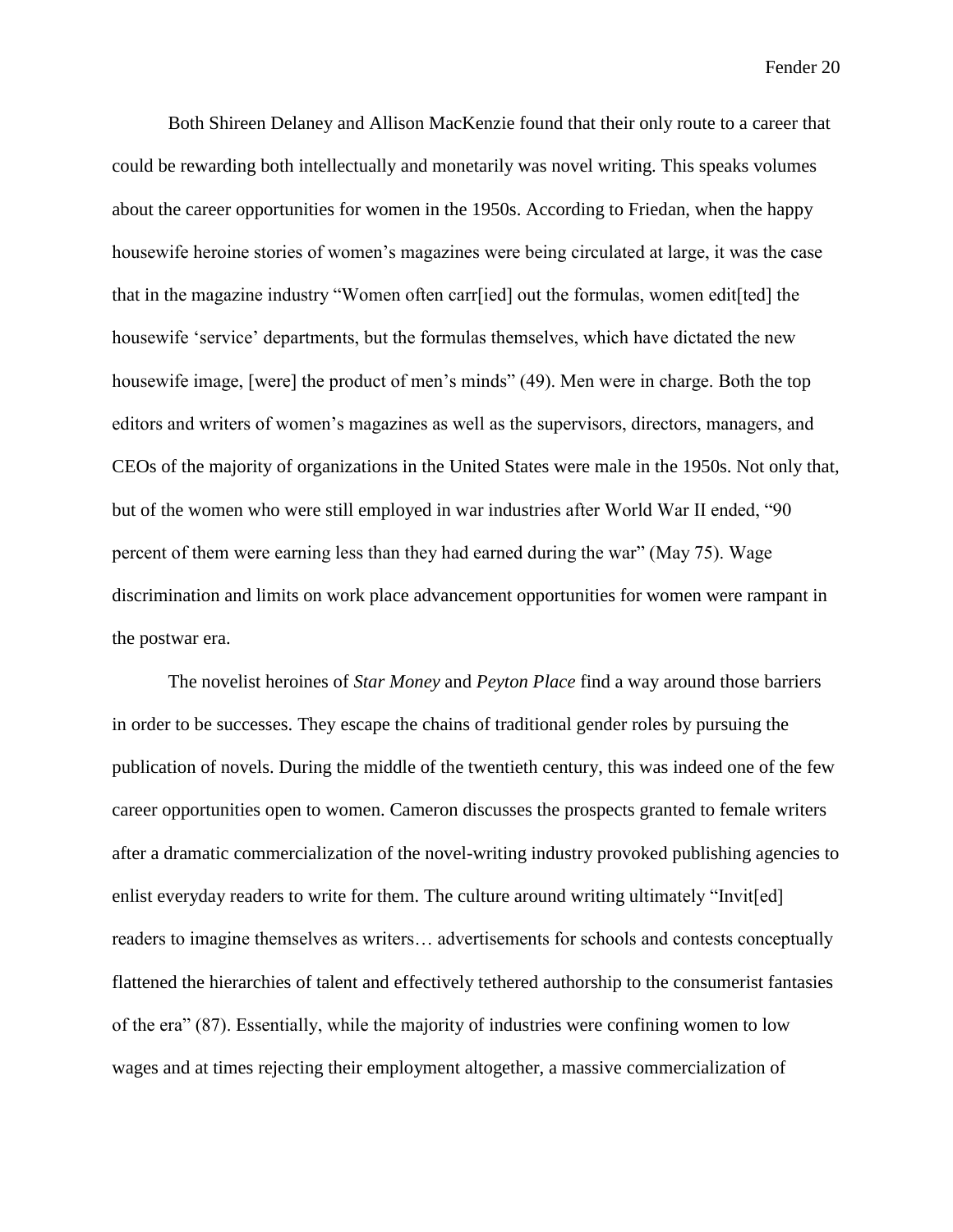literature actually gave some of the forlorn, disoriented housewives Friedan studied a chance at success and fulfillment. Indeed, the industry glorified the career of authorship, and gave consumers the impression that anyone who worked hard enough could *be somebody* (88).

Both Grace Metalious and Kathleen Winsor, as well as their apparently autobiographically inspired young female protagonists, benefitted from this revolution in publishing. These women were ordinary, without university educations, and became major successes to the surprise of the public. Winsor's success was shocking because her writing abilities were not expected in such a beautiful young woman. Metalious was unique as a housewife and mother of three. Unlike the male authors Wilson and Wouk, Metalious and Winsor were pioneers of their demographic. Thus, their very ordinariness made them extraordinary.

Undoubtedly, their experiences navigating a man's world as ambitious women determined to make names for themselves and garner respect influenced the images they chose to portray in their fiction. While the male authors perpetuated and encouraged a mystique with which they were not intimately familiar, Metalious and Winsor both offered to American reading audiences alternatives to the traditional narrative. Ultimately, while it was Friedan who put a name to the "problem with no name," these female authors started the conversation by projecting it through their fiction.

#### **A Bombshell: Connecting Sexual Liberation and Economic Independence**

Despite, or perhaps because of, Friedan's impact numerous scholars have reexamined her analysis of American society. Joanne Meyerowitz has provided evidence suggesting that the 1950s were not necessarily as socially conservative as Friedan proposed. Critics have pointed to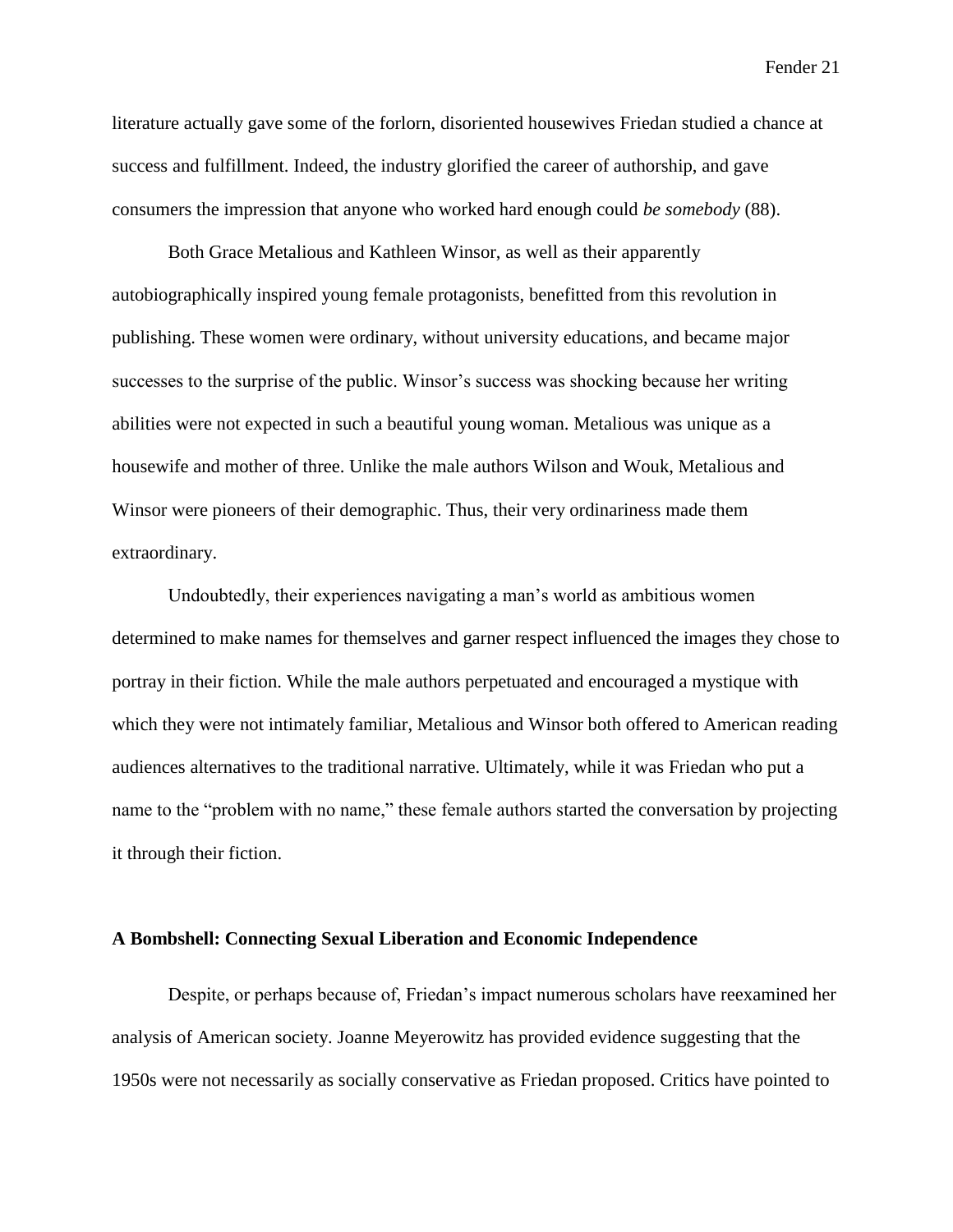the fact that minority women are utterly absent from Friedan's analysis. Others have addressed her undoubtedly problematic views on homosexuality. Truly, while Friedan's book was able to connect disparate women suffering similar kinds of oppression and change their perspectives forever, her analysis was by no means infallible. The former section of this essay adds significant nuance to her proposition that popular culture was providing women with a strict image of their sex, but this latter section will challenge her assertions about female sexuality, especially as portrayed in popular culture.

This inquiry found significant evidence contradicting Friedan's claims regarding promiscuity. In her chapter "The Sex-Seekers" she analyzes Americans supposed preoccupation with sex, and, specifically, women's increased interest in sex. She claims that "by 1950 the salacious details of the sex act to be found in men's magazines were outnumbered by those in fiction best-sellers sold mainly to women" (312). She views this growing obsession with sex as stemming from the feminine mystique. The mystique requires women to define themselves by "the achievement of sexual conquest, status as a desirable sex object, identity as a sexually successful wife and mother" (316). According to her analysis, under the mystique women, and housewives specifically, had only sex and love to provide them with fulfillment. Friedan believed that women needed ambitions other than sex and family to gain self-actualization and remain contented. Thus, for a housewife, sex with her husband would inevitably stop quenching her thirst for happiness, but because sex and love were her only known paths to satisfaction, she would overcome her frustration by engaging in promiscuous activity, having affairs with neighbors and strangers.

While Friedan makes a compelling argument about the sexual behavior of the housewives she interviewed, she fails to account for the many reasons women were increasingly interested in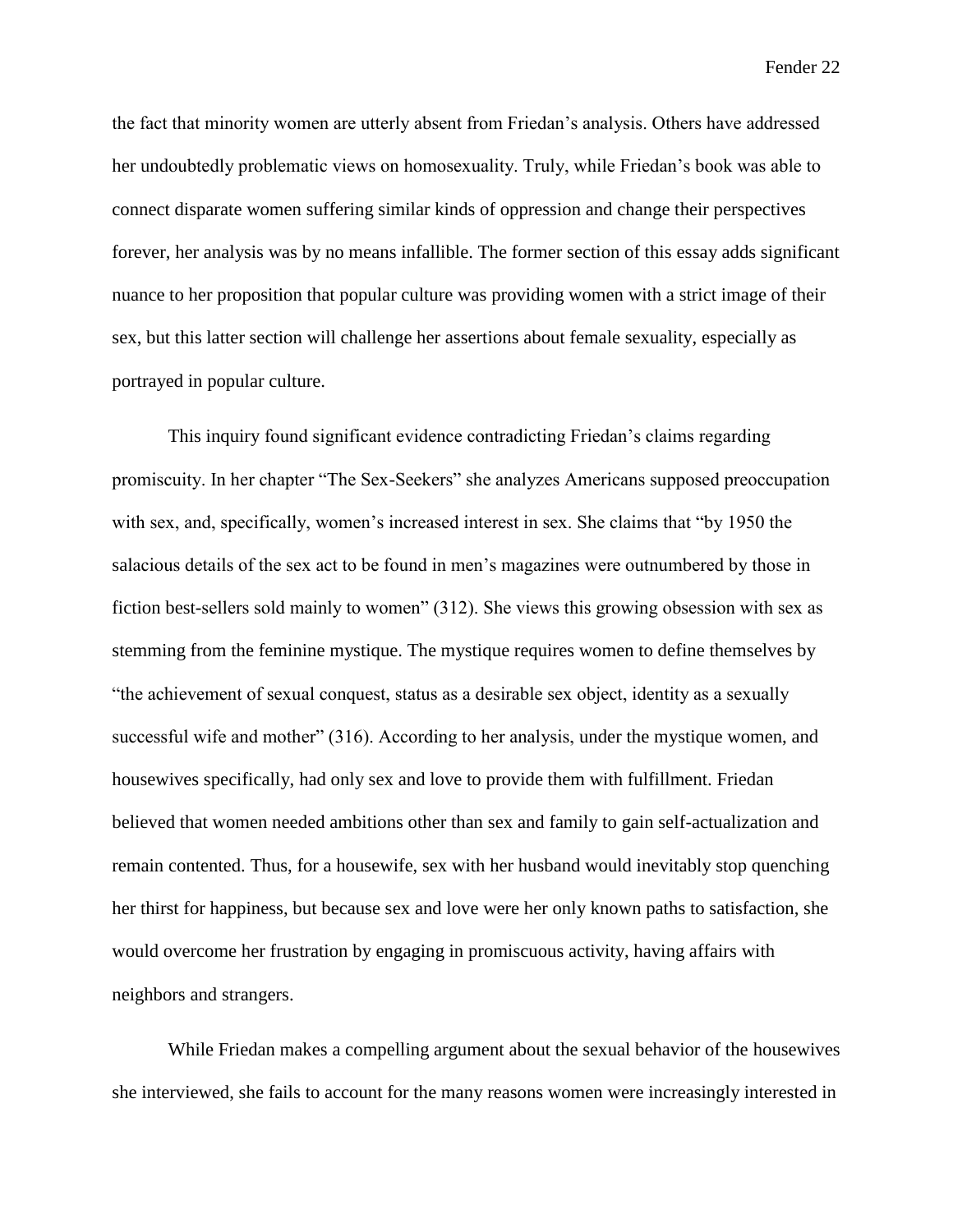sex. For instance, not once does she analyze the content of any of these titillating best-sellers sold mainly to women she refers to time and time again. Instead, she perceives women's curiosity in them as hard evidence of an overarching problem of them identifying themselves solely as sexual objects, an issue instigated by the feminine mystique. She, however, fails to see how greater sexual activity for some women was a sign of empowerment, a phenomenon many of these best-selling novels centered on.

Her view of female promiscuity contradicts analyses of several intellectuals. Elaine Tyler May, for instance, provides evidence suggesting that during and just after World War II, contemporary thinkers specifically saw women's promiscuity as a negative effect of their growing agency in society. She cites a number of wartime pamphlets and school textbooks that urged women to avoid becoming too much like men. One warned:

> The greater social freedom of women has more or less inevitably led to a greater degree of sexual laxity, a freedom which strikes at the heart of family stability… When women work, earn, and spend as much as men do, they are going to ask for equal rights with men. But the right to behave like a man [means] also the right to misbehave as he does. The decay of established moralities [comes] about as a byproduct. (68)

Whereas Friedan viewed increases in female promiscuity as the result of housewives partaking in extramarital affairs, a symptom of the oppressive feminine mystique, voices interested in maintaining tradition during her time focused more on what they saw as the dangerous promiscuity of single women. According to May, these women were actually often economically independent, permitting them to be sexually liberal. Rather than sex-seeking being the one and only goal of these women, it was simply a benefit of general autonomy.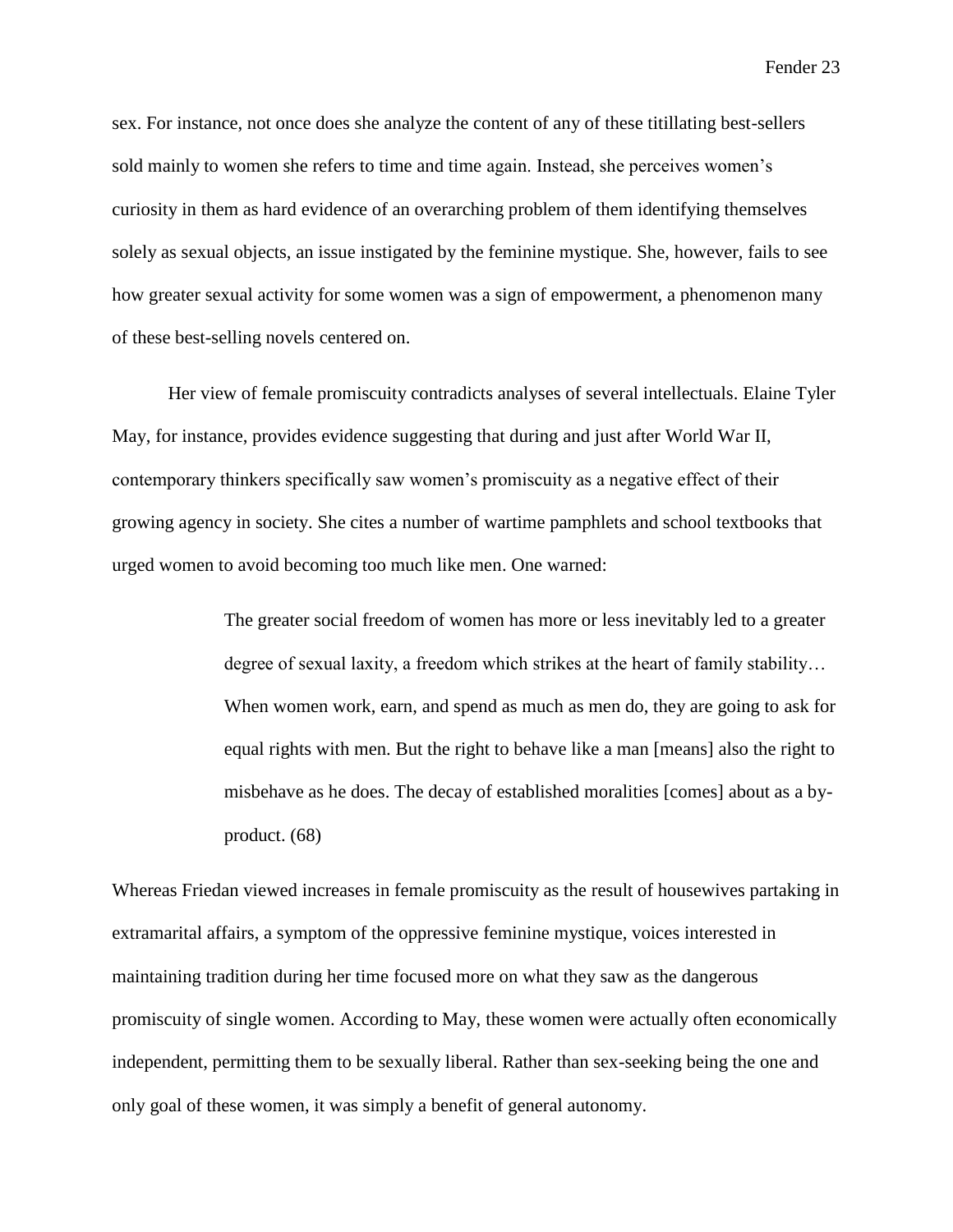The proposition that women's sexual agency is tied to other forms of freedom is one that existed decades before Friedan wrote her criticism of female promiscuity. The pioneering birth control advocate and workers' rights activist Margaret Sanger, for instance, linked sexual freedom and economic freedom in her political philosophy. In her sex education article "What Every Girl Should Know: Sexual Impulses—Part II," she points out "There seems to be a general tendency on the part of the Woman who is demanding political freedom, to demand sexual freedom also" (43). Sanger saw that as women gained independence they were having more sex for pleasure, which to her was perfectly healthy. Not only that, but with more agency generally, women could make better choices about with whom they would have children. Accordingly, she claims "When women gain their economic freedom they will cease being playthings and utilities for men, but will assert themselves and choose the father of their offspring" (43). Here, Sanger is admittedly aligning womanhood and motherhood, but Friedan does something similar when she argues for increasing women's ability to pursue ambitions besides mothering because working women raise healthier children. For Sanger, "sexual laxity" was simply a sign that women were gaining independence, experimenting with men, and choosing their partners more carefully. She believes that, unfortunately, when women have fewer opportunities for financial independence, they are forced into the arms of the first man who can provide for them.

While both Sanger and Friedan make arguments in favor of women's liberation premised on the notion that women would eventually be mothers, not all women seek motherhood. While a fictional character, Shireen Delaney of *Star Money* is a perfect example. Delaney is surely sexually liberated; she enjoys the company of many men, but she never gives any indication that she has the desire to have children with them. Instead, she sleeps with multiple men simply because she loved being around them and being loved by them. These relationships are a perk of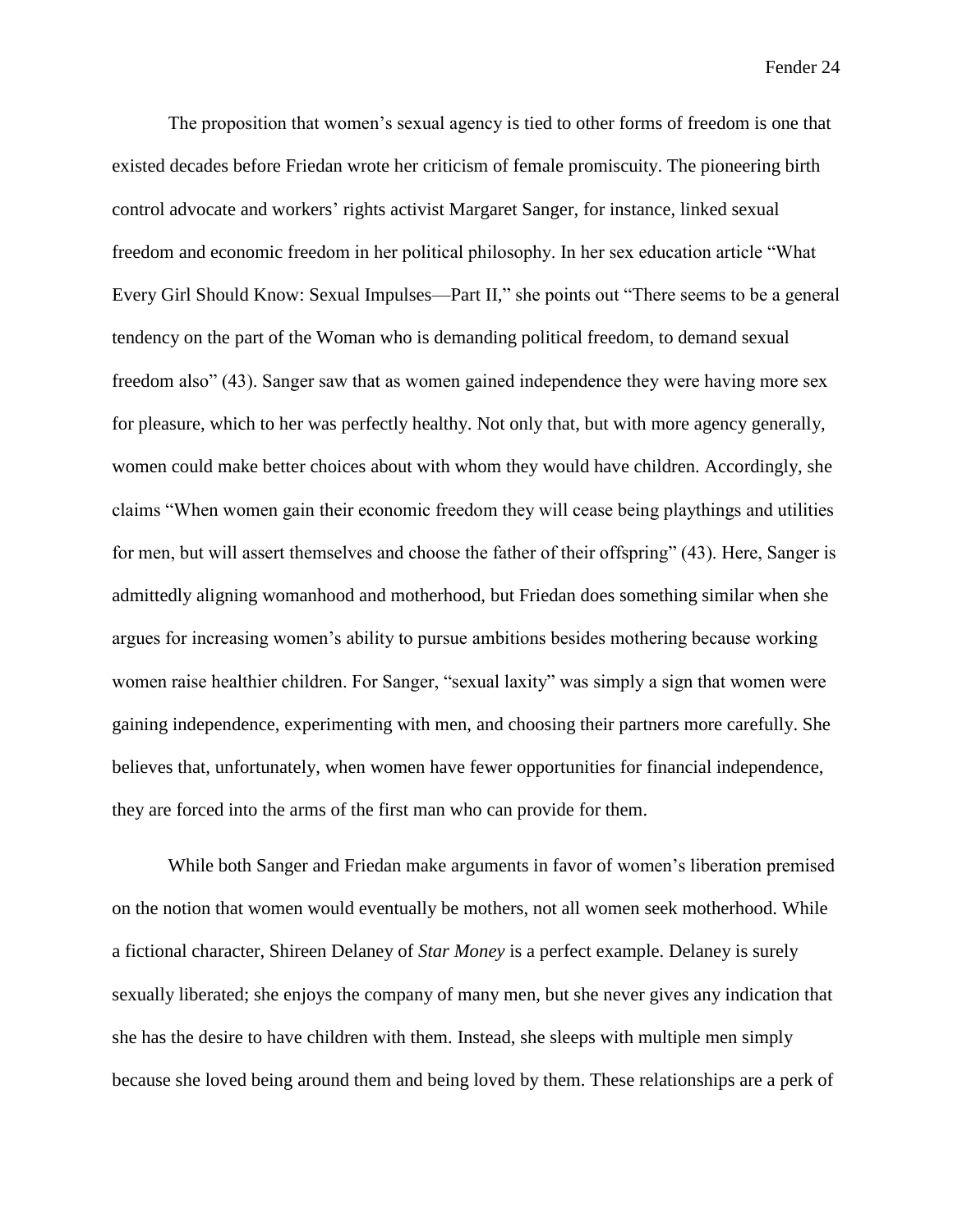the wealth and independence she gains when she becomes a published author. Delaney's story proves at least some of the tantalizing novels Friedan was concerned about, are actually embracing her belief in women's independence. Delaney is a character whose sexuality is perfectly contained within the confines of marriage, but becomes sexually liberated when her ambition led to fame and fortune.

*Marjorie Morningstar* similarly frustrates Friedan's thesis but offers a much different moral compared to *Star Money*. As a young woman just entering adulthood, Marjorie believes she would become an independent woman with a career in acting. Along with this purportedly naïve ambition is a sexual laxity influenced by her cool but immature fellow aspiring actors and actresses. When she finally concludes that a career in acting is neither viable nor what she really desires, she enters a serious relationship with a respectable, conservative Jewish man. In this novel, sexual liberalism is so correlated with female independence and sexual conservatism so linked to female domesticity that her fiancé nearly calls off their wedding when he finds out she is not a virgin. In the context of this novel, given that Marjorie eventually becomes the epitome of the "happy housewife heroine" as well as more rigid in her sexual behavior, it would appear that traditional roles of women do not produce promiscuity but husband-controlled sexuality.

For another housewife, Betsy Rath of *The Man in the Gray Flannel Suit*, sex is hardly part of the equation. In the context of marriage sex is assumed though not discussed, and Betsy surely has no participation in any kind of extramarital affair, but her husband does have an affair. As a man and the sole provider of the family, he has essentially free range to engage in whatever relationships he chooses. While away at war, he justifies his infidelity with his feelings of loneliness and fear of death, but he also has the unspoken benefit that such behavior would not result in him losing his home and way of life. Though he could face divorce, for a housewife in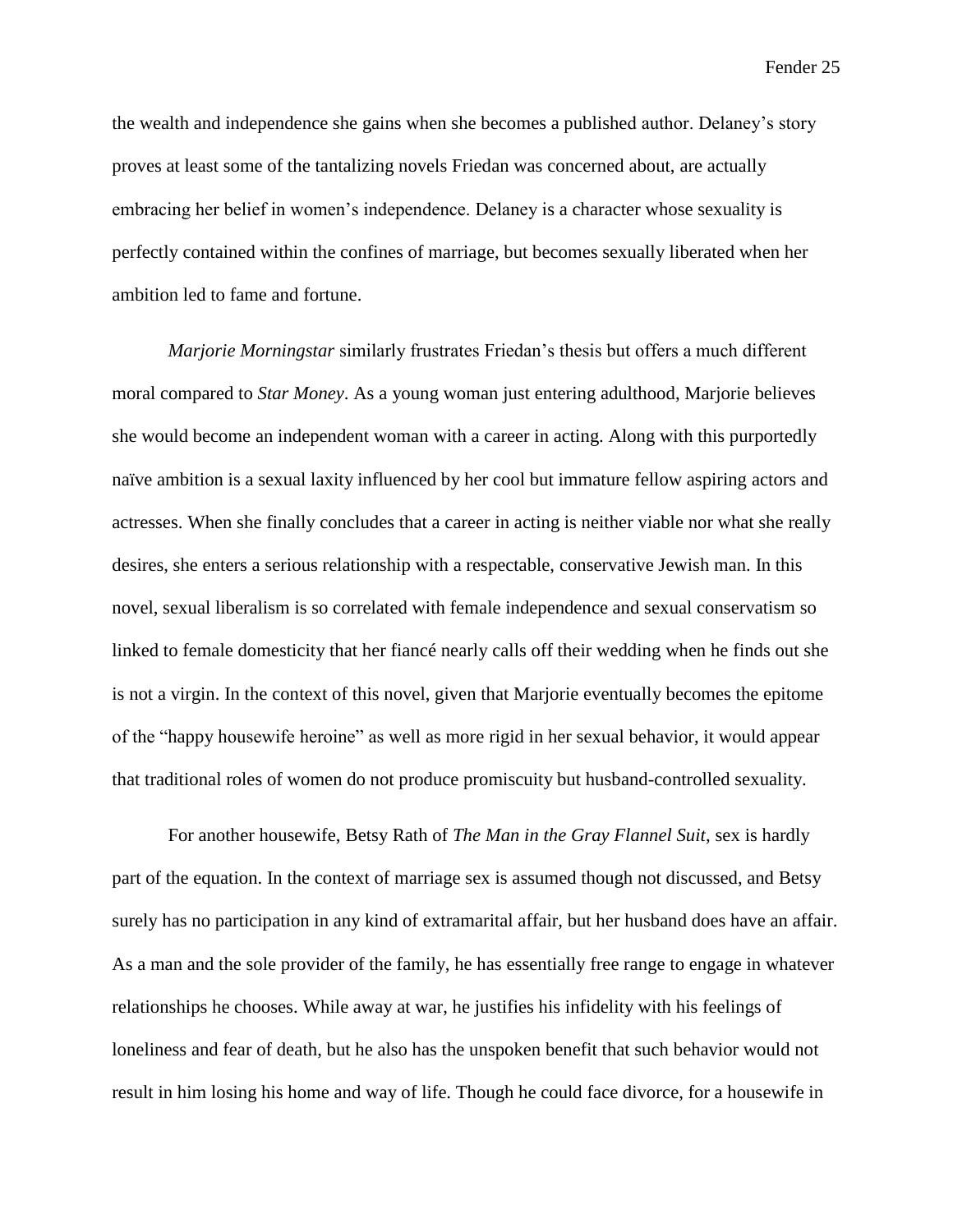the same position divorce would mean the loss of her (likely) one source of income—her husband. I pointed out in my earlier analysis of this novel that Betsy chose to change her behavior in order to improve their marriage. In many ways though, she had no choice in the matter. While husbands could control the sex lives of their wives with the threat of divorce, women could not use that same threat to reduce the livelihoods of their spouses. Instead, many simply had to cope their husband's infidelity in whatever way possible.

*Peyton Place* represents a much different way in which sexual freedom operates. While Friedan criticized the novel for its glorification of female sex-seekers, what she fails to recognize is the ways in which the economic independence of the protagonist, Connie MacKenzie, and her status as an unmarried woman allow her to not only seek sex, but to opt out of it. Liberal sexuality means not only the ability to have sex freely, but it also means the ability to choose abstinence as well. Married women were restricted in their sexuality during this time not just because an extramarital affair could translate into a loss of their home and other resources, but they were also restricted because they were legally obligated to have sex with their husbands. Until 1979, there was no legal precedent interpreting marital rape as a crime in the United States, but a wife refusing sex from her husband was, in many states, grounds for a divorce (Rothman). Thus, Connie's ability to remain abstinent for so many years of her life was an act of sexual freedom enabled by her status as a single woman and her economic independence.

Ultimately, Friedan found fault with Metalious's depiction of female sexuality, claiming: "The image of the aggressive female sex-seeker… comes across in novels like *Peyton Place* and the *Chapman Report*—which consciously cater to the female hunger for sexual phantasy" (314). She, however, fails to recognize the ways in which that fantasy to which she was catering empowers women. This is a story wherein a woman, because of the agency she obtained by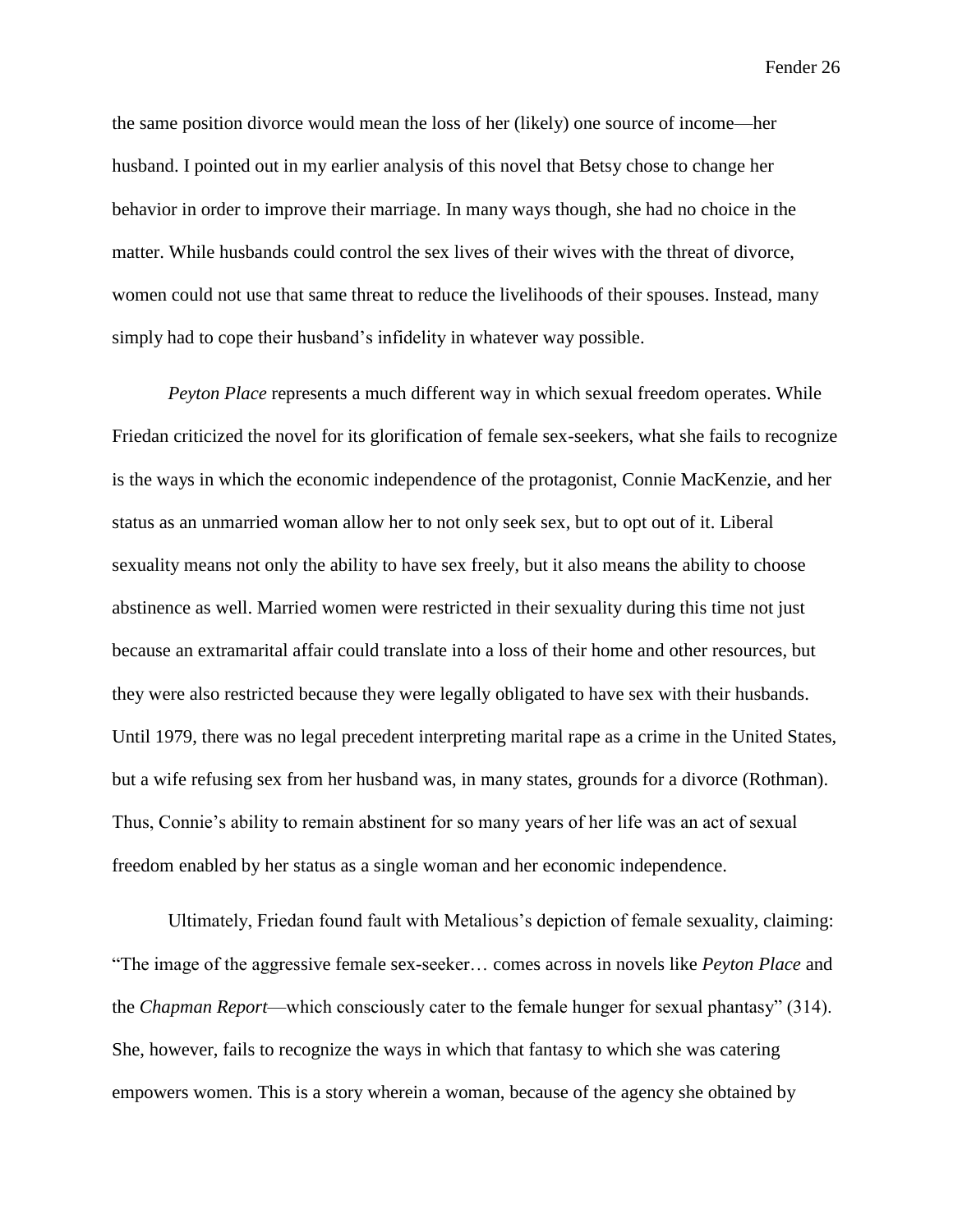being a small business owner earning her own income, does not have to be a passive object created for ensuring a man's pleasure, but is, instead, a sexually liberal individual who freely chooses when and with whom to have sex.

Of course, Friedan's reaction to *Peyton Place* and the reactions of critics during the novel's release demonstrate that the sexual experiences of Constance MacKenzie were by no means an accepted norm. This was clear in the text itself too. Men in MacKenzie's community both pined after her and marginalized her. Her sexual choices differentiated her from the rest of respectable society. So too did those of Shireen Delaney of *Star Money* who found herself repeatedly having to explain her sexual behaviors to the numerous men who felt it their place to ask her about them. For women in the post-World War II era, sex outside of marriage was deviant sexual behavior. Realizing this, I decided to further research "deviant" sexuality in postwar novels by identifying popular novels with major female characters who engaged in different versions of sexual deviance. Such an inquiry allows me to better understand the values, attitudes and anxieties toward female sexuality that defined American culture at this time.

## *Melville Goodwin, U.S.A.*

In John P. Marquand's 1951 novel *Melville Goodwin, U.S.A.* the central character is an army general named Mel who leads a nearly faultless life consisting of service to his country, loyalty to his wife, and the drive to be a hero. After rising to hero-like status for work he did in the aftermath of World War II, a journalist is assigned to profile the general with the mediation of our narrator, Sidney Skelton who met General Goodwin in Paris during the war. While the book mostly focuses on unraveling the life and times of General Melville Goodwin, the major tension presented is focused on a single woman: Dottie Peale.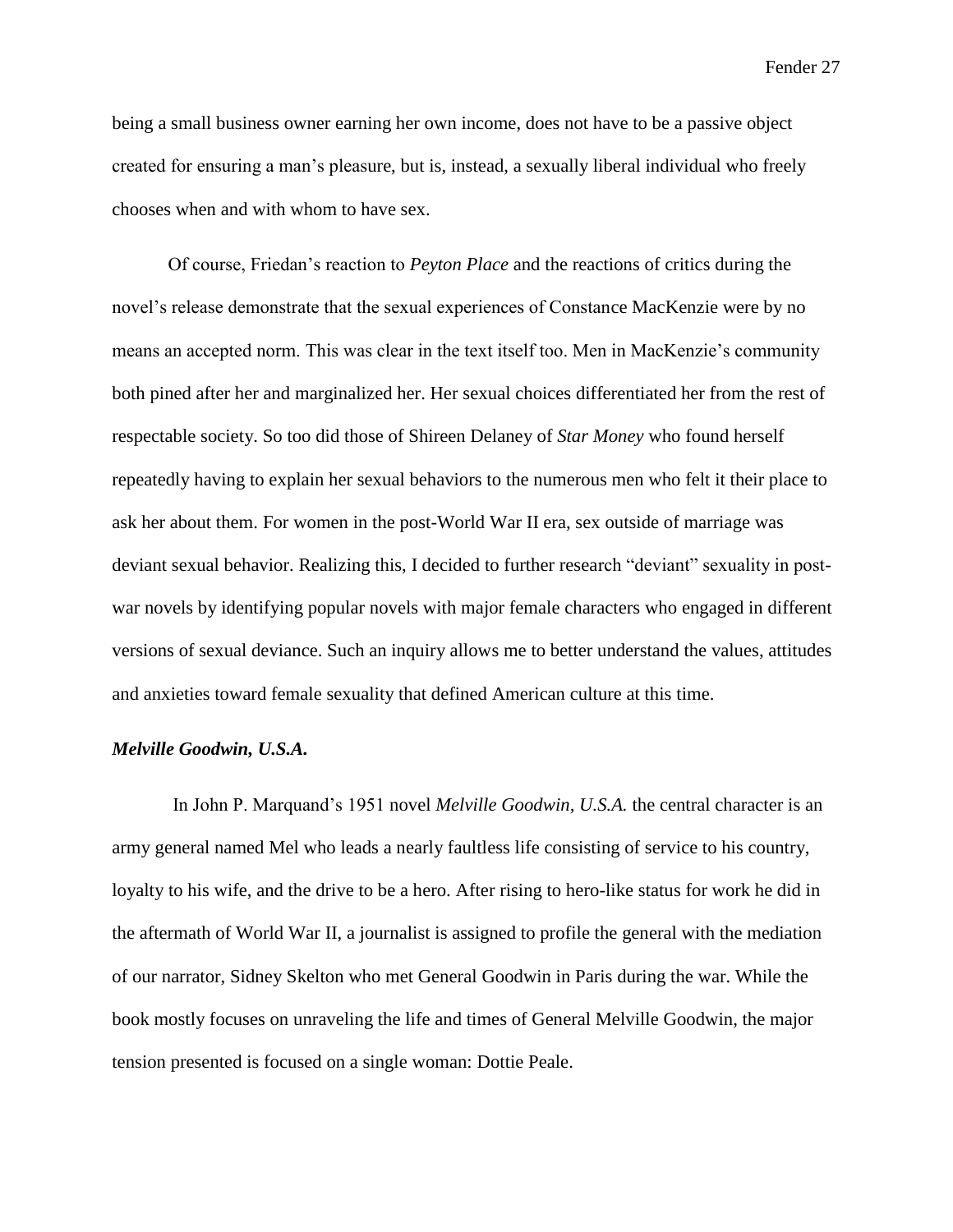Dottie is the owner of a publishing company she acquired after the death of her husband Henry Peale. At the end of World War II she accompanies Sidney and other VIPs to Paris where they encounter General Goodwin. Despite Goodwin's longtime commitment to his wife and perfect behavior as a general, Dottie seduces him. She not only seduces him, but he falls desperately in love with her which is, according to Sidney, something much more dangerous than an unemotional fling. Unlike other officers who "knew how to handle these problems" of extramarital affairs, Goodwin was "emotionally unstable" because he not only took part in this affair, but he was actually intent on leaving his wife and family for Peale (XXXII).

Dottie's position as a single woman is what ultimately allows her to pursue the evil act she does when she manipulates General Goodwin. Instead of building a family over her adult life, she was spending her time running her business. Both the narrator, and the woman herself view this as a mistake that led her to the dissatisfaction that defines her life. For one, her careerism has made her harsh and thus not well liked. While she is certainly adept at running the business, men who work below her are disturbed by her grit. According to one man who was once her subordinate: "By God in a year she had taken over the whole damned editorial and production department" (XX). Sidney could sense that while the man wanted to say it "He wouldn't say she was a bitch, because she was a friend of [Sidney's]" (XX). Of course, Sidney is perfectly aware that Dottie is a bitch. Even Sidney's kind, gentle wife agrees when she says Dottie "really is a bitch" given the fact that she is sleeping with a married man (XXXIII). She is a bitch because she not only takes men's jobs, but also because she takes men themselves, from other women. She thus threatens both men and women by transgressing normative gender roles and acting out in an assertive way, something all the characters of the novel find fault with her for.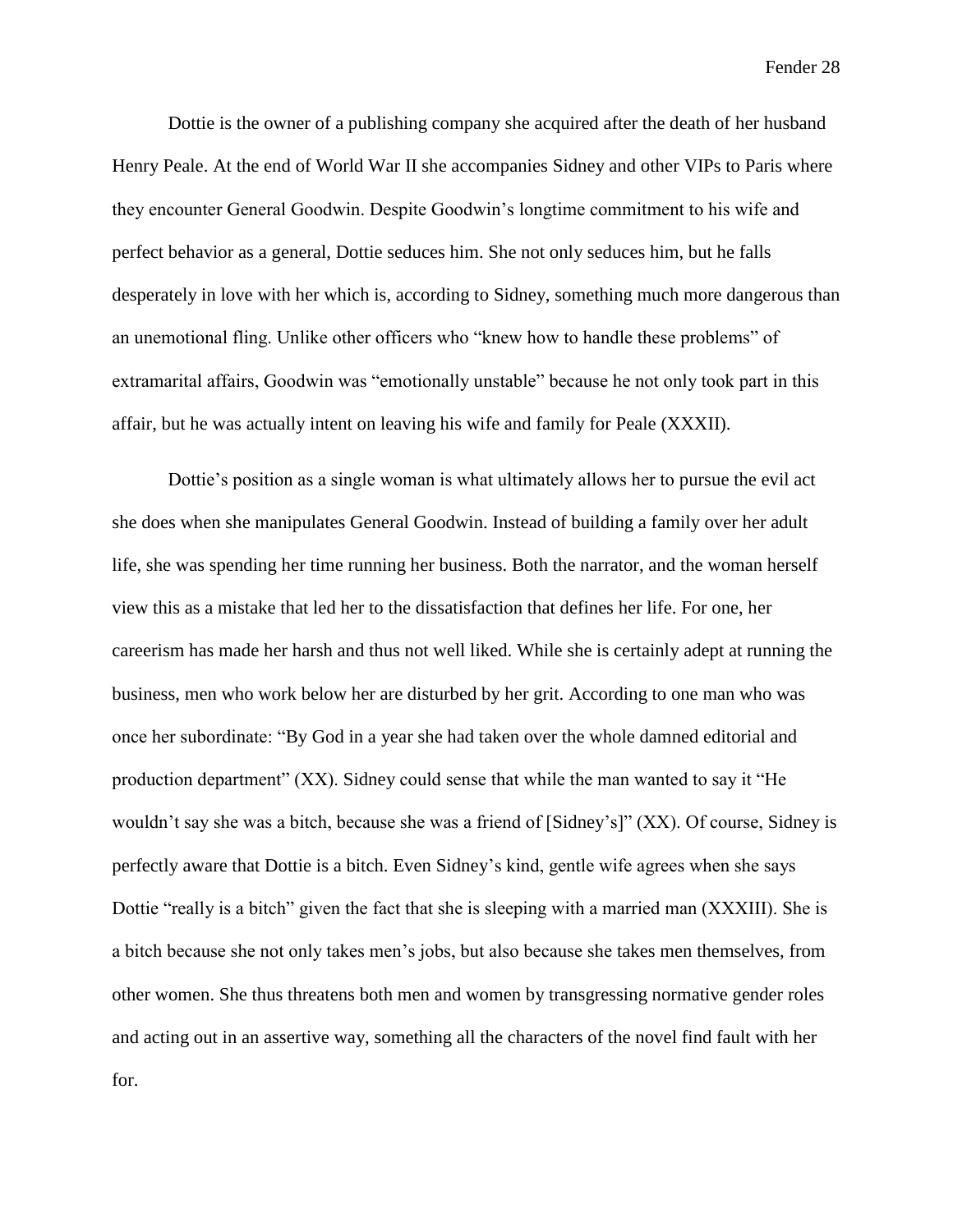Moreover, Dottie is consistently pictured as a possessive, manipulative, conniving woman. She is described as being able to "find out everything by hook or crook" (XVI). Sidney claims: "She could twist and turn a man and adjust him by some sort of mental osteopathy so that he always felt he was unusually brilliant and gay" (VI). Her plotting is most obvious in one encounter when Sidney of course "knew Dottie well enough to know that she was consciously setting this scene of old friendship and enduring congeniality because she wanted something of [him]" (XXI). Much of what she does is for personal gain, and her ability to manipulate is, to Sidney at least, both impressive and dangerous.

The danger she poses is represented in multiple ways. Dottie is frequently, for instance, compared to beautiful, evil fictitious female characters of literary history. Sidney toward the middle of the narrative indirectly calls her a siren (XXIII). When Mel is at her place for a night and she asks of him "Why can't things be like this always?" Sidney states, "Calypso must have said it, and Circe, and Cleopatra undoubtedly said it to Antony, if not to Julius Caesar" (XXVI). Moreover, when Mel first considers what life would be like divorced from Muriel Goodwin and attached instead to Dottie Peale, Sidney claims, "He was one of those Samsons ready and waiting for some Delilah to give him a haircut, and Dottie Peale was just the one to do it" (XXI). In so many ways, Dottie, to Sidney, is just another iteration of an age-old problem, a devious woman using her sexuality to destroy the livelihood of a prominent man. The fact that this femme fatale is conflated with female independence in the only career woman of the novel, suggests that it is indeed economically independent women who are the true threat to the nation.

Admittedly, Dottie is described by her friend Sidney as a bright, independent, ambitious woman who is overall a beautiful, loyal, charming person. He sympathizes by stating: "Dottie was not wholly responsible for what had happened to her. She was the finished product of a new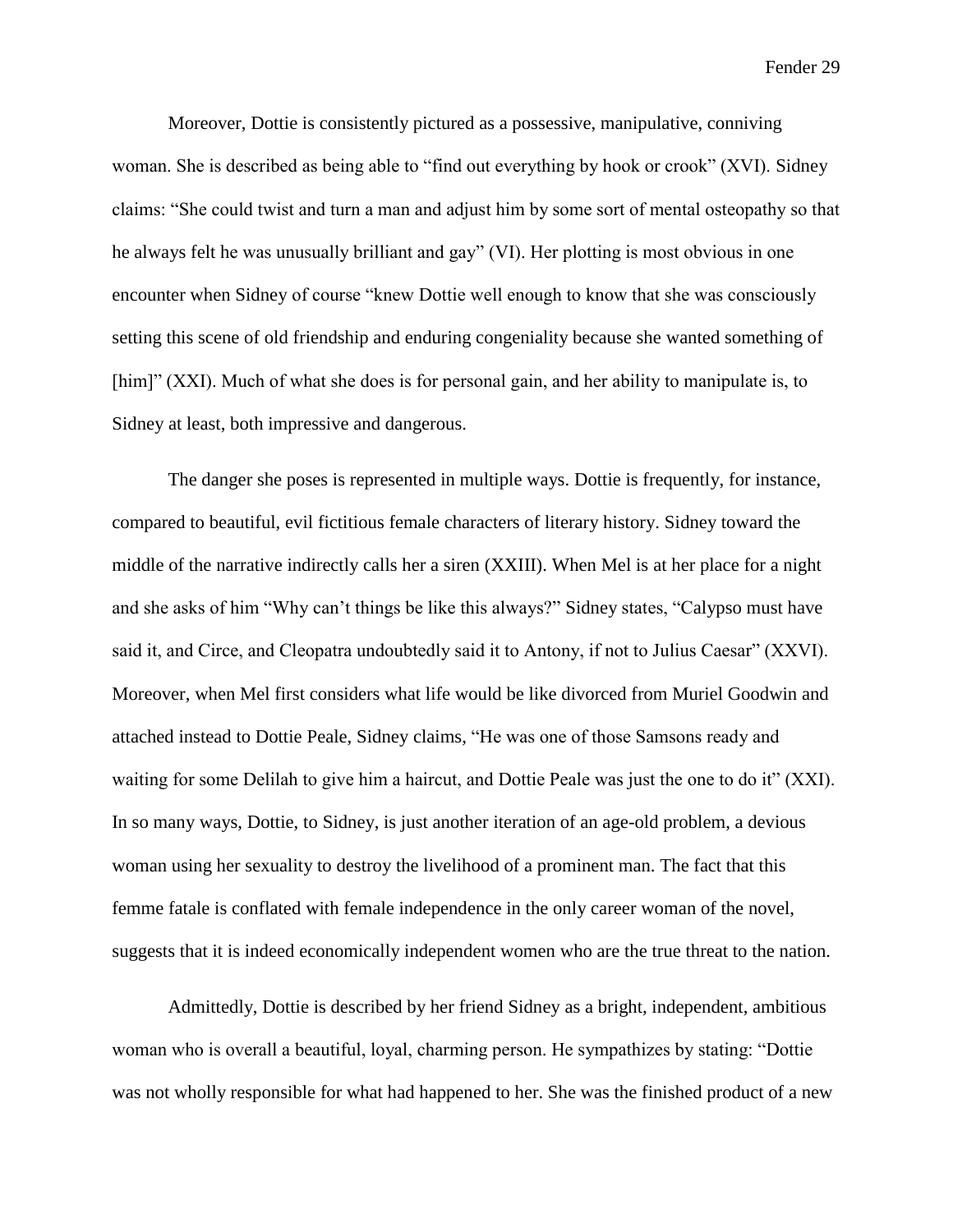age of competitive women and a feministic epoch" (XXI). According to Sidney, women were now expected to be competitive and enter into fields that were once solely the sphere of men, and they were thus left "confused in their values because they had to get along as best they could and they had no mothers to guide them" (XXI). Essentially, Dottie is the promiscuous, unsatisfied, career woman who is the result of the feminist movement. While she is a good girl at heart, loyal to her friends and simply desiring to think of others instead of just herself all the time, the pressures of feminism made her into a monster and a threat to the nation. She mistakenly devoted herself wholly to attaining career success rather than raising a family and is, in the end, horribly unhappy with her life.

To Sidney, Dottie's decision to interfere in married men's lives is her way of competing with other women, a phenomenon he blames on the feminist movement of which she grew up in the aftermath. In this way, rather than bringing about solidarity among women, the first wave of the feminist movement bred unhappy, aggressive women that in many respects threaten national security. Indeed, Dottie's interference in the general's life prompts several meetings at the Pentagon wherein "what he was doing was quite frankly denoted as emotional instability" (XXXII). Dottie's ability to manipulate general Goodwin suggests to his superiors that he is vulnerable to sexual persuasion, and this vulnerability proves him a liability in the pentagon.

This framing is eerily similar to one that May identified in her analysis of popular culture of the post war era. May claims that in these narratives was a serious fear of women's sexual freedom. There was an "association between sexy women and aggressive power" and a concern that "if such erotic force were unleashed within the nation (rather than against its enemies), the results would be disastrous" (68). Dottie is clearly described by our narrator as a woman with incredible sexual power and the capacity to provoke catastrophe. The fact that her target was an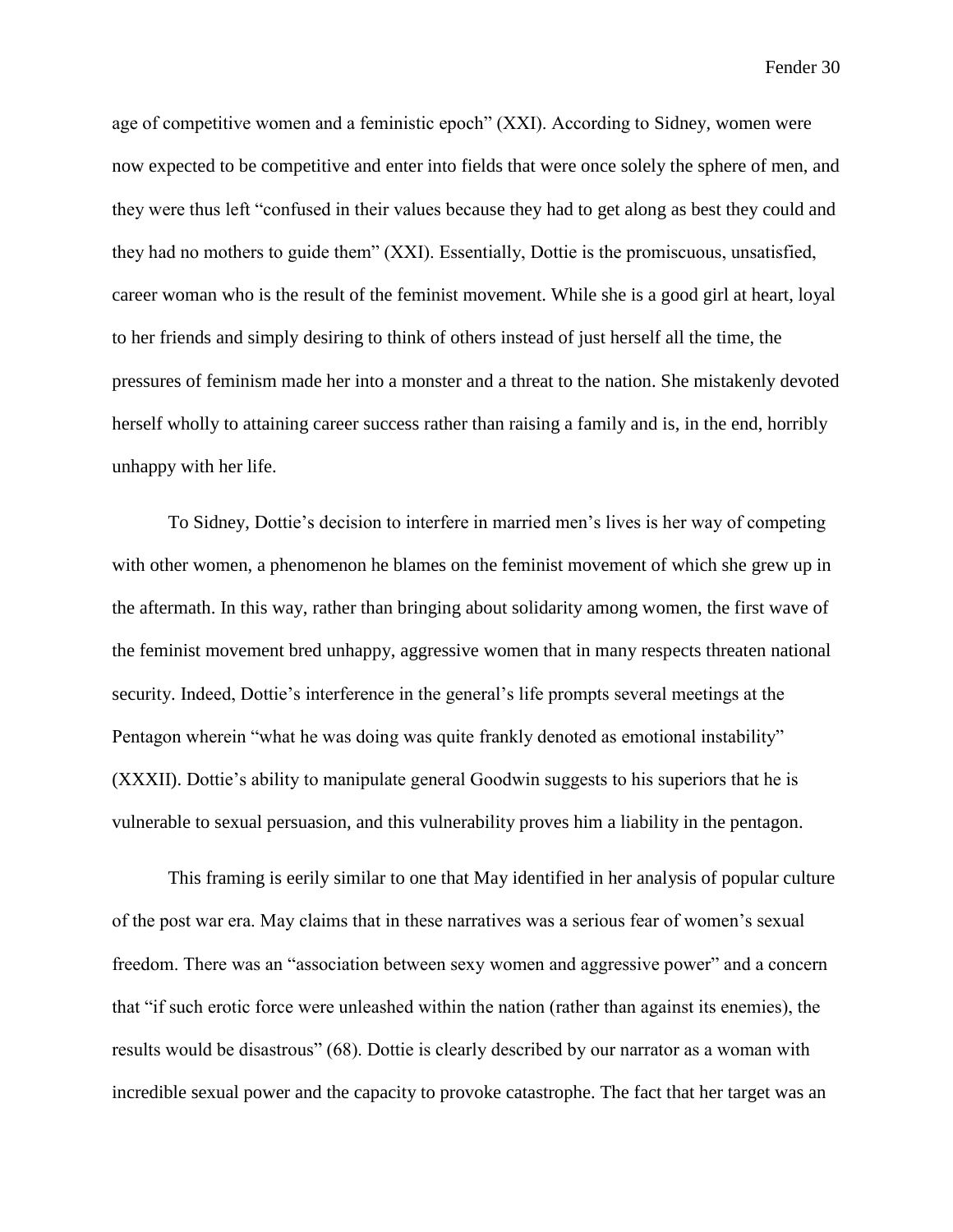all-American army general in the prime of his career, corroborates May's theory that single "Women… appeared as aggressors, threatening to weaken the war effort and the family. Soldiers and happy homes would be the sorry victims of female sexuality on the loose" (69). The supposed threat that promiscuous women posed to national security was only a piece of a cultural campaign against sexual behavior that in any way endangered the nuclear family. A whole host of sexual activities were deemed deviant and ostracized as such.

For Donna Penn in her essay "The Sexualized Woman," "Proper female sexuality, heterosexual in orientation and reserved for the home and within marriage, was, in the postwar framework, surrounded by uncontained, rather public expressions of illicit sexual behaviors. These behaviors were constituted in the form of the prostitute, the lesbian, and the prostitute lesbian" (361). According to Penn, the prostitute and the lesbian were viewed as the most depraved and sexually dangerous figures in the contemporary framework. This is likely because both women supposedly threatened "race suicide." Prostitutes, it was believed, did not become pregnant. As Havelock Ellis, a correspondent of Margaret Sanger, reasoned, "Nearly every prostitute must very soon get gonorrhea (even though she may not know it) & there is no cause of sterility in women so common as the inflammation arising from gonorrhea" (112). During a time when, as May describes it, common knowledge was that "Germs were not responsible for spreading disease, 'promiscuous' women were" (69). Prostitutes, by definition, incapable of becoming pregnant and the cause for infertility-inducing venereal diseases, endangered the nation that was recovering its population in the aftermath of World War II.

## *Sweet Thursday*

Despite their reputation, prostitutes were celebrated in best-selling novel *Sweet Thursday* by John Steinbeck, published in 1954 as a sequel to his more well-known novel published in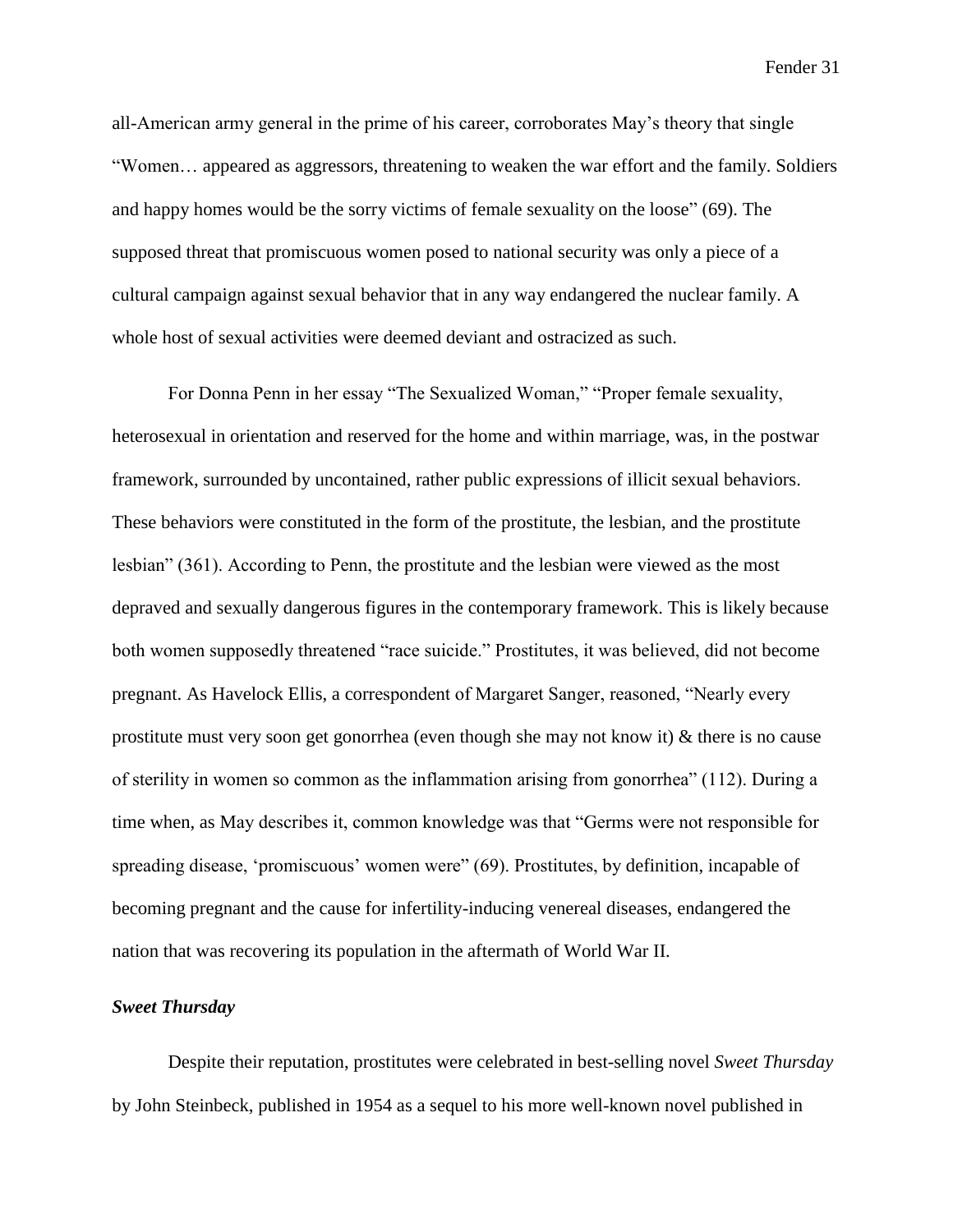1945, *Cannery Row*. *Thursday* deals with the sexuality of its female prostitute characters in a gentle, though conservative, way. Indeed, Steinbeck dismantles the notion that the purpose of marriage is solely reproduction; thus, he makes room for the possibility of happily married former prostitutes. The short novel takes place in Cannery Row, a small town filled with bars, prostitutes, and some supposedly unsavory individuals. However, while Steinbeck describes the majority of his characters as criminals and hustlers, the plot of the novel only highlights the positive, kind things the members of this community do for one another. As such, while a number of the main characters are prostitutes living in a brothel, no specific sexual act is ever even alluded to. What the narrator focuses on is their less physically intimate interactions.

In the town's most popular brothel called the Bear Flag run by a woman named Fauna, marriage is the end game. Fauna is described as a pragmatic, brilliant business woman, but also as a caring, gentle boss who takes care of her "hustlers." Her primary interest in them is priming them for marriage. According to our narrator, she "transform[ed] the Bear Flag into a kind of finishing school for girls" (3). In her "hookshop" she chastises the prostitutes when they swear, teaches them how to set tables, and even instructs them in the art of capturing a man's heart. Fauna displays proudly a wall of stars; according to the mistress, "Every one of them stars represents a young lady from the Bear Flag that married, and married well" (77). Her goal for every one of the young women is marriage. Fauna has high hopes that even Mabel a "naturalborn, blowed-in-the-glass hustler" who "in any time, under any system, after a period of orientation… would have found herself doing exactly what she was doing in Cannery Row," will one day marry (147).

Marriage is so central to the affairs of this brothel that the main plot revolves around the unification of the newest prostitute, named Suzy, and a well-respected, local scientist named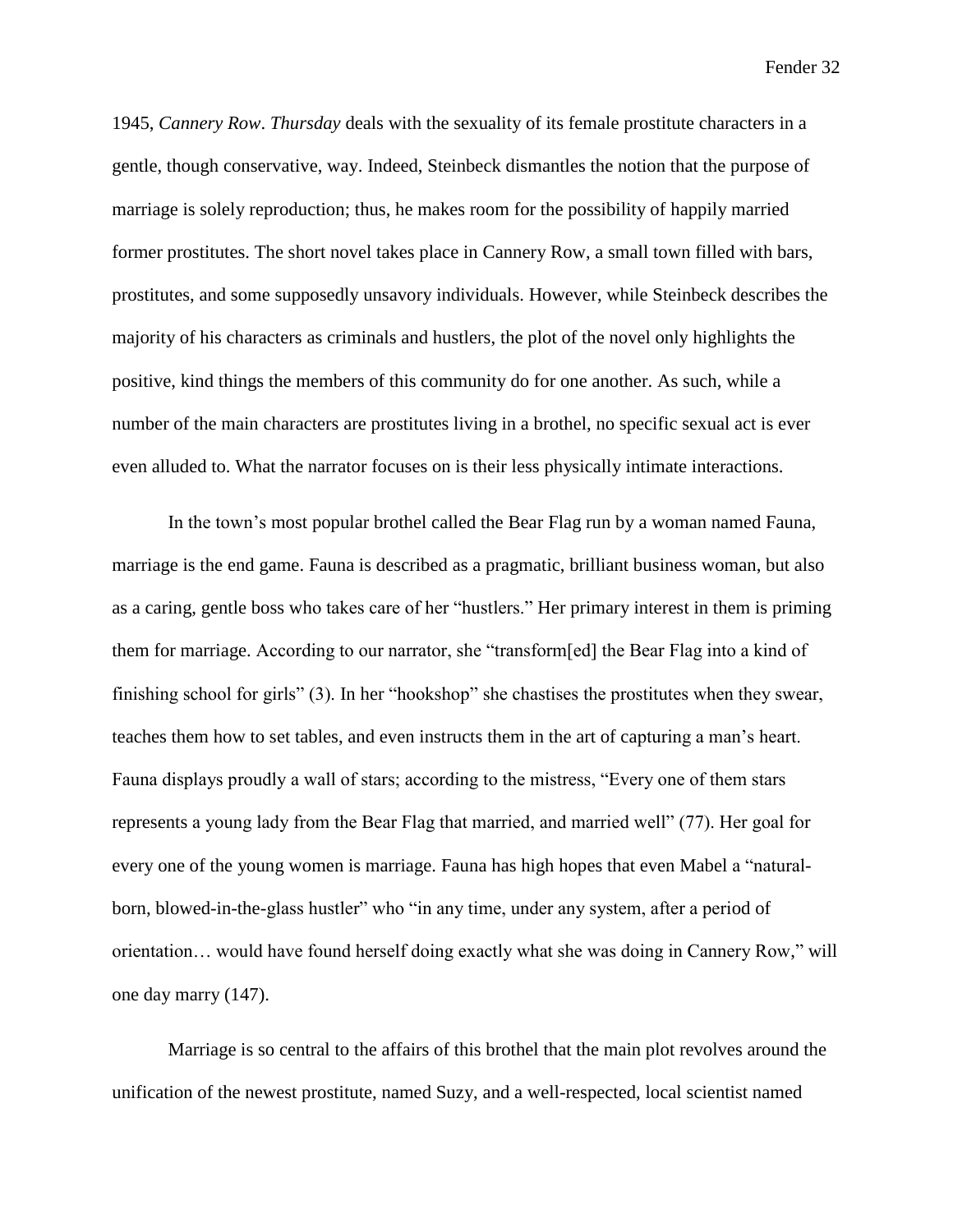Doc. It is, unsurprisingly, Fauna's idea to set them up when the community notices Doc has become depressed, overly focused on his work, and distant from other community members. Many of the characters decide the proper solution to his problems is female company because such a relationship might rid him of loneliness and provide him with a caring companion. For Suzy, marriage to Doc, someone so above her socioeconomic status, is assumed to be appropriate despite her many protestations.

Fauna demonstrates to what extent her business facilitates marriage as well as her philosophy on how to win a man when she advises Suzy just before her first date with Doc. She tells the young woman in order to be successful: "[keep] your mouth shut," "lay off opinions because you ain't really got any," "listen," and "don't pretend to be something you ain't" (119- 120). Her advice is reminiscent of contemporary expectations of women in relationships generally which entailed having a pretty face, listening intently, and not challenging the man. In *The Feminine Mystique*, Friedan discussed this philosophy of heterosexual relationships as "togetherness." When relationships with men require women to rid themselves of opinions and focus instead wholly on their partners, Friedan says, "The end of the road is togetherness, where the woman has no independent self to hide even in guilt; she exists only for and through her husband and children" (41). Apparently, Doc finds the passive woman of "togetherness" attractive which is why he slowly but surely becomes accustomed to the idea of marrying Suzy.

Suzy, however, lacks not the will or the desire to marry Doc, but the confidence. Given that he is an intelligent man with a PhD, Doc, Suzy reasons, is out of her league, and while Doc does eventually ask her to marry him at the request of Fauna and others, Suzy refuses because she cannot stand the thought of him marrying her simply because he felt he had to (202). Accordingly, Suzy claims of any man she does marry: "he got to need the hell out of me. He got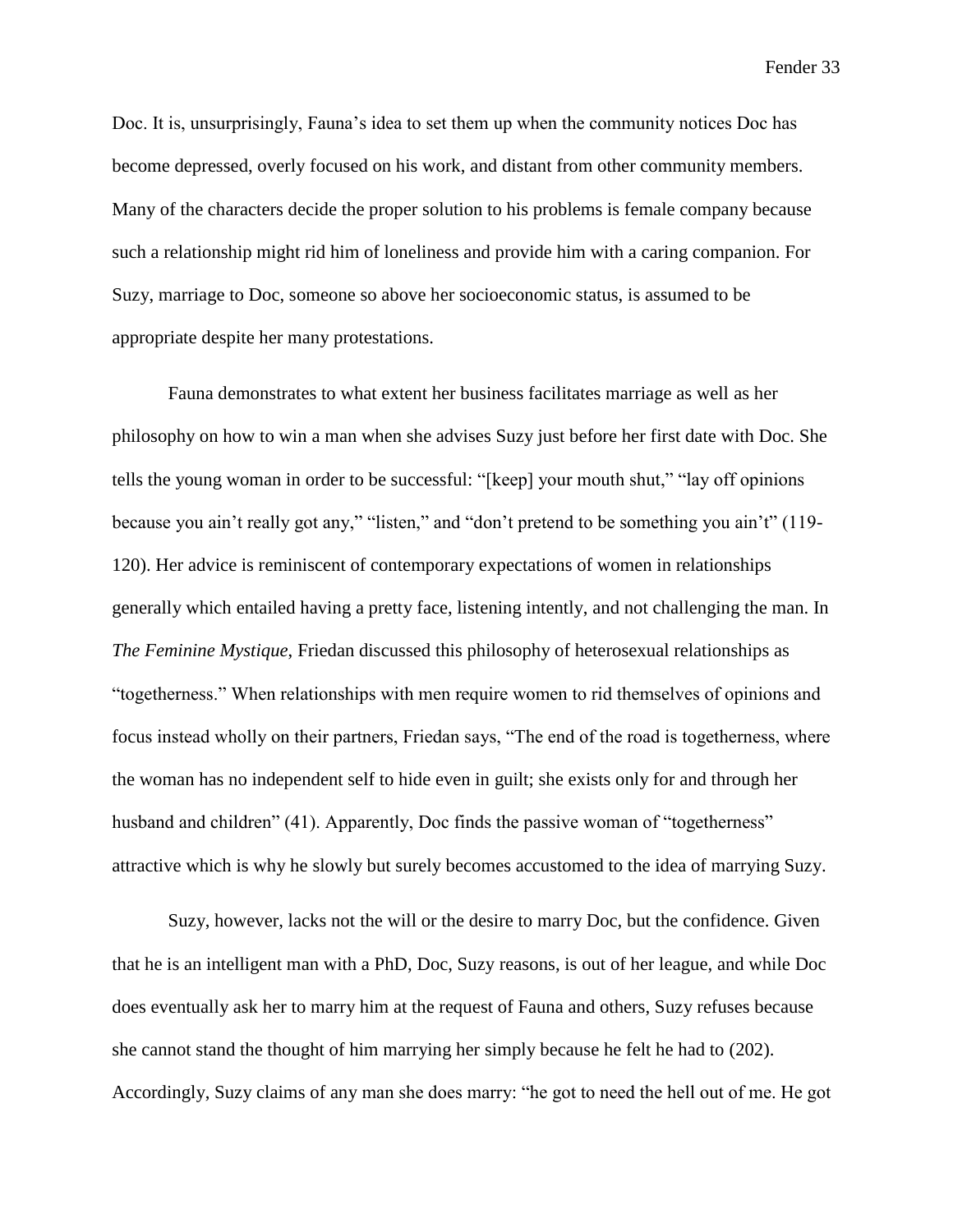to be the kind of guy that if he ain't got me he ain't got nothing" (205). The ways in which the man who marries her must need her are by and large emotional. She describes her desire in the following way: "I want him to be a real guy, maybe even a tough guy, but I want a window in him. He can have his dukes up every other place but not with me" (205). She wants her man to be able to be vulnerable with her. Presumably, this tough guy she envisions needs her not for money or sex, but because she is the only person with whom he can be weak and emotional. Doc is, perhaps, truly the exact man she should be with, then. His return from World War II gave him emotional struggles so great that, as Steinbeck poetically describes it, "The worm of discontent was gnawing at him" (17). His emotional pain becomes a great problem for the whole town, but even with all his education and scientific training, he is ill-equipped for dealing with it. Quickly, he realizes that "thought is the evasion of feeling" and thus embarks on a project to scientifically study the emotional responses of octopi to different stimuli, ironically enough (18).

Despite Doc and Suzy's seeming complementary interests, Suzy assumes Doc is too smart to ever need her, refuses him, quits the Bear Flag, starts working at a local restaurant, and moves into an abandoned boiler outside the Hediondo Cannery. Ultimately, Suzy sees herself, as a prostitute, unworthy of Doc. It is only after moving out of the Bear Flag and into the boiler that she accepts the idea of them marrying. Interestingly, the narrator explains that to many of the town folk, "Suzy's choice of the boiler as a home was a symbolic retreat to the womb" (169). It seems she has internalized the idea that a man with a PhD cannot marry a prostitute, and so she must be reborn in order to truly be of value to a man like Doc.

Eventually, in order to unite the couple once and for all, Doc's friend Hazel takes matters into his own hands, breaks Doc's arm, and tells Suzy Doc needs her to take care of him. She finally goes to Doc ready to take care of him because now she knows undoubtedly, he needs her.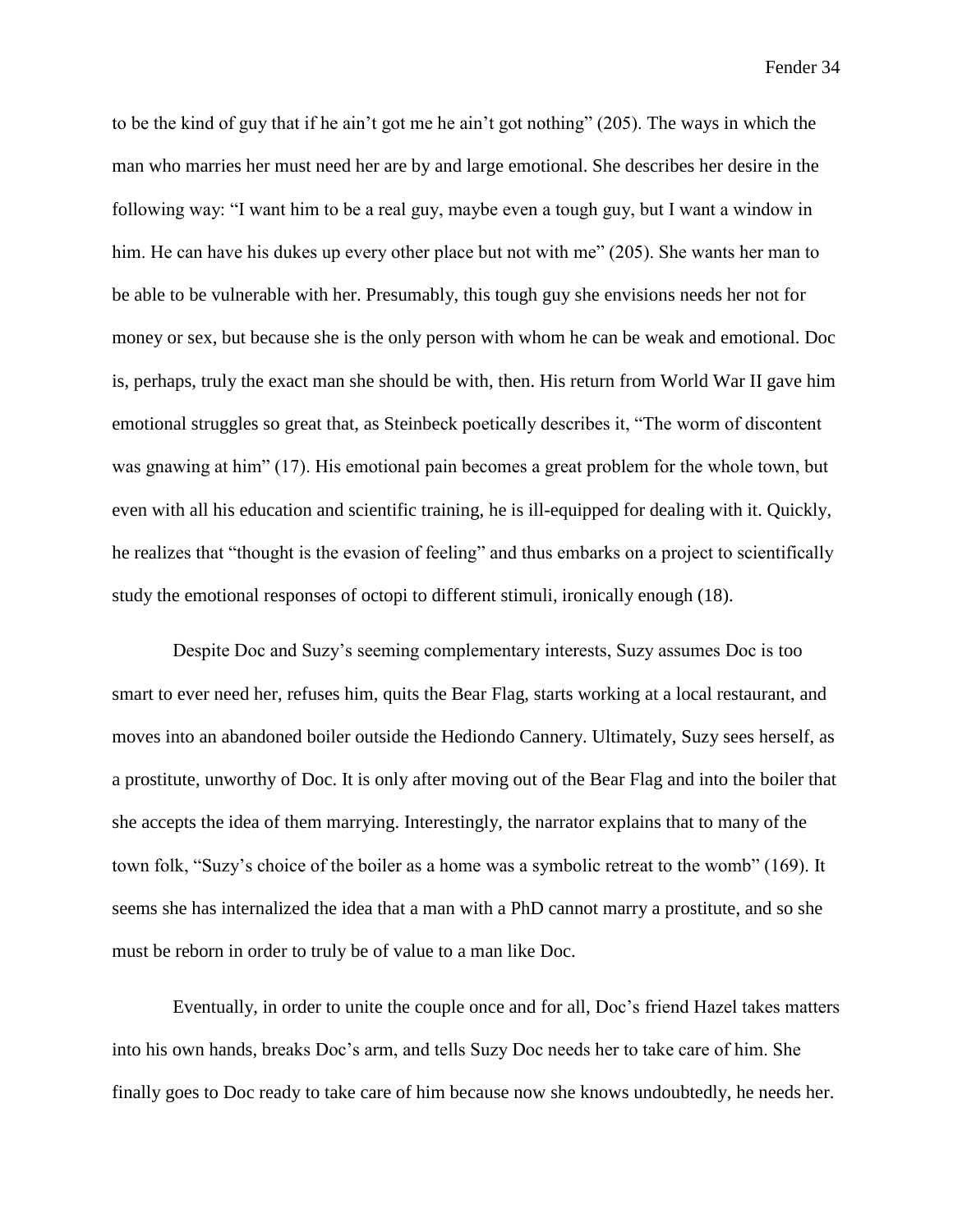The novel ends with the promise that the two will marry. Ultimately, their marriage is premised on the fact that Doc has two needs, to be nursed for after his injury and to be distracted from his recent psychological struggles. Suzy can fulfill those needs, and thus marriage is deemed perfectly appropriate. Interestingly, reproduction not once enters into the equation. Whereas marriage for many postwar couples was predicated on the prospect of having children, this novel espouses the idea that marriage is the unification of two individuals where one has a need, and the other can satisfy that need. Of course, Steinbeck's portrayal of such a relationship is drawn in a gendered way, one in which the woman, generally seen as the one more in tune with emotions, meets the emotional needs of a man.

In contrast with his contemporaries, Steinbeck does offer a humanizing portrayal of prostitutes. Penn's cultural research suggests that both the prostitute and the lesbian were demonized in the postwar era as "the essence of female degeneracy" (359). Rather than being reprobates, prostitutes are regarded positively in nearly all of Steinbeck's novels. Sarah Appleton Aguiar posits as much in her essay '"No Sanctuary': Reconsidering the Evil of Cathy Ames Trask." She writes that most prostitutes in Steinbeck novels are portrayed kindly—they are even analogous to angels, and brothels to churches (147). Of course, while Steinbeck does not subscribe to contemporary theories of prostitutes as degenerates, he does give Suzy the responsibility of emotional labor in her gendered position as a wife. Whereas Doc's primary contribution to his community is his scientific findings, Suzy's, as both a prostitute and then as a wife, is her ability to comfort men. *Sweet Thursday* is undeniably anti-classist and it certainly redefines the purposes of marriage, but Steinbeck's novel does endorse the idea that the greatest support women can provide to the world is emotional, by catering to men's needs.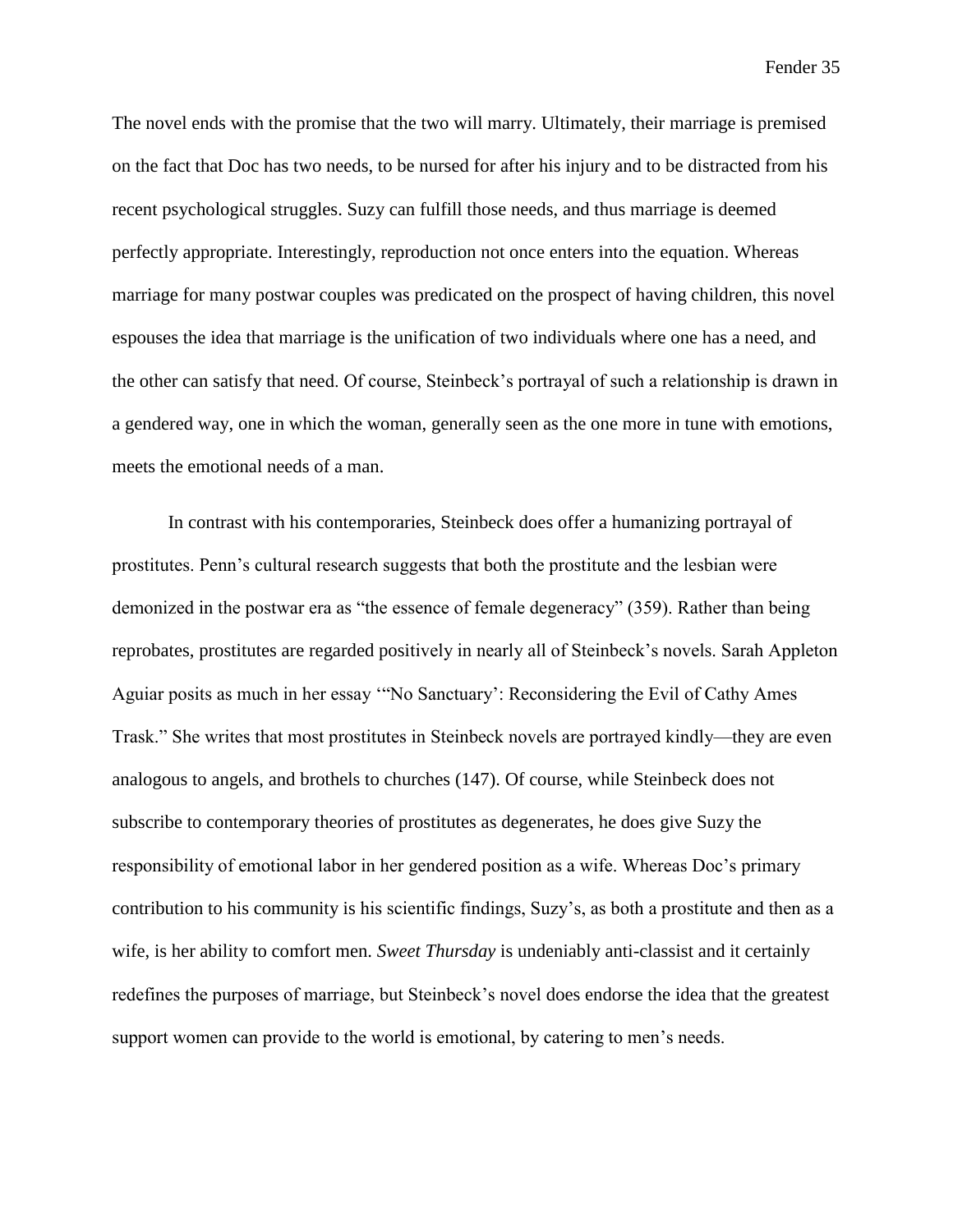His novel thus does not weigh in on the question of female economic independence and its relationship to sexual freedom because, in the novel's framing, women's primary function may not be to reproduce, as it is in the traditional narrative, but it *is* to act as solaces to men. Much like in the case of the institution of prostitution itself, sex in the novel is neither empowering for nor oppressive for women. By commodifying sex, making it a good to be bought and sold rather than a mechanism for reproduction, prostitution takes away its potential power as a tool to oppress women. However, because in each women's value is dependent on men's needs, the structure of both prostitution and marriage in Steinbeck's novel makes women reliant on men for their worth in society.

While Steinbeck was moralizing the prostitute, Penn contends that "the 'lesbian threat' took on more ominous meanings. Lesbians were portrayed not only as gender transgressors but also as sexual demons" (359). In her estimation, they gained newfound notoriety because the Alfred Kinsey report of 1953 on *Sexual Behavior in the Human Female* revealed that higher rates of women participated in homosexual activities than was previously thought. Lesbians, then, were a threat not simply because they did not conform to the patriarchal status quo, but because a fear had been kindled that vulnerable young women could be coerced into lesbianism by charming, sexy lesbians. Thus, she claims, "Lesbians were increasingly described and publicized as a predatory lot whose lives were based on sexual conquest and the determined pursuit of sexual gratification" (367). They pursued the innocent, and their supposed objective was seen as likely to engender "race suicide," in the same way prostitutes did (359).

#### *Odd Girl Out*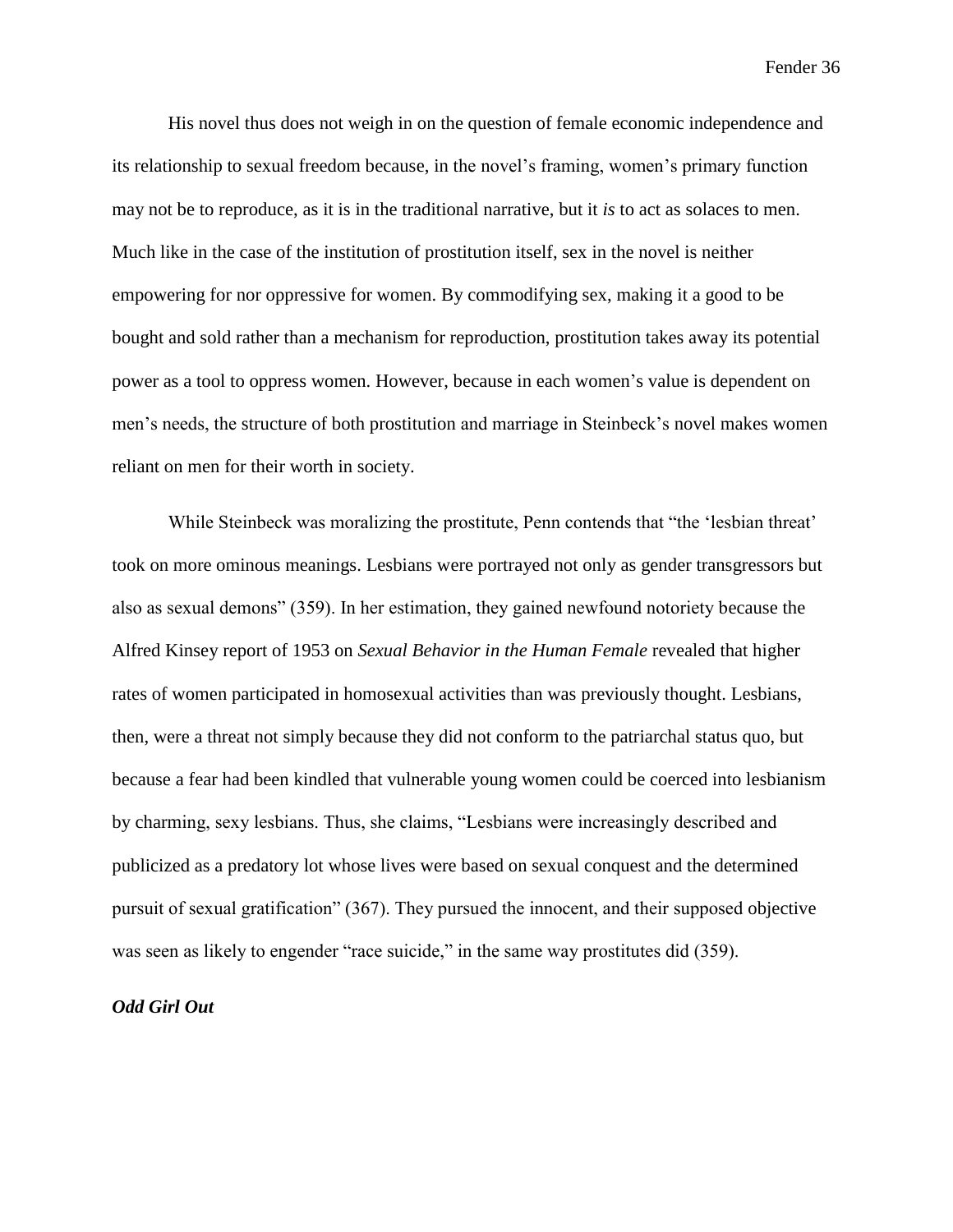Ann Bannon's 1957 best-selling novel *Odd Girl Out* may not portray lesbians as sexual demons, but they certainly are not depicted as normal, happy young women. Michelle Ann Abate reasons Bannon's portrayals were likely influenced by the fact that:

In the same way that the Hays Code imposed strict guidelines about the depiction of 'sexual perversion' in film, the Comstock Act did so in print media…. For these reasons, pulp novels provided new voice and visibility to same-sex romance, but they were forbidden from presenting it as enjoyable, healthy or rewarding. (173)

Bannon ultimately strikes a balance between the expectations of the law and culture of the day, and a nuanced, human portrayal of the experiences of lesbians. Her narrative furthermore lends credence to the idea that sexual liberation is tied to economic independence.

The two main characters who engage in the central lesbian affair are freshman Laura Landon and senior Beth Cullison. Of course, all the central characters of this novel are in college and thus do not have fulltime jobs. Regardless, Beth proves to have a serious level of independence as well as ambition. She was "sophisticated, a senior, a leader, president of the Student Union, and curiously pretty" (1-2). Moreover, by the end of the novel, in whatever fashion she acquires it, she is "rich" by "twenty-one… [she's] got [her] own money now, and no one can take it away from [her], not even uncle John. [She's] free" (202). Meanwhile, Beth is incredibly sexually liberated, in her early years in college she slept with "a long procession of boys, mostly college men" (25). Then, because none of the men she sees are able to satisfy her sexually or emotionally, she eventually gives up on the entire practice of dating and sex, until she meets Laura. Her sexual liberalism permits her to see her young roommate in a way some women would be too scared to even contemplate: "It did not frighten Beth that Laura was a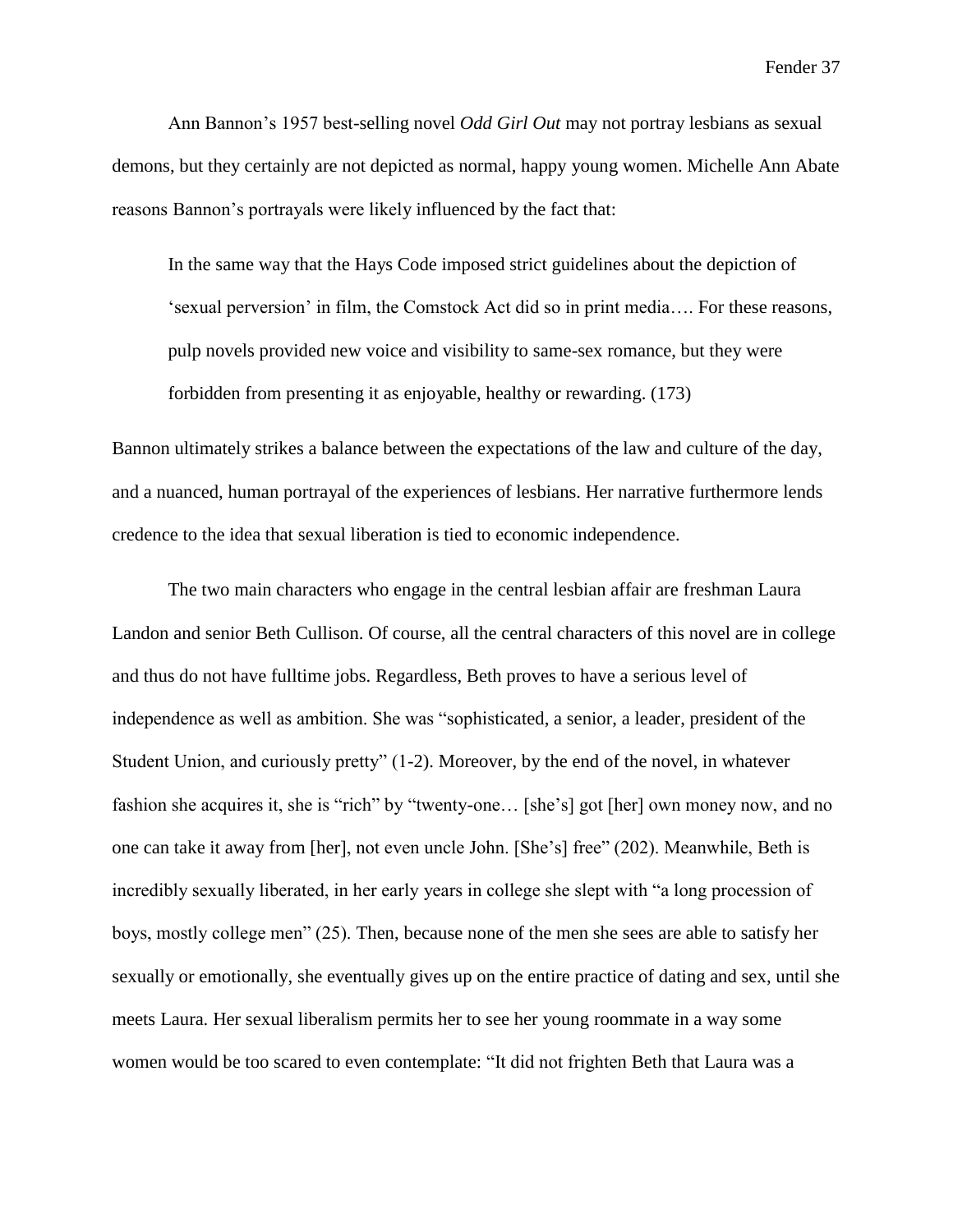member of her own sex; it made her only the more curious" (59). Clearly, Beth is both an economically and sexually liberated young woman.

Given that Laura's lesbian affair is facilitated by her economic independence, lesbianism in *Odd Girl Out* comes to replace sexual freedom in the cyclical relationship between economic independence and sexual freedom. Thus, on the one hand, Beth's economic independence increases her ability to engage in a lesbian affair, and, on the other, lesbianism, by removing gender roles in romantic relationships, increases the necessity that Beth be economically independent.

Beth, however, does not choose to exercise her sexual freedom in the end because transgressing gender roles by participating in a lesbian affair proves too daunting a task. In Beth's relationship with Laura, Beth is the more mature, dominant one. Laura is young and has never been in a relationship before. She is clingy, possessive, jealous, and dependent on Beth for emotional strength. In essence, "Laura was her baby" (192). But having both the responsibility of motherhood and the mark of lesbianism proves too great of a combined burden to bear for the young woman. While the two sorority girls eventually make plans to run away together, Beth immediately starts doubting whether or not such a move would ultimately make her happy. Under such circumstances, "Beth had no one to look to and she was suddenly responsible not just for herself but for Laura as well. It was unnerving" (190). Charlie, on the other hand, is older than Beth and possesses an even more dominant personality than the president of the Student Union. In this way, "[Beth] could command Laura the way Charlie commanded her. But the authority fulfilled and invigorated Charlie; it only amused Beth and left her empty" (150). While Beth naturally adopts a dominant role in the relationships she forms, she finds herself comforted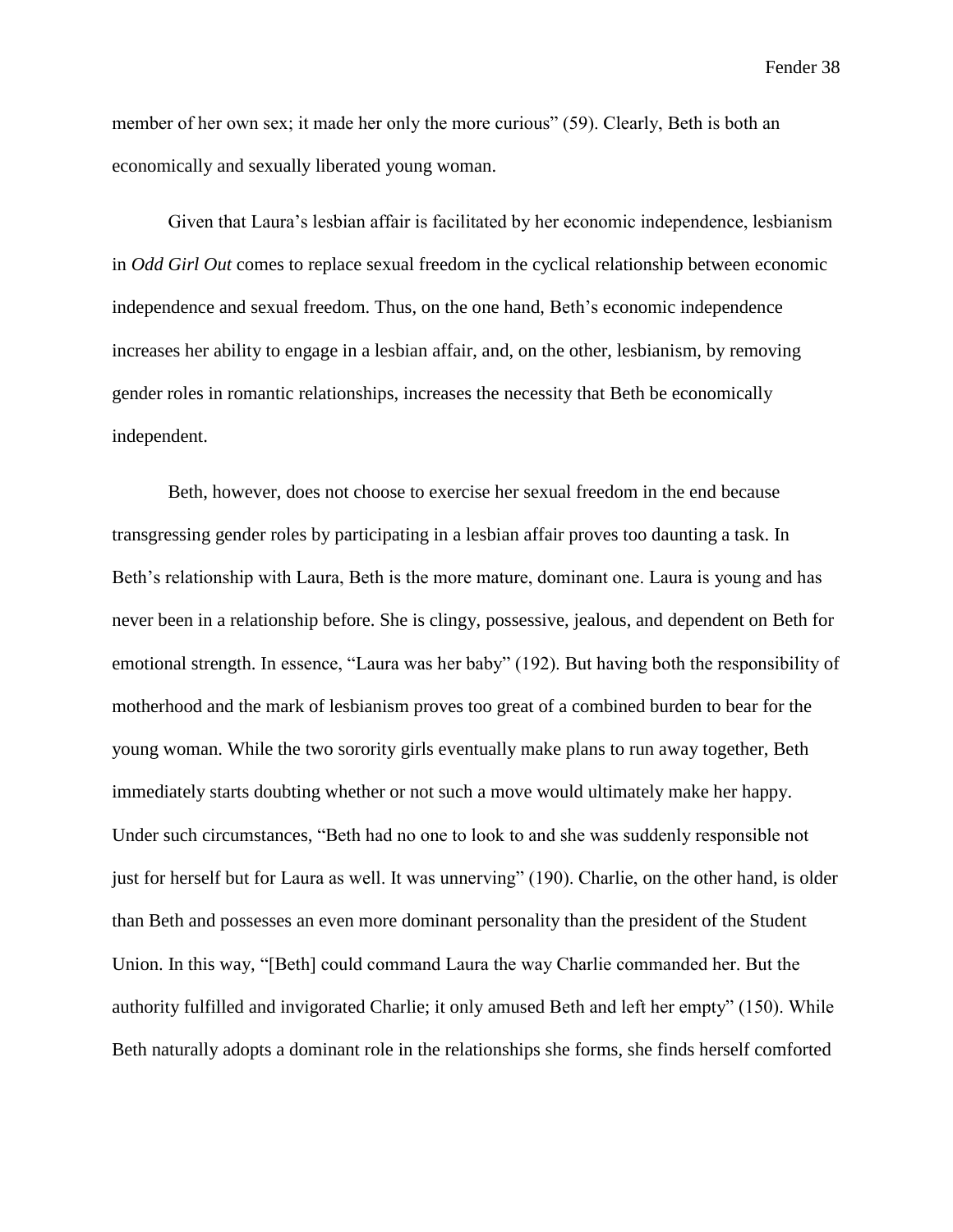by a more authoritative figure in a world where her sexual freedom, in the form of lesbianism, threatens to subject her to societal exclusion.

Given that homosexuality was not even removed from the list of mental disorders in the American Psychiatric Association's Diagnostic and Statistical Manual of Mental Disorders until 1975, the ostracization of homosexuals during the postwar period is undeniable. For a time, the love and happiness Laura provides Beth with make the sense of normalcy she will lose as a result of their relationship worth it. When Charlie learns of this love affair, however, he quickly moves to shut it down, convincing Beth a more traditional life would be perfectly satisfying, and would not force her to "[break] the rules" (205). He pleads, "This is child stuff, Beth, this thing between you and Laura. You're deceiving yourself. You're a woman, honey—a grown woman. An intelligent, beautiful girl with a good life ahead of you. And that life has a man in it and kids and a college degree. Maybe it can't be that way for Laura. But it's got to be that way for you" (205). Charlie not only persuades Beth that ending her relationship with Laura will permit her to live like a "normal" woman, but he also prescribes for Beth a life of sexual containment and economic dependence. He tells her that she will have a husband and children, a dynamic that at the time seriously limited the sexual freedom of women. And, while he mentions a degree, he does not suggest she will ever have a career, and, unfortunately, a college degree in the 1950s in no way guaranteed a woman would use that degree after graduation. In fact, in her chapter "The Sex-Directed Educators" Friedan describes how many young women during this time attended college not because they wanted to learn the skills necessary for obtaining a rewarding career, but because they were searching for a husband, and having an education heightened their chances of attracting intelligent, wealthy young men.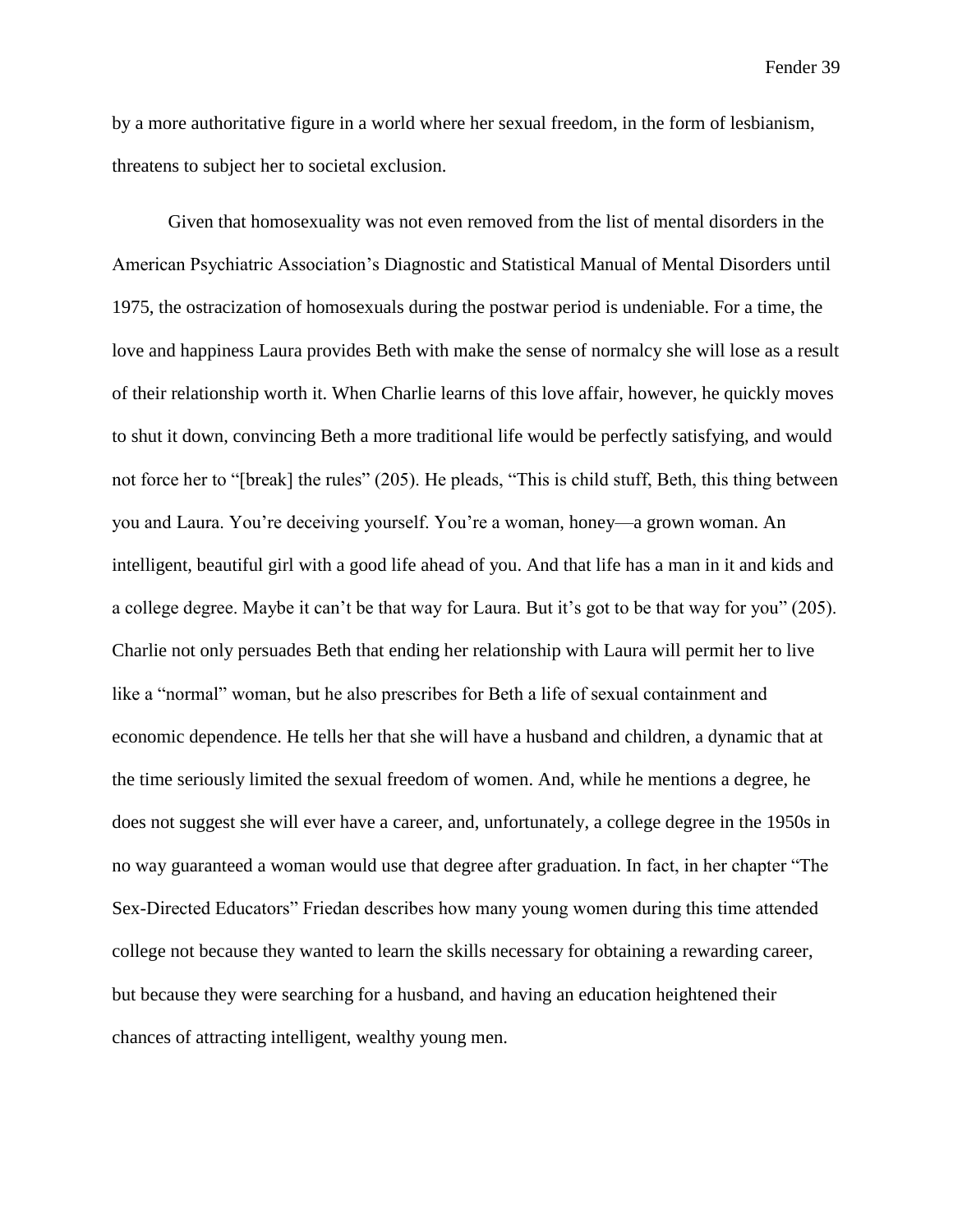Given Charlie's expectations, when Beth ends her relationship with Laura to be with him, she not only relinquishes her ability to exercise her sexual freedom in the form of lesbianism, but she surrenders the prospect of becoming an independent career woman, earning her own living. *Odd Girl Out* thus strongly correlates financial freedom and sexual liberalism. Lesbians who rejected the idea of heterosexual marriage and had to earn their own living were thus more likely than a heterosexual married woman to be able to have sex with multiple partners, or with no partners, with fewer economic consequences. In some ways, while society refused to allow homosexuals to participate in normative, patriarchal institutions, this fact also freed them from the restraints institutions like marriage imposed on women. Thus, Laura is left with her options open whereas Beth's future is essentially etched in stone.

## **Conclusion:**

The culmination of these books reveals the primitive nature of the postwar anxieties over women's financial and sexual freedom. The efforts to malign career women, lesbians, and prostitutes all worked together to define the housewife heroine, a woman whose lifestyle made her little more than a reproductive vessel, as the only moral woman. The consistent anxieties over "race suicide" bolstered these attempts to narrowly define womanhood. What this analysis demonstrates is that the root of misogyny is often embedded in the biological imperative to reproduce. The death and destruction of World War II threatened to deplete the American population, and the evidence suggests that the baby boom that followed was not necessarily just a natural reaction to that event, but was heavily orchestrated by various interested parties intent on maintaining a sizeable populace.

This inquiry though also begs the question of how gender politics intersect with racial politics. As this project demonstrates, the suburban white women Friedan studied were subjected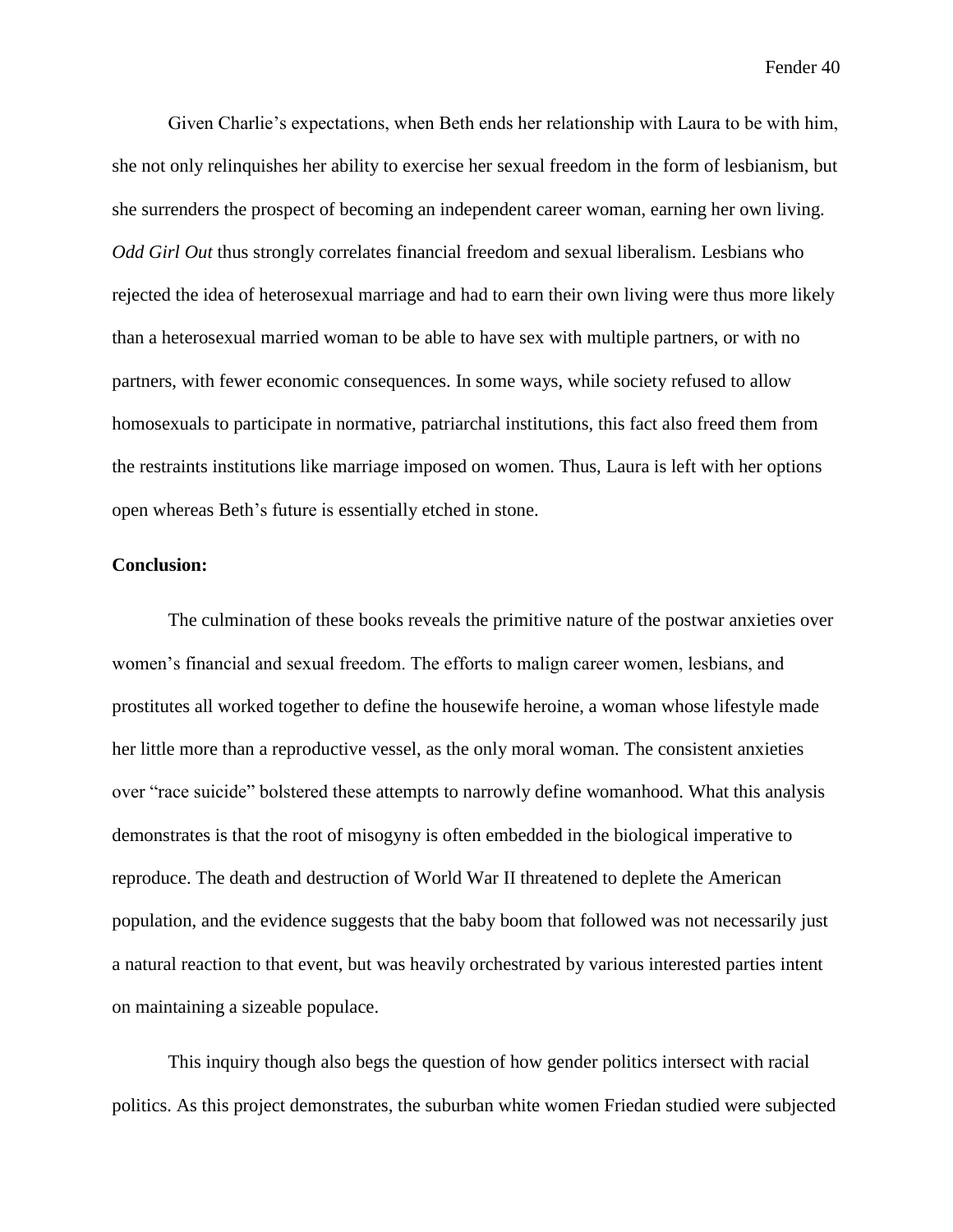to such a narrow definition of womanhood because it was their patriotic duty to guarantee their white genes were passed down to the next generation. Ultimately, further research into the literature of the postwar era could really shed light on the interplay between the systems that oppress women and those that oppress people of color.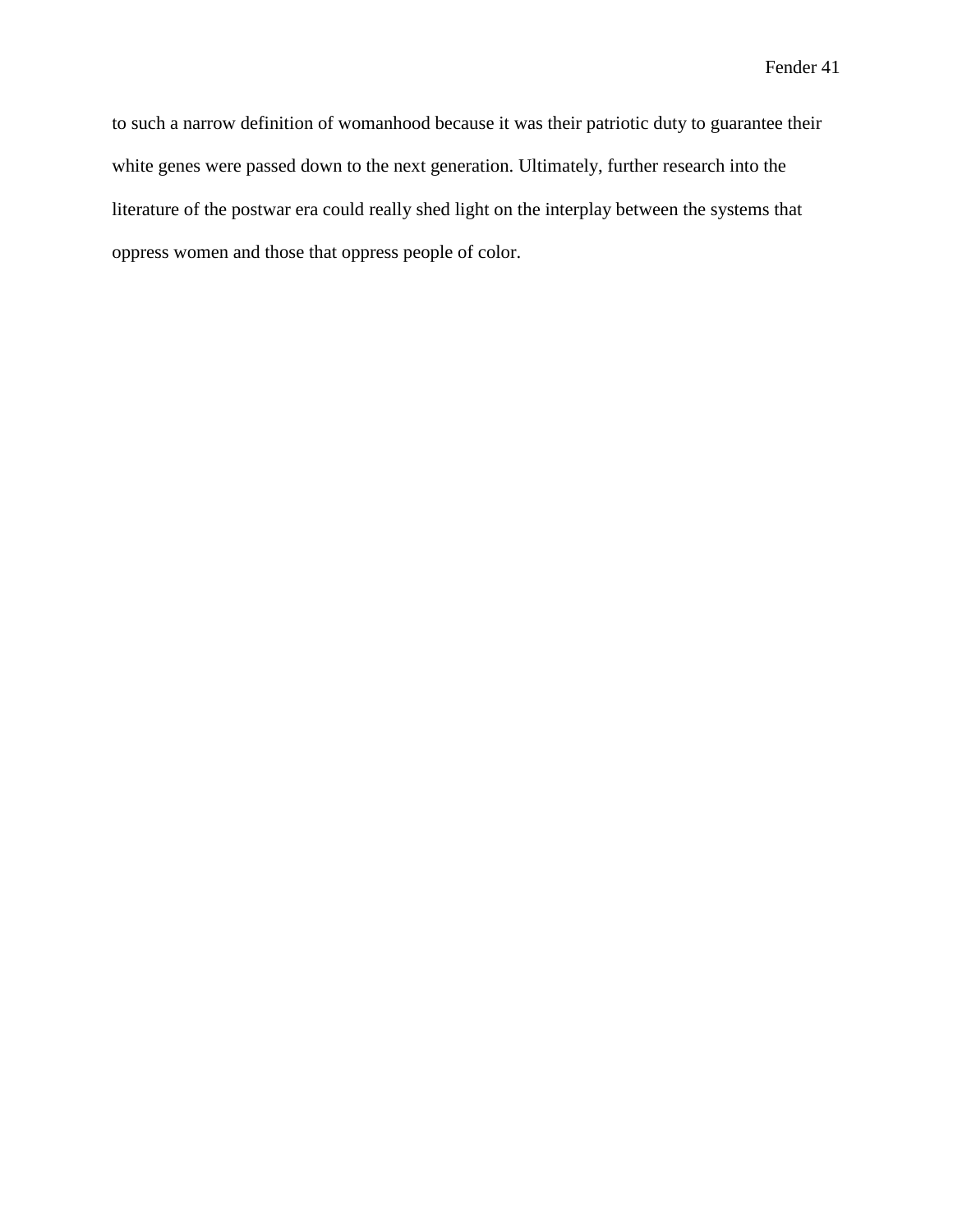#### Works Cited

- Abate, Michelle Ann. "The Tomboy Becomes the 'Odd Girl Out' Ann Bannon's *Women in the Shadows.*" *Tomboys: A Literary and Cultural History*, Temple University Press, 2008, pp. 171-194.
- Aguiar, Sarah Appleton. '"No Sanctuary': Reconsidering the Evil of Cathy Ames Trask." *The Moral Philosophy of John Steinbeck,* Edited by Stephen K. George, The Scarecrow Press, 2005, pp. 145-154.
- Book Review of Star Money. *The Atlantic*, June 1950, pp. 88.
- Bannon, Ann. *Odd Girl Out.* Cleis Press, Inc, 1957.
- Cameron, Ardis. *Unbuttoning America.* Cornell University Press, 2015.
- Fowler, Christopher. "Forgotten authors No. 37: Kathleen Winsor." *Independent*, July 4, 2009, http://www.independent.co.uk/arts-entertainment/books/features/forgotten-authors-no37 kathleen-winsor-1727733.html.

Friedan, Betty. *The Feminine Mystique*. W.W. Norton & Company, 1997.

- Marquand, John P. *Melville Goodwin, U.S.A*. Kindle ed., Open Road Integrated Media, 1951.
- May, Elaine Tyler. *Homeward Bound: American Families in the Cold War Era*. Basic Books, 2008.
- Meyerwitz, Joanne. "Beyond the Feminine Mystique: A Reassessment of Postwar Mass Culture, 1946-1958." *Not June Cleaver: Women and Gender in Postwar America, 1945-1960*, Temple University Press, 1994, pp. 229- 262.
- Metalious, Grace. *Peyton Place*. Northeastern University Press, 1956.